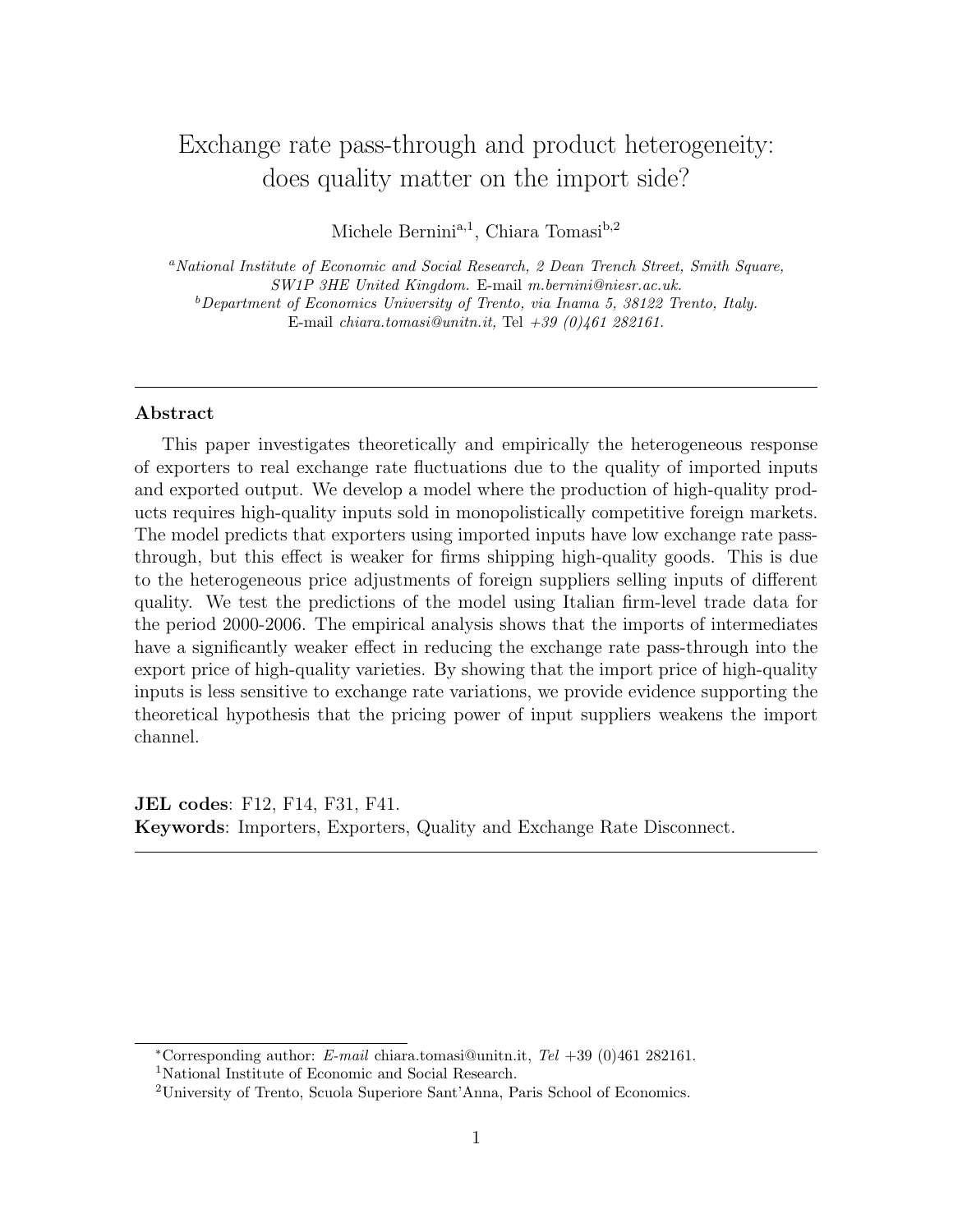### 1. Introduction

A major puzzle in international macroeconomics is why the prices of imported goods do not fully reflect exchange rate movements. Indeed, abundant empirical evidence shows that the exchange rate elasticity of import prices is rather low. One of the possible explanations for the incomplete exchange rate pass-through (ERPT) is that exporters adopt pricing-to-market strategies, namely they adjust export prices to limit the transmission of exchange rate variations into consumer import prices (Knetter, 1993; Atkeson and Burstein, 2008). While investigation on this topic has originally been conducted on aggregate data, the recent availability of disaggregated information has revealed heterogenous pricing to market strategies across exporters depending on their productivity, market share, use of imported inputs and output quality.<sup>3</sup>

Our paper contributes to the existing literature on the heterogeneous pricing to market strategies of exporters by investigating, both theoretically and empirically, previously unexplored channels through which firms' characteristics might influence the transmission of exchange rate movements into consumer prices. Our research provides evidence that the imports of intermediate inputs contribute to insulate the import price of an exported final good from exchange rate variations depending on the final good quality and on the quality of the imported intermediates.<sup>4</sup> With respect to previous studies we propose a unified framework that jointly considers how firms' import intensities and quality levels determine ERPT heterogeneity across exporters. This new channel is key to understanding the variation in pass-through across firms.

We propose a theoretical model where the exporters of high-quality products are also importers of high-quality intermediate inputs sold in monopolistically competitive markets. The novel prediction of this model is that while the imports of intermediate inputs generally reduce an exporter's ERPT, this effect is weaker if the imported inputs have higher quality. Our framework follows the recent work of Amiti et al. (2014) which shows that the adoption of imported intermediate inputs favors an exporter's ability to insulate the consumer import price of its exported varieties from exchange rate (ER) variations. This 'intermediate imports channel' arises because changes in the ER affect with opposite sign the import prices of the imported intermediate goods and the import prices of the exported final goods. An appreciation of the currency reduces the import prices of the imported intermediate inputs, it lowers the marginal cost of production of an exporter. As a consequence, an exporter can reduce the export prices of its products to offset the effect of the appreciation on the consumer import prices.

<sup>3</sup>See Burstein and Gopinath (2013) for a recent survey of the literature.

<sup>&</sup>lt;sup>4</sup>Throughout the paper we distinguish between the import price of an imported intermediate good (or exporter import price) and the import price of an exported final good (or consumer import price). The former is the price paid by an exporter for an imported intermediate input, the latter is the price paid by a consumer for the final good. These prices are expressed and paid in the currency of the importer. Similarly, for exports we distinguish between the export price of the final good producer and the export price of the intermediate input supplier. These prices are expressed and set in the currency of the exporter.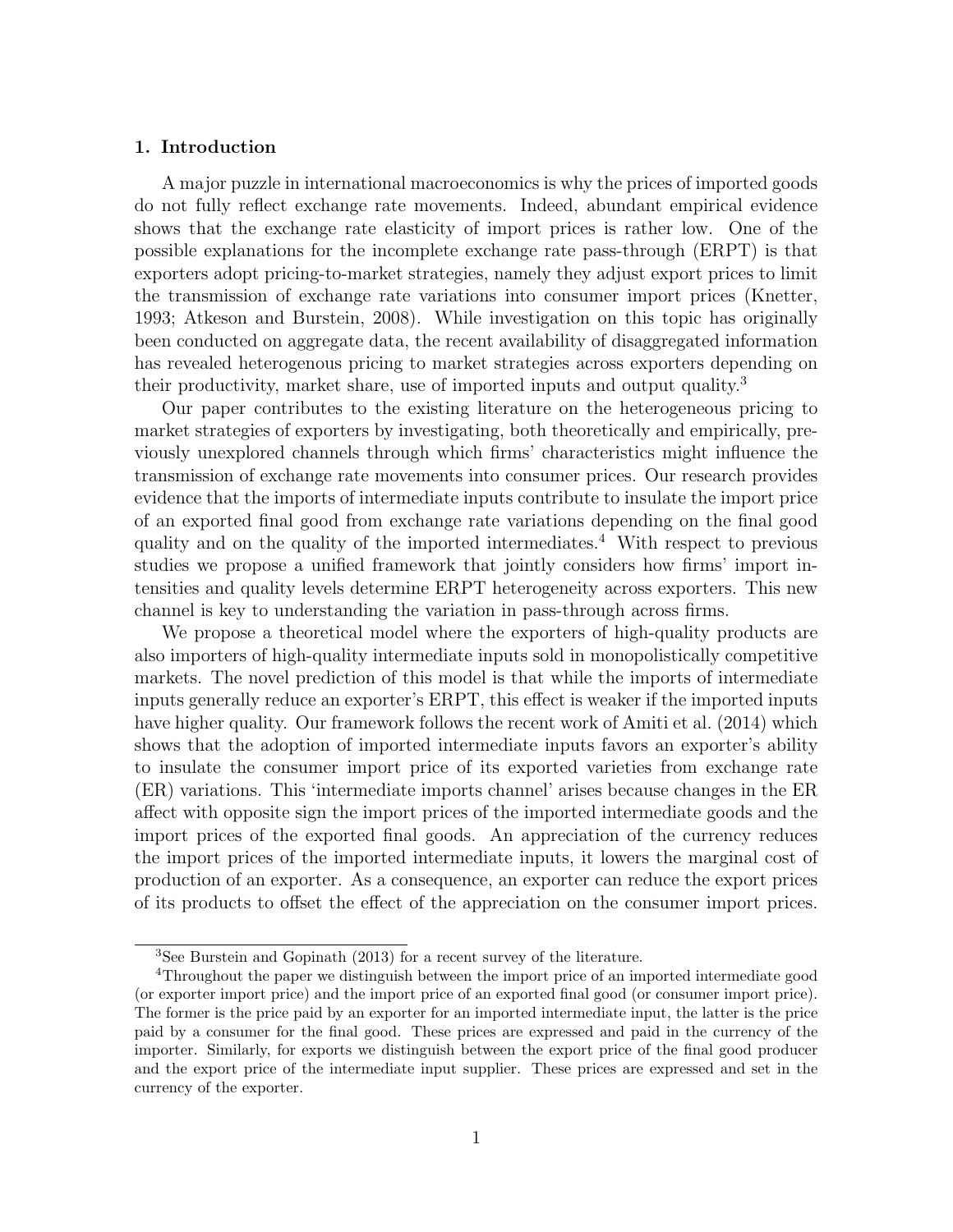In the model of Amiti et al. (2014) inputs are obtained from perfectly competitive markets and foreign suppliers cannot adjust prices in response to ER variations. In our model, instead, we investigate the 'intermediate imports channel' within a more general theoretical setting where foreign suppliers of intermediate inputs have pricing power, and they can mirror the behavior of final good exporters by adjusting their export prices in response to exchange rate variations. The quality of intermediate and final goods respectively determine the ability of input suppliers and final good exporters to adjust their export prices in response to ER variations.<sup>5</sup> The model is able to generate a channel previously unexplored according to which the 'intermediate imports channel' has a weaker effect on the export price of high-quality final goods, as these goods require high-quality intermediate inputs provided by foreign suppliers with a greater ability to adjust their export prices.

We test the predictions of the model on a rich dataset of Italian firms reporting export and import transactions for the period 2000 to 2006. Our analysis confirms the relevance of the 'intermediate imports channel', but consistently with the model it suggests that this channel is weaker in reducing the ERPT into the consumer import price when the quality of the final goods is higher. Differences across varieties with heterogeneous quality are statistically and economically significant. According to our estimates, an exporter can reduce by 6% the ERPT into the export price of a good with 'average' quality by increasing by 50% its share of imported intermediate inputs over variable costs. However, a similar increase in the share of imported intermediates reduces the ERPT only by 2% for firms whose quality is one standard deviation above the average. This result is robust to the inclusion of different firm level characteristics which are related to firms' ability to absorb exchange rate variations in their markups. In particular, our result holds when controlling for the fact that firms with high export market shares set high markups and actively adjust them in response to ER movements. The role of suppliers' pricing strategies in determining this result is supported by further analyses on the ER sensitivity of the import prices paid by exporters for imported intermediates of different quality. Indeed, we find that the ERPT on the import prices of imported intermediates is lower for high-quality inputs.

Our empirical work overcomes one of the main limitations of previous studies on ERPT and export quality. Because the quality of exported goods is generally unobserved in trade datasets, the existing analyses focus on specific sector for which quality information is available. Chen and Juvenal (2014) restrict their investigation to the exports of Argentinian wine using rating of wine guides as a proxy of quality. Basile et al. (2012) resort to survey data to identify Italian exporters competing in foreign market through quality. Our analysis extends to a much larger set of products than the one covered by previous studies, hence producing more robust evidence supporting the hypothesis that export quality is an important determinant of ERPT heterogene-

<sup>&</sup>lt;sup>5</sup>This feature of the model is consistent with previous studies showing that high-quality goods are characterized by lower ERPT (Basile et al., 2012; Chen and Juvenal, 2014).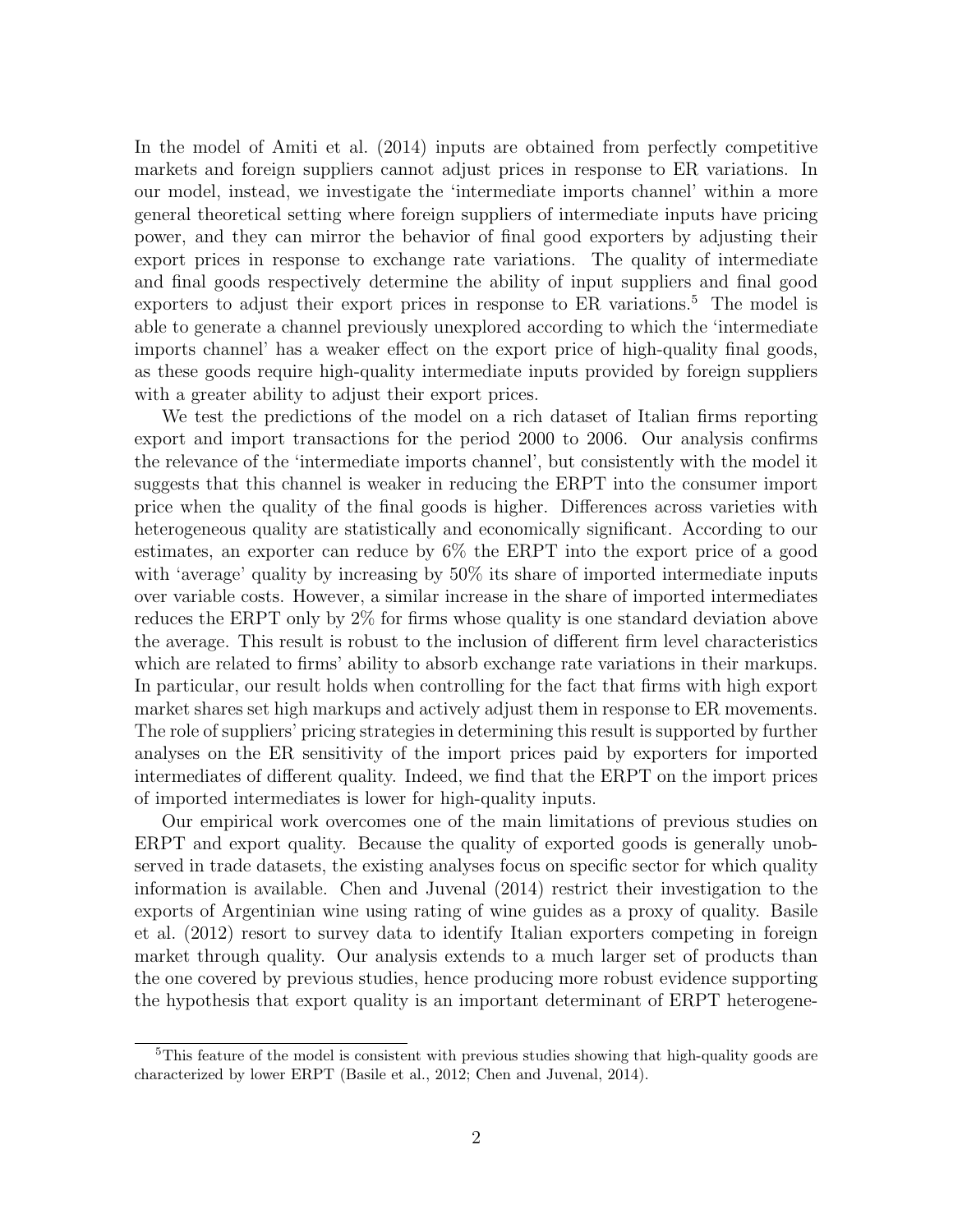ity across firms and products. We obtain a firm-product-destination level measure of revealed export quality from the estimation of a discrete choice model of consumer demand (Berry, 1994; Khandelwal, 2010). This estimator allows us to avoid comparability issues and measurement errors arising from the use of survey data.

Our paper relates to three strands of the international trade literature. First, our paper is mostly related to a very recent literature on exporters' heterogeneity and pricing-to-market behavior. The seminal article by Berman et al. (2012) shows that more productive exporters are more capable to reduce the ERPT into the consumer import prices. This is because larger and higher performance firms are more capable to absorb ER variations in their markups. Amiti et al. (2014), which is the paper closely related to our work, observe that import-intensive exporters have significantly lower exchange rate pass-through because of the marginal costs channels but also because they have high export market shares and hence set high markups. Chatterjee et al. (2013) study the effect of exchange rate shocks on the export behavior of multi-product firms, while Caselli et al. (2014) investigate markups adjustments across products in response to real exchange fluctuations.

The quality of exported varieties has been investigated as an additional determinant of ERPT heterogeneity. Auer and Chaney (2009) explain lower exchange rate sensitivity of higher quality goods with a model featuring assortative matching between imported goods and consumers with heterogenous preference for quality. They test their predictions by estimating the ER sensitivity of the price of US imports across goods with different quality. In the model of Basile et al. (2012) high-quality goods are characterized by lower elasticity of substitution and higher markups allowing exporters to offset exchange rate variations more actively. A similar explanation is offered by Chen and Juvenal (2014), but in their model markups are higher for high-quality exports because of the presence of distribution costs increasing in quality. While the first of these three works fails to produce empirical evidence in line with the prediction that ERPT is lower for higher quality goods, the other two confirm this hypothesis.

Second, our study relates to the well-established research program on imperfect ERPT and pricing-to-market (PTM) reviewed in Goldberg and Knetter (1997). Imperfect competition and market segmentation - through which we explain suppliers' price adjustment - play a special role in this literature (e.g., Krugman, 1986). While early empirical work documents imperfect ERPT by estimating the sensitivity of aggregate import/export price indices to exchange rate variations, more recent contributions have moved toward detailed price series at the level of very disaggregated product categories and provided more robust evidence of the substantial stickiness of consumer prices to exchange rate variations (Gopinath and Rigobon, 2008; Gopinath et al., 2010).

Third, we contribute to the literature studying the effect of imported inputs on firm performance and exports (Bas and Strauss-Kahn, 2014; Kasahara and Lapham, 2013; Navas et al., 2013). We investigate a specific channel through which the price set by the suppliers of intermediate inputs affects the export behavior of final good producers.

The rest of the paper is structured as follows. Section 2 introduces the theoretical framework and spells out the propositions that motivate our empirical investigation.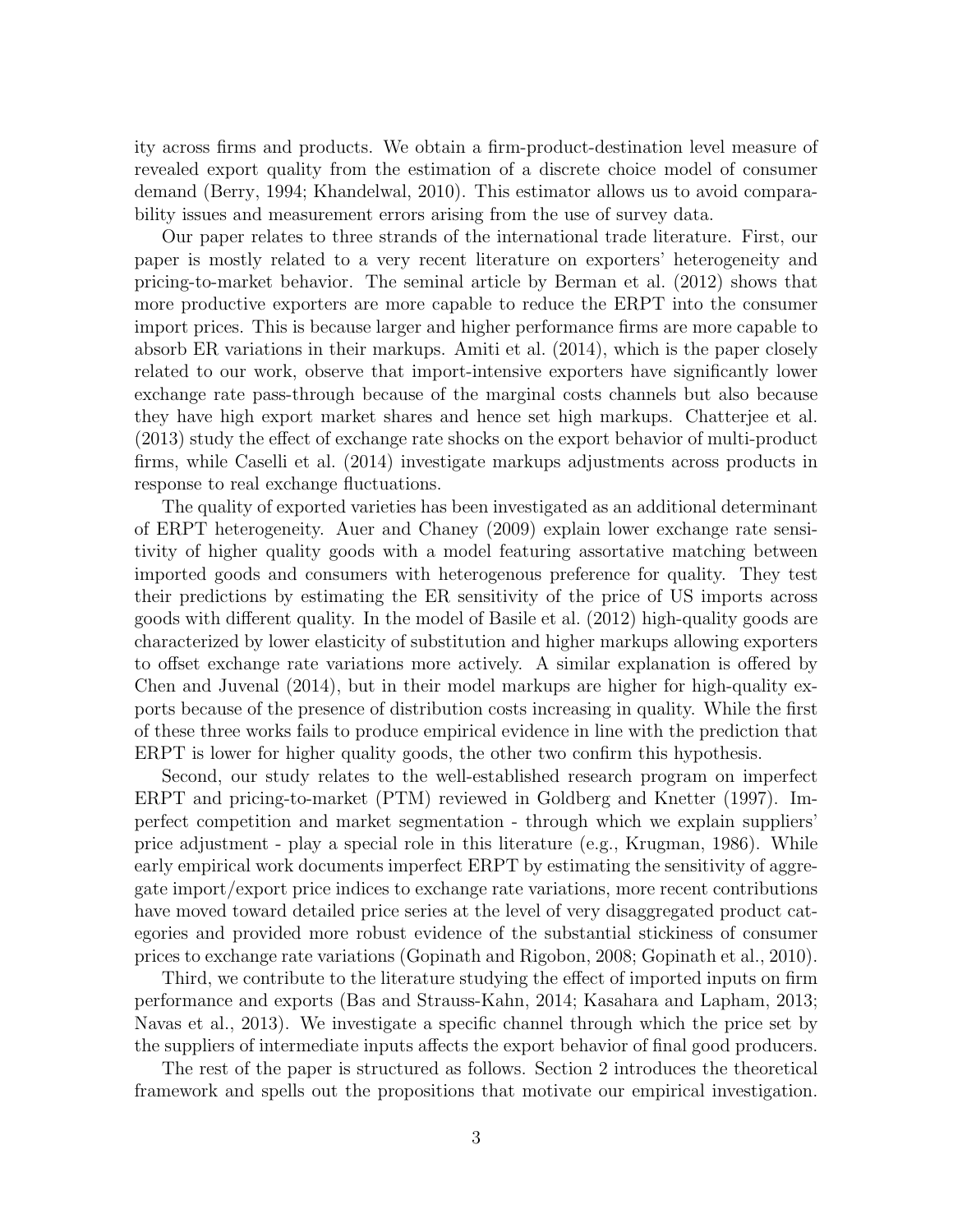Section 3 describes the dataset and the construction of the variables that will be used in regressions. Section 4 outlines the empirical models and describes the results. Section 5 investigates how the effect of ER variations on a firm's selection of imported intermediates may affect our results. Section 6 concludes.

# 2. Theoretical framework

We develop a simple model in which both final good producers and intermediate input suppliers adjust their prices in response to exchange rate variations. Our model adopts a functional form similar to the one used in Kugler and Verhoogen (2012) to relate output quality to the quality of intermediate inputs and to the heterogeneous capability of final good producers. We depart from the original setting of Kugler and Verhoogen (2012) by relaxing the assumption of perfect competition in the intermediate input market, allowing for independent pricing policies among the suppliers of these inputs. In the spirit of Corsetti and Dedola (2005), we introduce local distribution costs that enter into the import price of the exported final goods. In addition, we include local adoption costs that enter into the import price of imported intermediate inputs. Both type of costs are increasing in the quality of the traded goods as in Chen and Juvenal (2014). Because the endogenous choice of imported intermediate inputs and its relationship with ERPT has been already investigated in Amiti et al. (2014), we simplify our setup by assuming that final good producers import all their intermediate inputs. This simplification focuses our attention on the heterogeneous price adjustment of intermediate suppliers as a determinant of heterogeneous ERPT among the exporters of final goods.

## 2.1. Output quality and input demand

Consider firm i producing one variety of an heterogeneous good that is sold in a monopolistic competitive foreign market. The quality of variety  $Q_i$  is generated by employing a continuum  $I$  of imported intermediate inputs, where  $m_j$  denotes the quantity of input  $j$  and  $q_j$  its quality. Intermediate inputs are combined according to the following CES aggregator

$$
Q_i = \left[ \int_{j \in I} ((q_j^{\theta} + \lambda^{\theta})^{\frac{1}{\theta}} m_j)^{\frac{\zeta - 1}{\zeta}} dj \right]^{\frac{\zeta}{\zeta - 1}}
$$
(1)

where  $\zeta > 1$  and it determines imperfect substitutability across inputs because higher output quality can be always achieved by adopting a more heterogeneous bundle of inputs. The extent to which the quality of an input contributes to the quality of the output depends on the exogenously given capability of the firm  $\lambda$  introduced in the expression  $(q_j^{\theta} + \lambda^{\theta})^{\frac{1}{\theta}}$ , where the condition  $\theta < 0$  determines complementarity between input quality and a firm's capability. An implication of this assumption is that the marginal rate of technical substitution between input j1 and input j2 with  $q_{i1} > q_{i2}$  is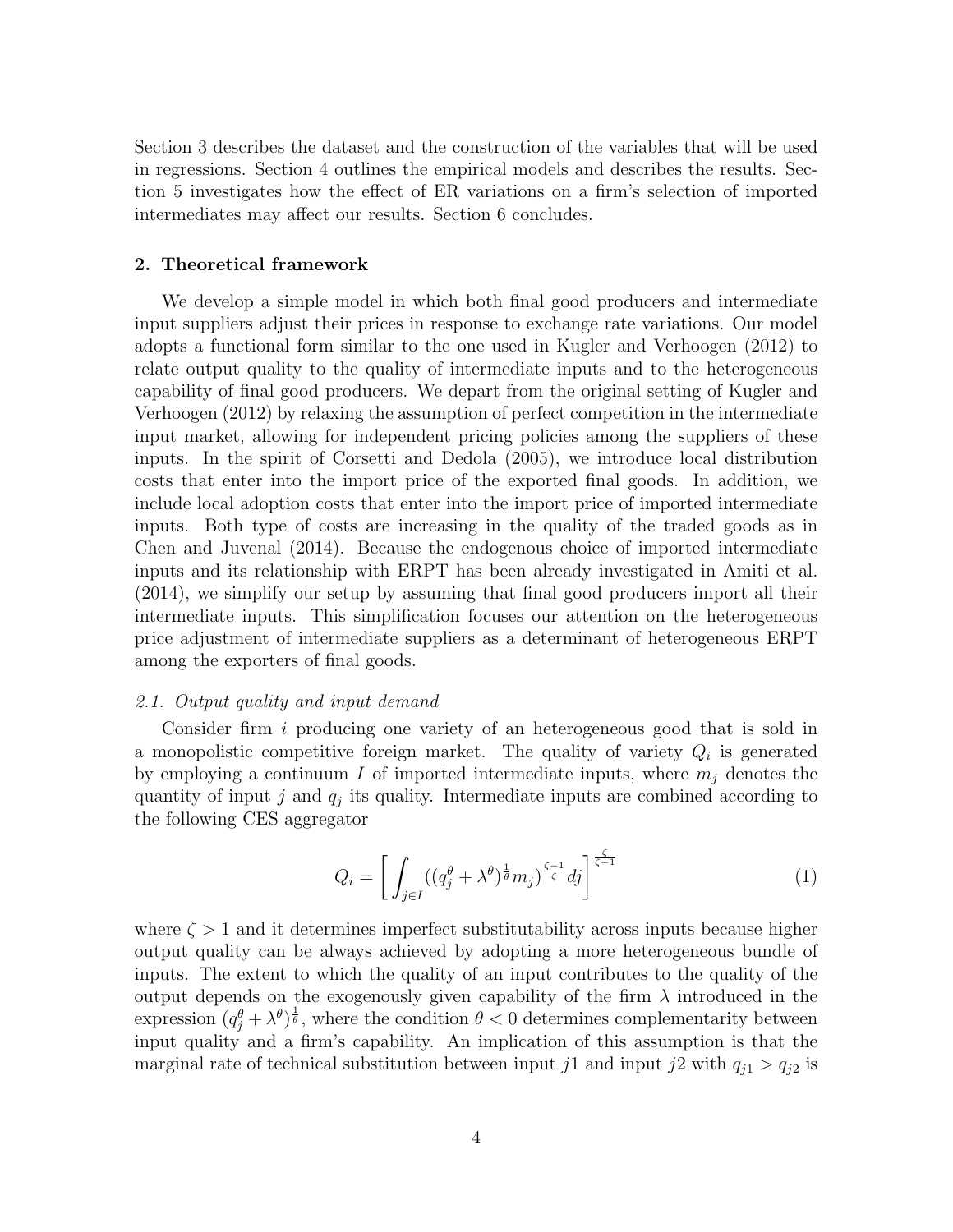increasing in  $\lambda$ 

$$
\frac{\partial Q_i / \partial m_{j1}}{\partial Q_i / \partial m_{j2}} = \left(\frac{m_{j1}}{m_{j2}}\right)^{-\frac{1}{\zeta}} \left[\frac{(q_{j1}^{\theta} + \lambda^{\theta})^{\frac{1}{\theta}}}{(q_{j2}^{\theta} + \lambda^{\theta})^{\frac{1}{\theta}}}\right]^{\frac{\zeta - 1}{\zeta}}
$$
(2)

and the quantity of each input j that optimizes the quality production function in  $(2)$ is

$$
m_j^* = M \left(\frac{p_j^c}{P_I}\right)^{-\zeta} \left[ \left(q_j^{\theta} + \lambda^{\theta}\right)^{\frac{1}{\theta}} \right]^{\zeta - 1} \tag{3}
$$

where M is the aggregate expenditure on intermediate inputs to produce one unit of output, and  $P_I$  is the ideal price index adjusted for the quality of intermediate inputs

$$
P_I = \left[ \int_{j \in I} \left( \frac{p_j^c}{\left( q_j^{\theta} + \lambda^{\theta} \right)^{\frac{1}{\theta}}} \right)^{\zeta - 1} dj \right]^{\frac{1}{1 - \zeta}}.
$$
\n(4)

The term  $p_j^c$  in equations (3) and (4) is the import price paid by the final good producer (expressed in its own currency) to acquire and introduce the intermediate input  $j$  in the productive process

$$
p_j^c(q_j) \equiv \frac{p_j}{\epsilon_A} + \eta q_j \tag{5}
$$

where  $\epsilon_A$  is the number of units in a supplier's currency necessary to buy one unit in a final good producer's currency. The import price  $p_j^c$  is composed of the export price set by the supplier and expressed in the buyer's currency  $\frac{p_j}{\epsilon_A}$ , and of an adoption costs  $f(q_j) = \eta q_j$  that are increasing linearly in input quality and that are expressed in the buyer's currency. $6$  Equation (3) shows that the optimal quantity of each input employed by the final good producer is increasing in its quality, and that  $m_j^*$  increases faster in quality for higher values of  $\lambda$  because  $\frac{\partial m_j}{\partial q_j \partial \lambda} > 0$ .

**Proposition 1:** A firm with higher capability  $\lambda$  generates an output of greater quality and it employs greater quantities of higher quality inputs than a firm with lower capability.

This result is consistent with recent theoretical and empirical works showing that the production of high-quality output requires high-quality inputs (Kugler and Verhoogen, 2012; Hallak and Sivadasan, 2009).

## 2.2. The optimal export price of an intermediate input

Monopolistic competition in the intermediate sector and the presence of adoption costs makes it optimal for input suppliers to adjust prices in response to exchange rate

<sup>&</sup>lt;sup>6</sup>The relationship between the quality of an intermediate input  $q_j$  and the export price set by the supplier  $p_j$  is defined by equation (6).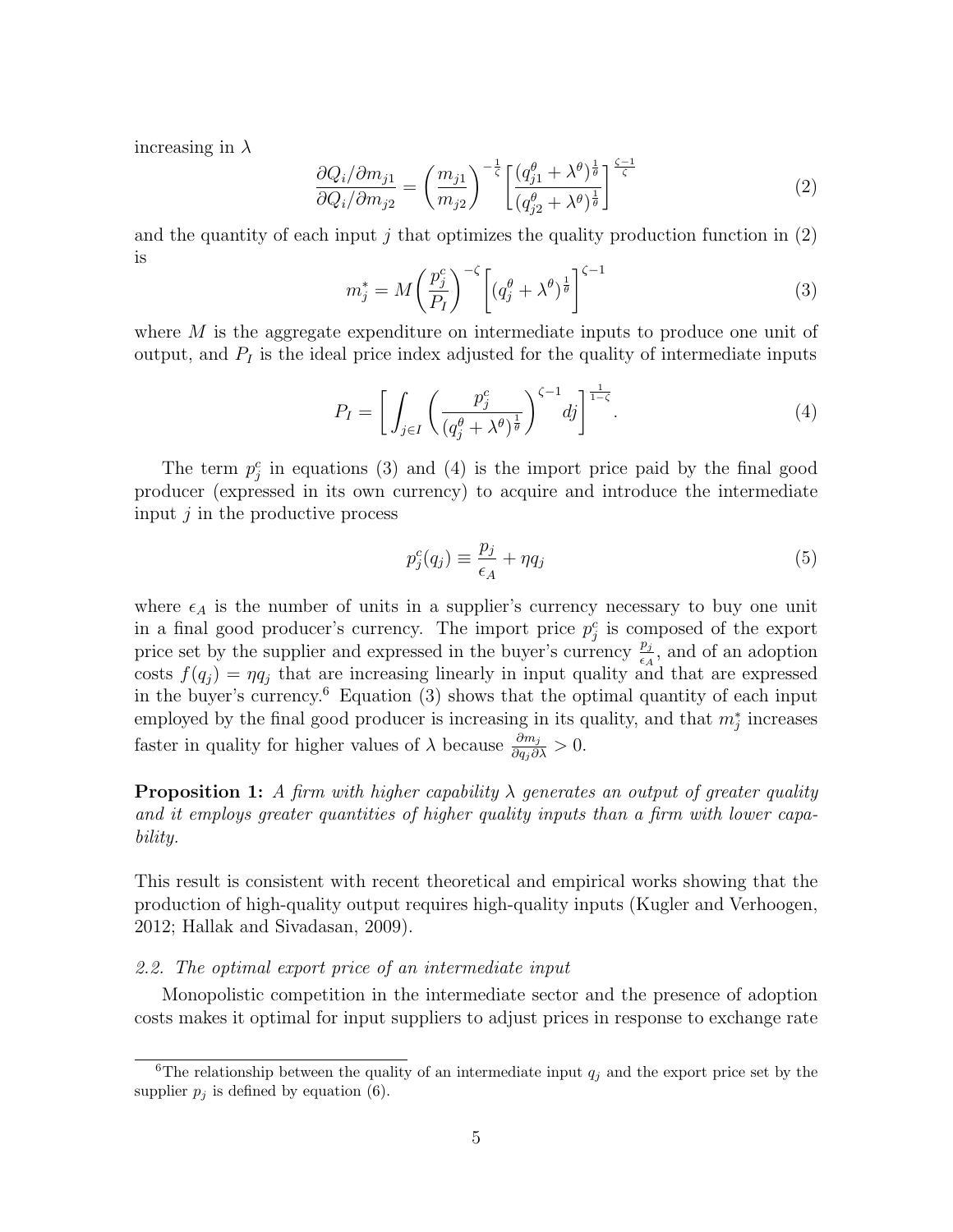variations vis-a-vis the currency of the final good producers. In this section we show that under the assumption that the adoption costs are expressed in the currency of the final good producer and that they are increasing in input quality, the optimal price of the supplier offsets exchange rate variations. The price that optimizes a supplier's profit function is given by

$$
p_j^*(q_j) = \frac{\zeta}{\zeta - 1} \left( MC(q_j) + \frac{\epsilon_A q_j \eta}{\zeta} \right). \tag{6}
$$

We do not fix a specific functional form relating the quality of the intermediate good  $q_i$  to the marginal costs of the supplier  $MC(q_i)$ , but we make the standard assumption in the literature that marginal costs are monotonically increasing in quality (Verhoogen, 2008; Khandelwal, 2010; Johnson, 2012; Antoniades, 2015). Empirical support for this assumption is provided by Kugler and Verhoogen (2012) establishing a positive relationship between plant size, input and output prices using a representative sample of Colombian manufacturing firms. This evidence suggests that more capable firms produce higher quality outputs by using higher quality and more expensive intermediate inputs. The assumption that marginal costs increase in output quality is also supported by the empirical results in Brambilla et al. (2012). These authors find a positive relationship between the income level of destination countries, proxing consumers' preference for high-quality goods, and the wages of workers employed by Argentinean exporters. Hence, a positive relationship between  $MC$  and  $q_i$  arises also if suppliers of higher quality intermediates hire workers with greater skills and higher wages.

Equation (6) suggests that a supplier sets the optimal price of input  $j$  by fixing the markup over its own marginal cost of production  $MC(q_j)$  and over the adoption cost paid by the final good producer divided by the parameter  $\zeta$  and multiplied for the exchange rate  $\epsilon_A$ . An appreciation of the final good producer's currency vis-a-vis the currency of the supplier (i.e., a positive variation of  $\epsilon_A$ ) increases the relative weight of the adaptation costs in the import price of the imported intermediate inputs  $(p_j^c,$ equation 5). This implies that the supplier of the intermediate input adjusts its markup upward because it perceives lower elasticity of demand to the export price (equation 6). The exchange rate elasticity of a supplier's optimal export price is

$$
\sigma_{p_j^*,\epsilon_A} = \frac{\zeta}{\zeta - 1} \left( \frac{\epsilon_A \eta q_j / \zeta}{p_j^*} \right). \tag{7}
$$

The greater is the weight of the adoption costs over the export price and the greater is the elasticity of the supplier's export price  $p_j^*$  to exchange rate variations. Hence, the elasticity in (7) is higher for higher quality intermediate inputs  $q_i$  that are characterized by higher local adoption costs. The exchange rate elasticity of the import price of the imported intermediate good is

$$
\sigma_{p_j^c, \epsilon_A} = -\frac{p_j/\epsilon_A}{p_j^c} + \frac{\zeta}{\zeta - 1} \left( \frac{\eta q_j \epsilon_A}{p_j^c} \right) \tag{8}
$$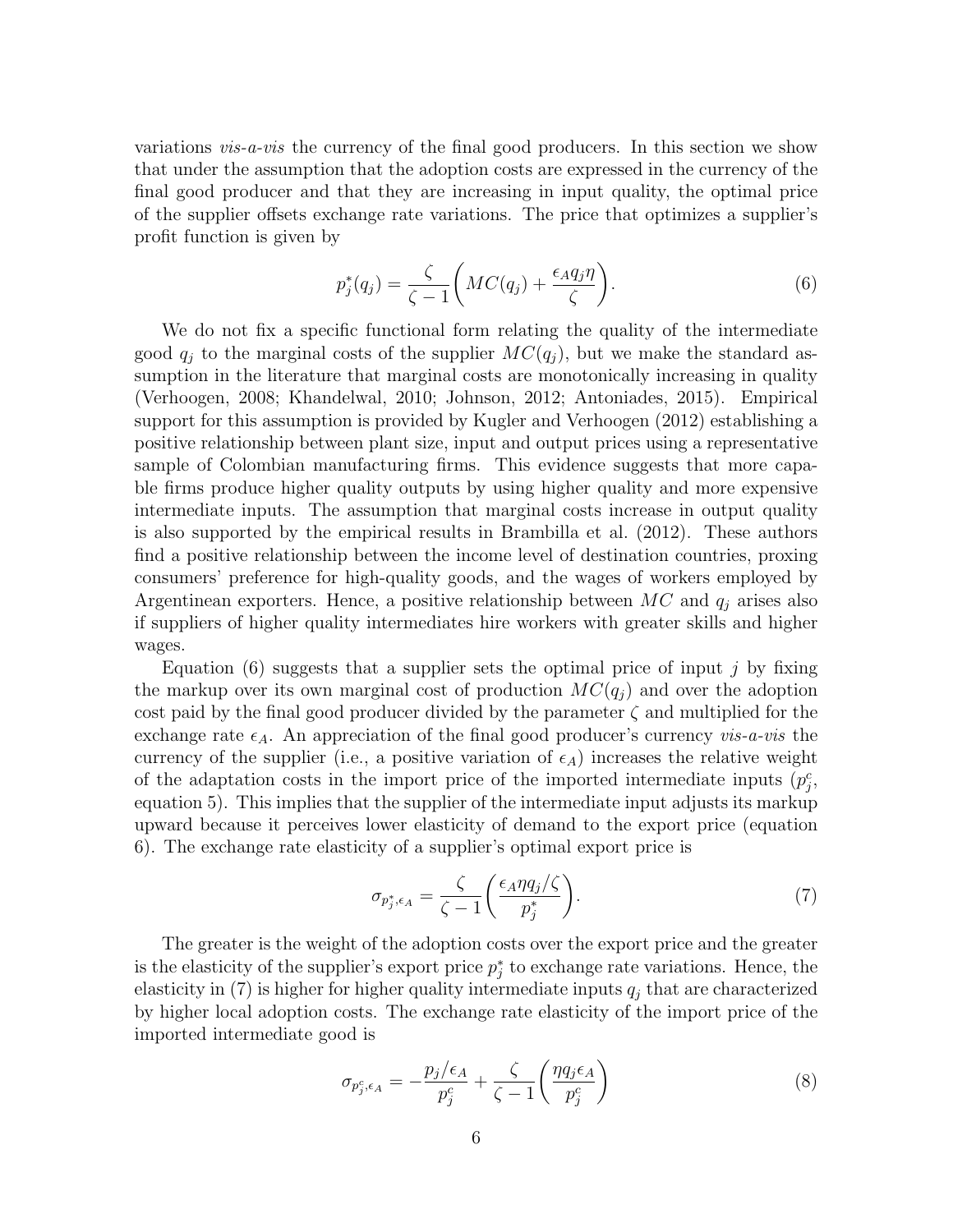the first term on the right-hand side is the negative 'exchange rate effect' that captures the reduction of the import price consequent to an appreciation of the currency of the importer. The second term instead is positive and it represents the supplier's 'export price adjustment effect' that offsets the 'exchange rate effect'. Because the second term increases in quality, we expect the  $p_j^c$  of higher quality inputs to decrease less rapidly after an appreciation of the final good producer's currency.

**Proposition 2:** The price paid by the final good producer for importing a higher quality input decreases less rapidly than the price for a low quality one after an appreciation of the importer's currency vis-a-vis the currency of the supplier.

## 2.3. ERPT into the import price of the final good

We have shown that exporters of higher quality final goods are also importers of higher quality inputs, and that the import prices of these inputs decrease less rapidly as a consequence of an appreciation of the currency of the final good exporter. We now investigate the implications of these two predictions for the 'intermediates imports channel', defined as the exchange rate elasticity of the final good producer's marginal cost. The marginal cost of producing a final good with quality  $Q_i$  is

$$
M(Q_i) = \int_{j \in I} m_j(Q_i, q_j, \epsilon_A) p_j^c(q_j, \epsilon_A) dj \tag{9}
$$

and its elasticity is

$$
\sigma_{M,\epsilon_A}(Q_i) = \int_{j \in I} s_j(\lambda, Q_i, q_j) \sigma_{p_j^c, \epsilon_A} dj \tag{10}
$$

where  $s_j(\lambda, Q_i, q_j) = \frac{m_j(\lambda, Q_i, q_j)p_j^c}{M(\lambda, Q_i, q_j)}$  is the contribution of input j to marginal cost M and  $\int_{j\in I} s_j dj = 1$ . The integral in equation (10) is a weighted average of the import price elasticities of all the imported intermediate inputs employed to produce one unit of the final good. Because producers of higher quality final goods use more intensively higher quality inputs, and because the exchange rate elasticity of the prices of higher quality inputs is relatively less negative, producers of higher quality final goods perceive a less negative exchange rate elasticity of marginal cost. This effect is expressed by the following proposition:

Proposition 3: The 'intermediate imports channel' is weaker for the exporters of higher quality varieties, because these exporters use more intensively imported inputs for which suppliers adjust more aggressively export prices in response to ER variations.

We now investigate the direct effect of output quality on the pricing strategy of the final good producer in response to ER variations. The consumers of the final good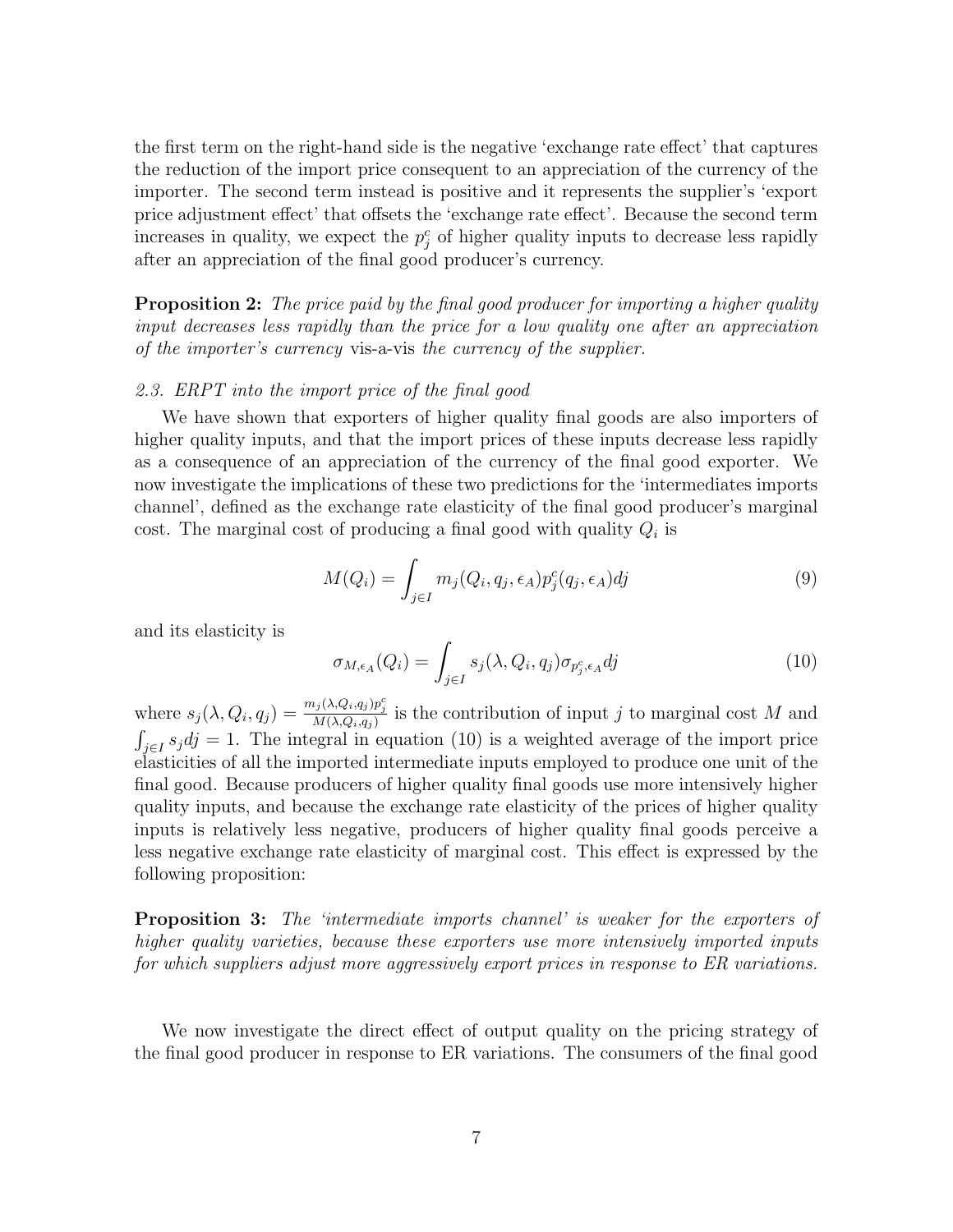optimize the following CES utility function featuring love for quality  $Q_i$ 

$$
U = \left[ \int_{i \in \Omega} (Q_i x_i)^{\frac{\phi - 1}{\phi}} di \right]^{\frac{\phi}{\phi - 1}} \tag{11}
$$

where  $\Omega$  is a continuum of differentiated varieties i, and  $\phi > 1$  determines imperfect substitution across varieties. We assume that quality increases the wedge between the export price set by the exporter of the final good and the import price paid by consumers. As shown before, for intermediate inputs this assumption relates to greater local adoption costs to employ higher quality inputs. For final goods, we assume as in Chen and Juvenal (2014) that higher quality goods have higher distribution costs. Hence the consumer import price for the final good  $i$  in the destination country is

$$
p_i^c(Q_i) \equiv p_i(Q_i)\epsilon_B + \gamma Q_i \tag{12}
$$

where  $\epsilon_B$  is the exchange rate between the consumer's currency and the exporter's currency. The optimal export price set by the final good producer, and expressed in its own currency, is

$$
p_i^*(Q_i) = \frac{\phi}{\phi - 1} \left( M(Q_i) + \frac{Q_i \gamma}{\phi \epsilon_B} \right). \tag{13}
$$

Hence, an exporter of an higher quality variety reacts to an appreciation of its currency by setting a lower optimal export price. The rationale behind this adjustment is that an exporter of a higher quality final good has greater scope for lowering its markup to offset the positive impact of the appreciation on the import price of its exported good.

Notice that in the case  $\epsilon = \epsilon_A = \epsilon_B$  (i.e., when the final good is exported to the same country from which intermediate inputs are imported) the export price of the final good and the import price of the imported intermediate inputs will react in opposite directions in response to an appreciation of  $\epsilon$ . Input suppliers will raise their input prices while exporters of final goods will reduce them. Considering the effect of the adjustment in input prices on the marginal cost of the final good producer, we obtain the exchange rate elasticity of the export price of the final good

$$
\sigma_{p_i^c, \epsilon_B} = \frac{p_i \epsilon}{p_i^c} + \left[ \frac{\phi}{\phi - 1} \left( \sigma_{M, \epsilon_A}(Q_i) - \frac{Q_i \gamma}{p_i^c} \right) \right]. \tag{14}
$$

The first term on the righ-hand side of equation (14) is the positive 'exchange rate effect' on the consumer import price, the second term in squared brackets determines imperfect exchange rate pass-through. The negative term -  $\frac{Q_i \gamma}{p_i^c}$  suggests that exporters of higher quality varieties have lower ERPT because they have higher scope for offsetting ER variations through markup adjustment. This leads to our final proposition.

**Proposition 4:** Output quality has a direct negative effect on ERPT by allowing exporters to offset positive exchange rate variations by reducing their markup.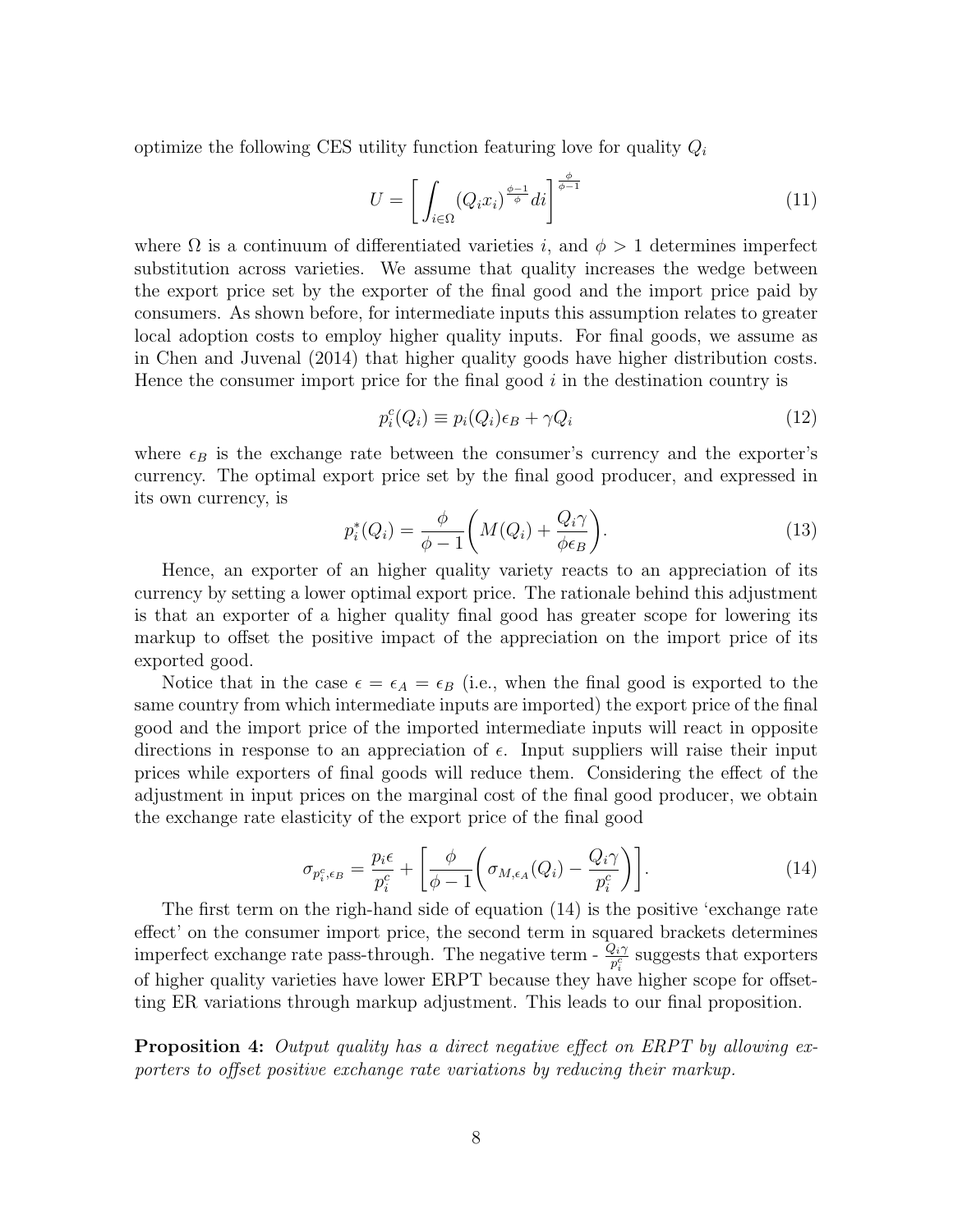Because Proposition 3 states that output quality weakens the 'intermediates import channel', the final effect of quality on the ERPT depends on which of the two opposite effects prevail. However, it is clear that the greater negative effect of output quality on ERPT is achieved by those companies that do not employ imported intermediates, for which  $\sigma_{M,\epsilon_A}(Q_i) = 0$ . For these companies, the only effect of quality on ERPT is the one described by Proposition 4.

## 3. Data and Variables

This section describes our main data sources, the variables used in the empirical analysis and the procedure we follow to obtain a revealed measure of export quality at the product-destination-firm level.

#### 3.1. Micro level data

The empirical analysis combines two sources of data collected by the Italian Statistical Office (ISTAT): the Italian Foreign Trade Statistics (COE) and a firm level accounting dataset (Micro.3).<sup>7</sup> The COE dataset reports all cross-border transactions performed by Italian firms during the period 2000-2006. For all export (import) flows defined at the firm-product-destination (origin) level we observe both annual values and quantities expressed respectively in euros and in kilograms.<sup>8</sup> Product categories are classified according to the Harmonized System classification of traded goods and they are reported at the 6-digit level (HS6). Because some product categories are assigned different HS6 product codes at different points in time, we use concordance tables provided by Eurostat to harmonize the classifications to the 2002 version.

COE data are used to obtain the unit-values  $uvx_{fpdt}$  of the exported varieties as the ratio of export values to export quantities, where the subscripts f, p, d and t respectively identify firms, HS6 product classes, destinations and years. Similarly, we construct the unit values of the imported varieties  $u v m_{f p c t}$  where c denotes the country of origin. Because unit values are noisy proxies for export and import prices, we drop all observations for which year-to-year variations in unit values are above the 99th or below the 1st percentiles of the sample distribution. After this cleaning procedure we are left with around 78,000 manufacturing exporters and 50,000 importers, as reported in the first two columns of Table 1 (Panel A). The total value of the export and import flows retained in the sample is about 210 and 125 billion euros (columns 4-5, Panel A).

Data on firm level characteristics are obtained from Micro.3, which includes census data on Italian firms with more than 20 employees from all sectors of the economy,

<sup>7</sup>The database has been made available for work after careful screening to avoid disclosure of individual information. The data were accessed at the ISTAT facilities in Rome.

<sup>8</sup> ISTAT collects data on trade based on transactions. The European Union sets a common framework of rules but leaves some flexibility to member states. A detailed description of requirements for data collection on trade in Italy is provided in the Appendix. Although only annual values which exceeds a threshold are reported in the dataset, this is unlikely to affect our analyses as the transactions collected cover about 98% of the total Italian trade flows (http://www.coeweb.istat.it/default.htm).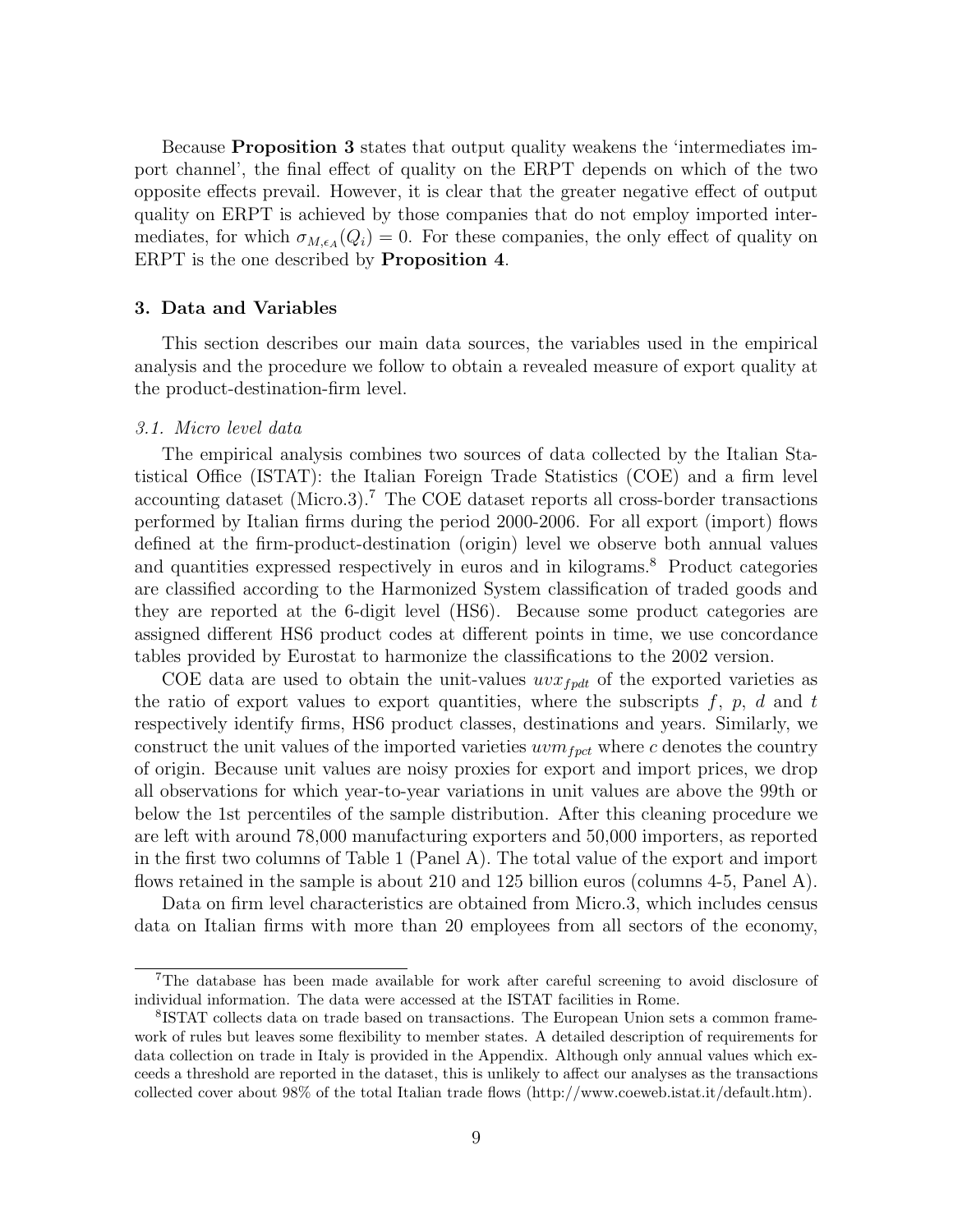|      | (1)           | (2)                                        | (3)                  | (4)       | (5)       |
|------|---------------|--------------------------------------------|----------------------|-----------|-----------|
| Year | $#$ Exporters | $#$ Importers                              | $#$ Two-Way          | Exports   | Imports   |
|      |               |                                            | traders              | (billion) | (billion) |
|      |               | Panel A                                    | $-COE$               |           |           |
| 2001 | 79,711        | 51,350                                     | 38,803               | 219.9     | 132.3     |
| 2003 | 79,375        | 50,175                                     | 38,153               | 209.0     | 119.1     |
| 2005 | 72,925        | 48,226                                     | 36,205               | 224.1     | 128.9     |
|      |               |                                            | Panel B - COE-Micro3 |           |           |
| 2001 | 21,868        | 19,458                                     | 17,627               | 184.0     | 112.2     |
| 2003 | 21,134        | 18,380                                     | 16,683               | 170.4     | 98.1      |
| 2005 | 21,720        | 18,974                                     | 17,196               | 195.4     | 111.7     |
|      |               | Panel C - COE-Micro3 Non Euro destinations |                      |           |           |
| 2001 | 21,020        | 16,765                                     | 15,228               | 80.5      | 56.2      |
| 2003 | 20,448        | 16,159                                     | 14,766               | 75.7      | 46.6      |
| 2005 | 21,082        | 16,802                                     | 15,307               | 88.5      | 57.3      |

Table 1: Data coverage

these are observed over the period 1989-2006.<sup>9</sup> Since 1998, census data cover the population of firms with over 99 employees, and a 'rotating sample' of firms in the employment range 20-99. In order to complete the coverage of firms in that range, from 1998 onward Micro.3 complements census data with data from the compulsory financial statement of limited liability companies.<sup>10</sup> The database contains information on a number of balance sheet items. For the analysis we use the following variables: number of employees, labour and material cost, value added, intermediate inputs costs and capital assets. Capital is proxied by tangible fixed assets at book value (net of depreciation). We estimate Total Factor Productivity (TFP) following the IV-GMM modified Levinsohn-Petrin procedure proposed in Wooldridge (2009), where material costs are used as a proxy for intermediate inputs. Nominal variables are in million euros and are deflated using 2-digit industry-level production prices indices provided by ISTAT.

In Table 1, columns 1 and 2 of Panel B report the number of manufacturing importers and exporters included in the dataset after merging COE with Micro 3. This is an unbalanced panel of about 21,000 exporters and 19,000 importers. These firms constitute 30% of manufacturing companies engaged in international transactions, and the generate about 85% of the total exports (column 4) and imports (column 5) of

Note. The table reports, for three different years, the number of manufacturing exporters, importers, and two-way traders, and the total value of traded goods observed in the dataset obtained by merging COE with Micro.3.

<sup>9</sup>The database has been built as a result of collaboration between ISTAT and a group of LEM researchers from the Scuola Superiore Sant'Anna, Pisa. See Grazzi et al. (2013) for further details.

 $10$ Limited liability companies (societa' di capitali) have to provide a copy of their financial statement to the Register of Firms at the local Chamber of Commerce.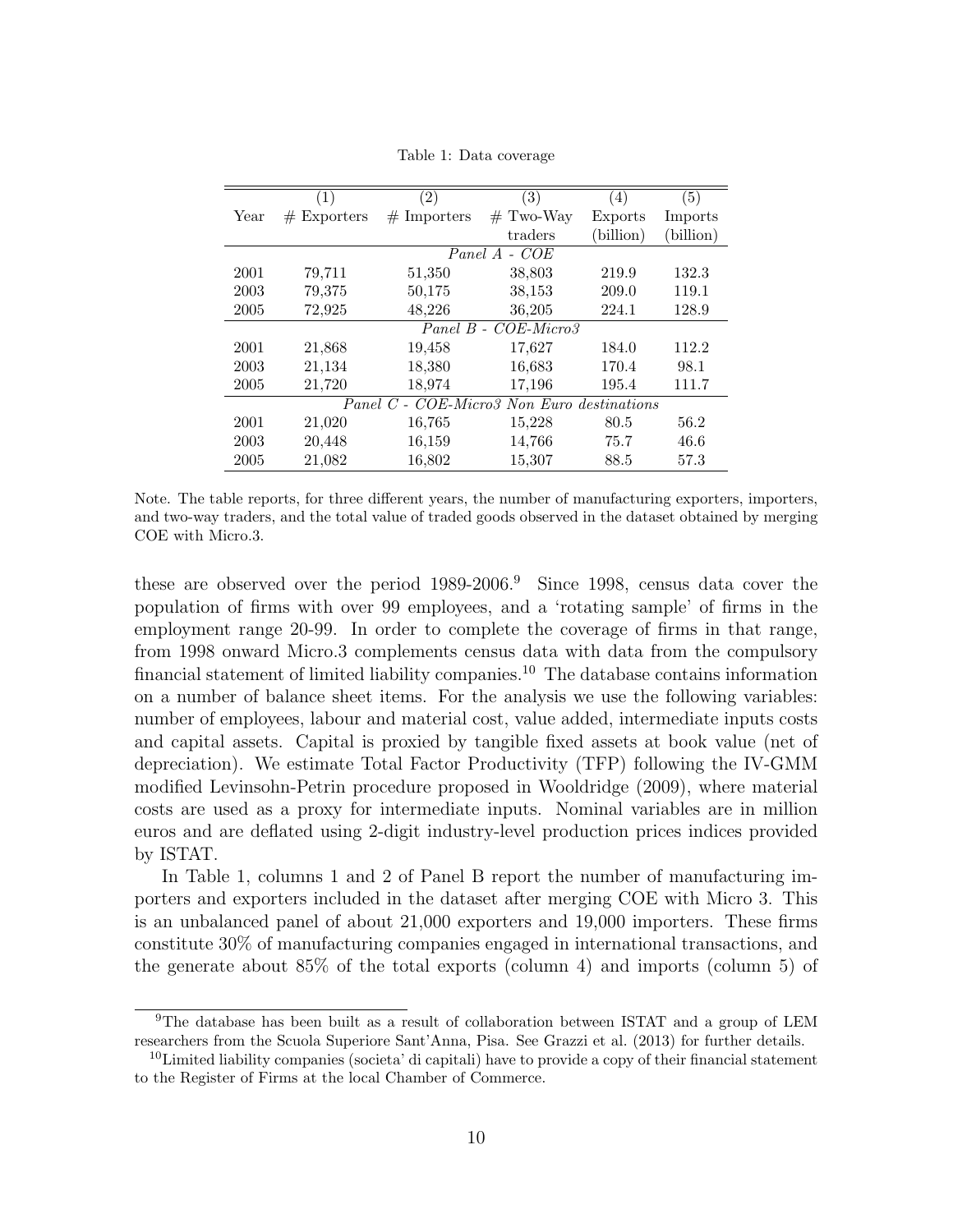Italy across all product categories. Even though our sample excludes many exporters, it nevertheless provides a good representation of the total international trade generated by Italian companies.

Because we are primarily concerned in the response of export and import prices to exchange rate movements, our analysis focuses on those firms exporting outside the Euro area. Panel C of Table 1 reports the number of traders active outside the Euro area and the total value of their traded goods. Exchanges with non-Euro countries account for almost 50% of the total Italian trade. Because most manufacturing exporters engage in some international transactions outside the Euro area, the exclusion of trade flows occurring within the Euro area does not reduce greatly the number of firms observed in the dataset.

Consistently with previous studies, we find that a firm's export and import activities are strongly interconnected (Bernard et al., 2007; Amiti et al., 2014). Indeed, as reported in Table 1, a large fraction of firms active in international markets are both exporters and importers. About 80% of firms with transactions outside the Euro area are both importers and exporters (Panel C of Table 1).

# 3.2. Measures of individual exporters' import exposure and market share

We construct a measure of a firm's import intensity from outside the Euro area  $(IM_{ft})$  as the ratio of total imports from non-Euro countries over total variable costs, which include a firm's total wage bill and total material costs.<sup>11</sup> We then average this measure over the number of periods  $t$  in which the firm is observed so that to obtain a firm-level time-invariant measure of average import intensity  $IM_f$ 

$$
IM_f = \frac{1}{T} \sum_{t} \frac{\text{total non-euro imports}_{ft}}{\text{total variable costs}_{ft}}.
$$

Price adjustments to exchange rate movements can be due to differences in exporters' market power across products and destinations. Indeed, large exporters are those that set high markups and that actively adjust them in response to exchange rate variations. Therefore, in the empirical analysis we include a variable aiming to control for this potential effect. As a proxy for exporters' market power we follow Amiti et al. (2014) and use the individual firm's market share, defined as the ratio between a firm's exports in product  $p$  to destination  $d$  at time  $t$  over the total exports from the same country in that same product-destination-year

$$
S_{fpdt} = \frac{Exports_{fpdt}}{\sum_{f \in F_{pdt}} Exports_{fpdt}}
$$

 $11$ To simplify the setup, our theoretical framework assumes that final good producers import all their intermediate inputs. However, in the empirical analysis we accommodate for the fact that firms import only a fraction of their inputs and we follow Amiti et al. (2014) in the definition of import intensity.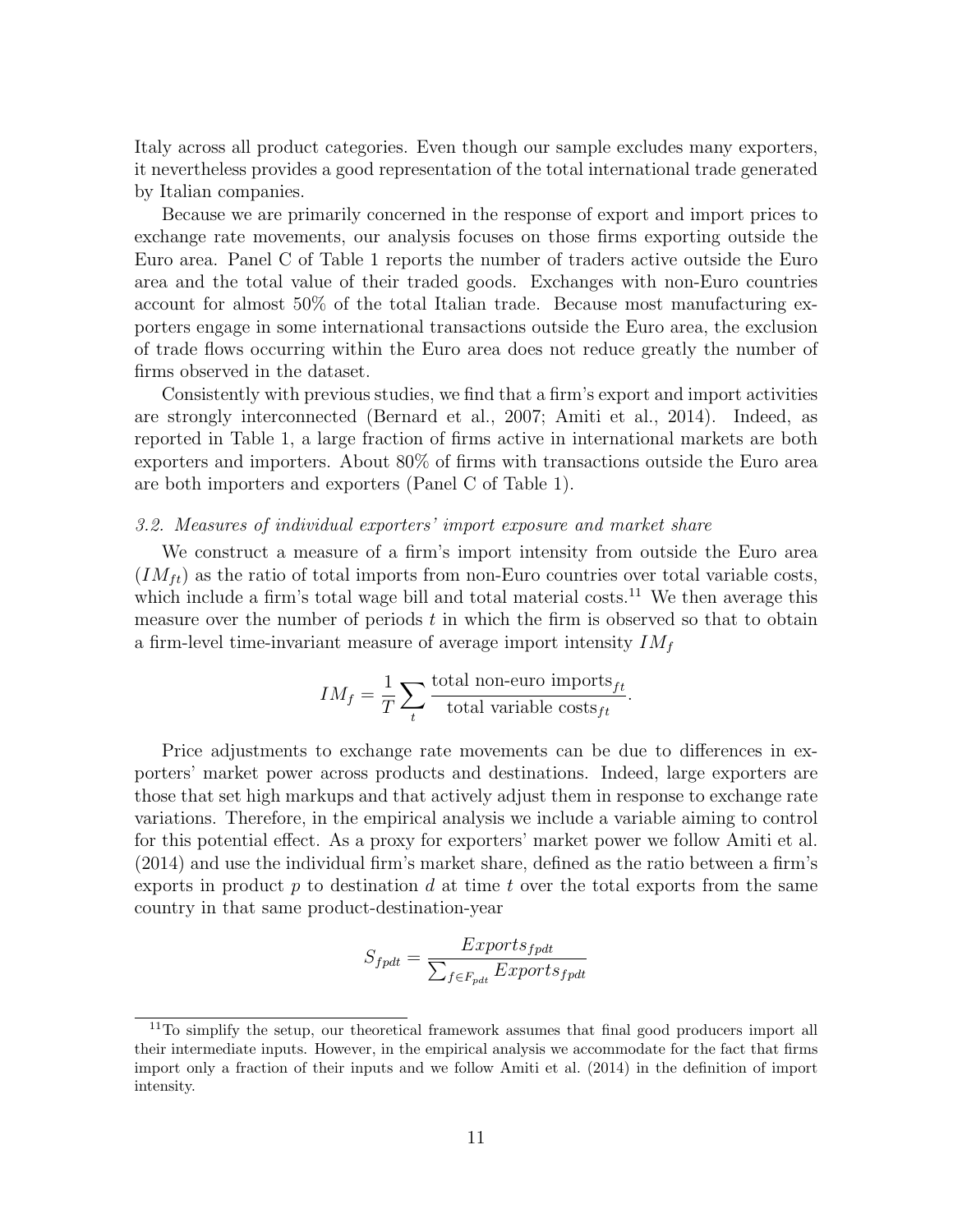|                                         | Mean |       | Median 1st Quart. | 3rd Quart. |
|-----------------------------------------|------|-------|-------------------|------------|
| $IM_f$                                  | 0.10 | 0.014 | 0.001             | 0.07       |
| $Employment_{ft}$                       | 105  | 44    | 29                | 85         |
| (log) Total Factor Productivity $_{ft}$ | 4.4  | 4.4   |                   | 4.8        |

Table 2: Descriptive statistics for exporters

Note. The table reports descriptive statistics (average values over the years) for the exporters in our sample (Panel C of Table1).

where  $Express_{fput}$  is the export value of each transaction and  $F_{pdt}$  is the set of Italian firms exporting product  $p$  to destination  $d$  at time  $t$ . Table 2 reports some summary statistics for the main firm level variables included in the model.

## 3.3. The estimator of export quality

 $\equiv$  $\overline{\phantom{0}}$ 

We obtain a revealed measure of export quality at the product-destination-firm level by applying the methodology developed by Khandelwal (2010) to firm-level trade data. The simple intuition behind this approach is to infer the quality of each exported variety as the part of its market share within a market that is not explained by its price. Indeed, Berry (1994) shows that under the assumption that each consumer makes a discrete choice among different varieties, by considering their prices  $p_i^c$ , observed characteristics  $X_i$ , quality  $Q_i$  and her own idiosyncratic preferences, market shares result from the aggregation across consumers of their individual probability of choosing one variety over the others.<sup>12</sup> Therefore, the quality of each variety i can be measured as the residual from the estimation of the following demand model

$$
ln(s_i) - ln(s_o) = X_i'\beta + \alpha p_i^c + \sigma_{ns} ln(s_{i/g}) + Q_i
$$
\n(15)

where  $ln(s_i)$  is the log market share of variety i and  $ln(s_o)$  is the log market share of an 'outside variety'.<sup>13</sup> Consistently with the notation that we used in section 2,  $Q_i$  refers

<sup>&</sup>lt;sup>12</sup>Anderson et al. (1987) show that the discrete choice model of consumer demand underlying our estimator of export quality is consistent with the CES utility function, because the CES utility function can be seen as the solution of a two-stage nested logit model where in the first stage the consumer chooses which variety to consume and in the second stage she spends all her allocated income on the chosen variety.

<sup>&</sup>lt;sup>13</sup>The 'outside variety' indexed by  $\sigma$  is a variety excluded from the estimation sample for which we observe the market share. By subtracting the log market share of the 'outside variety'  $s<sub>o</sub>$  to the log market shares of each variety included in the estimation sample  $s_i$  we obtain normalized market shares mirroring the relative probability that a consumer in a given market chooses one unit of variety i over one unit of variety  $o$ . The utility delivered by the consumption of one unit of  $o$  is normalized to be 0. This normalization greatly simplifies the dimensionality problem in the estimation of the demand function (Berry, 1994). The 'outside variety' should be a variety whose price and quality is uncorrelated with the price and quality of the varieties whose market shares are normalized (Nevo, 2000).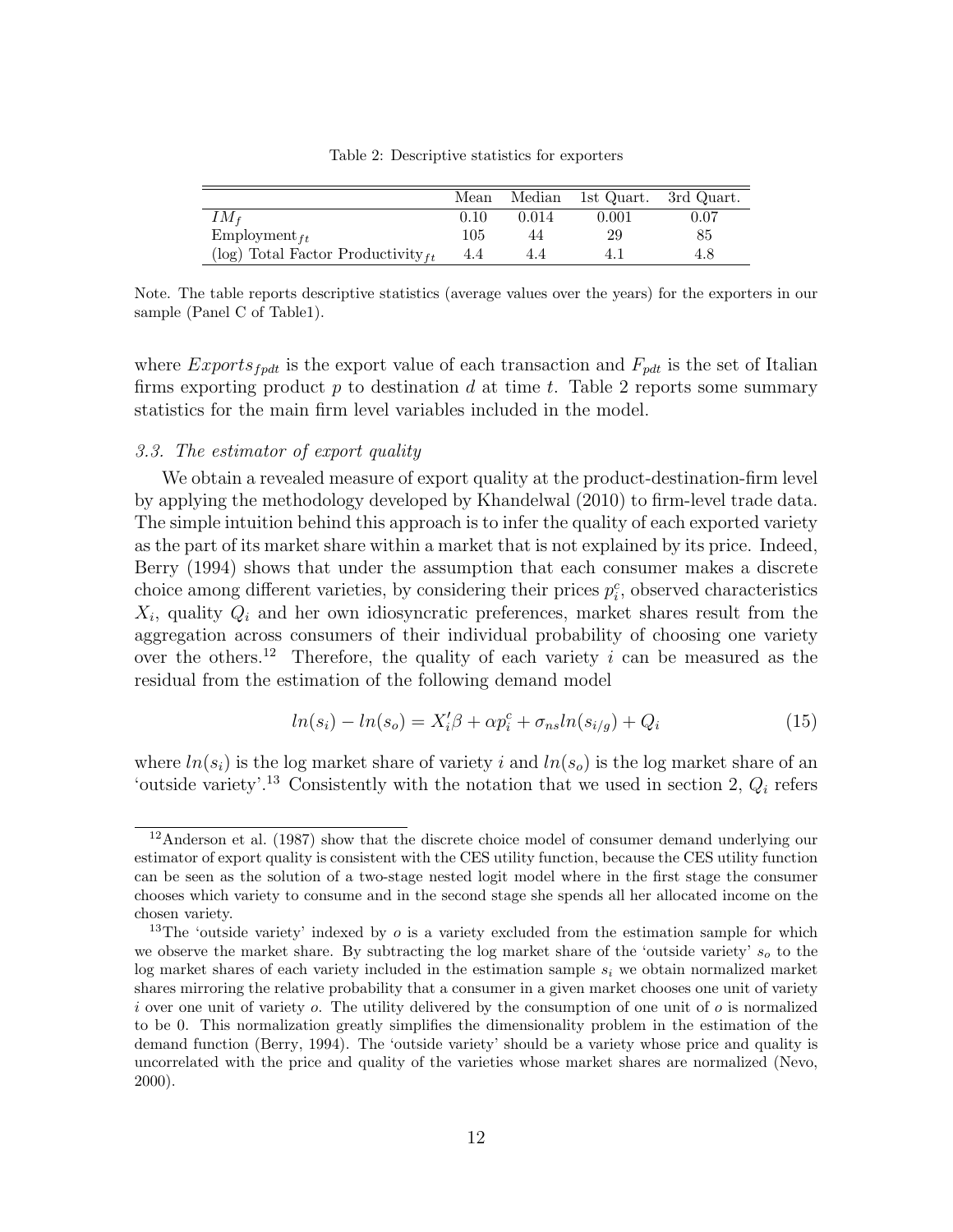to the quality of variety i. The term  $ln(s_{i/g})$  is the 'nest share' of variety i, namely the market share of variety i over a more disaggregated product category than the one used to construct the market shares on the left-hand side of the model. This term allows a product market to be segmented in subclasses g of closer substitute varieties. Empirically, the unit value is used as a proxy for a variety's export price  $p_i(Q_i)$ . Instead, our data do not allow to construct an equivalent proxy for the consumer import price  $p_i^c$ , including distribution costs and expressed in the currency of the destination country. Substituting the equation (12) for  $p_i^c$  into (15) and rearranging we obtain

$$
ln(s_i) - ln(s_o) = X_i'\beta + \alpha p_i(Q_i)\epsilon_B + \sigma_{ns}ln(s_{i/g}) + (1 + \alpha \gamma)Q_i.
$$
 (16)

A proxy for quality can be computed as a linear combination of the demand parameters  $\hat{\alpha}$  and  $\hat{\sigma}_{ns}$ , market shares and prices as

$$
Q_i^* = [ln(s_i) - ln(s_o)] - [\hat{\alpha}p_i \epsilon_B + \hat{\sigma}_{ns} ln(s_{i/g})]
$$
  
\n
$$
Q_i^* \equiv X_i' \beta + (1 + \alpha \gamma) Q_i
$$
\n(17)

because we do not observe individual varieties' characteristics  $X_i'$ , the estimated measure of quality  $Q_i^*$  embodies both the 'vertical'  $(Q_i)$  and the 'horizontal' component  $(X_i'\beta)$  of a variety's quality, where the 'vertical' component does not depend on consumers' tastes  $\beta$ . Since the coefficient on price  $\alpha$  is negative and the distribution cost parameter  $\gamma$  is positive, then  $(1 + \alpha \gamma) < 1$  and  $Q_i^*$  underestimates the vertical component  $Q_i$  of  $Q_i^*$ . This problem arises because under the assumption that quality is positively related to distribution costs, it creates a systematic wedge between the unobserved consumer import price  $p_i^c(Q_i)$  and the observed export price  $p_i(Q_i)$ . In the theoretical model this wedge determines higher markups on higher quality varieties even in the presence of constant elasticity of substitution across goods. Under the assumption that distribution costs are linear in quality, the negative bias  $\alpha \gamma Q_i$  in  $Q_i^*$ does not affect our analysis because  $Q_i^*$  can still be used to identify the relative quality of different varieties. Admittedly,  $Q_i^*$  should be given a broad definition of quality encompassing different products' aspects such as: closeness to consumers' taste, quality of the materials, design and consumers' appreciation for the brand. These are all aspects pertaining to exporters' non-price competitiveness.

The export price  $p_i(Q_i)$  in equation (16) is expressed in foreign currency. By introducing destination-year fixed effects in the estimation of the demand model, we control for the common effect of exchange rate variations on the price of all varieties exported to the same country in a certain year. To obtain the empirical equivalents of the market shares we proxy for unobserved demand in each country by using the aggregate quantity imported within each 4-digit product class. We use the BACI dataset to compute the empirical counterpart of the outside variety share  $s_0$  defined as the share on non-Italian imports over the total imports of country  $d$  in a given 4-digit product class  $s_{p4dt}$ <sup>14</sup> The outside variety's share is then used to construct  $s_{fpdt}$  that is our empirical

 $14$ The BACI dataset reconciles trade declarations from importers and exporters as they appear in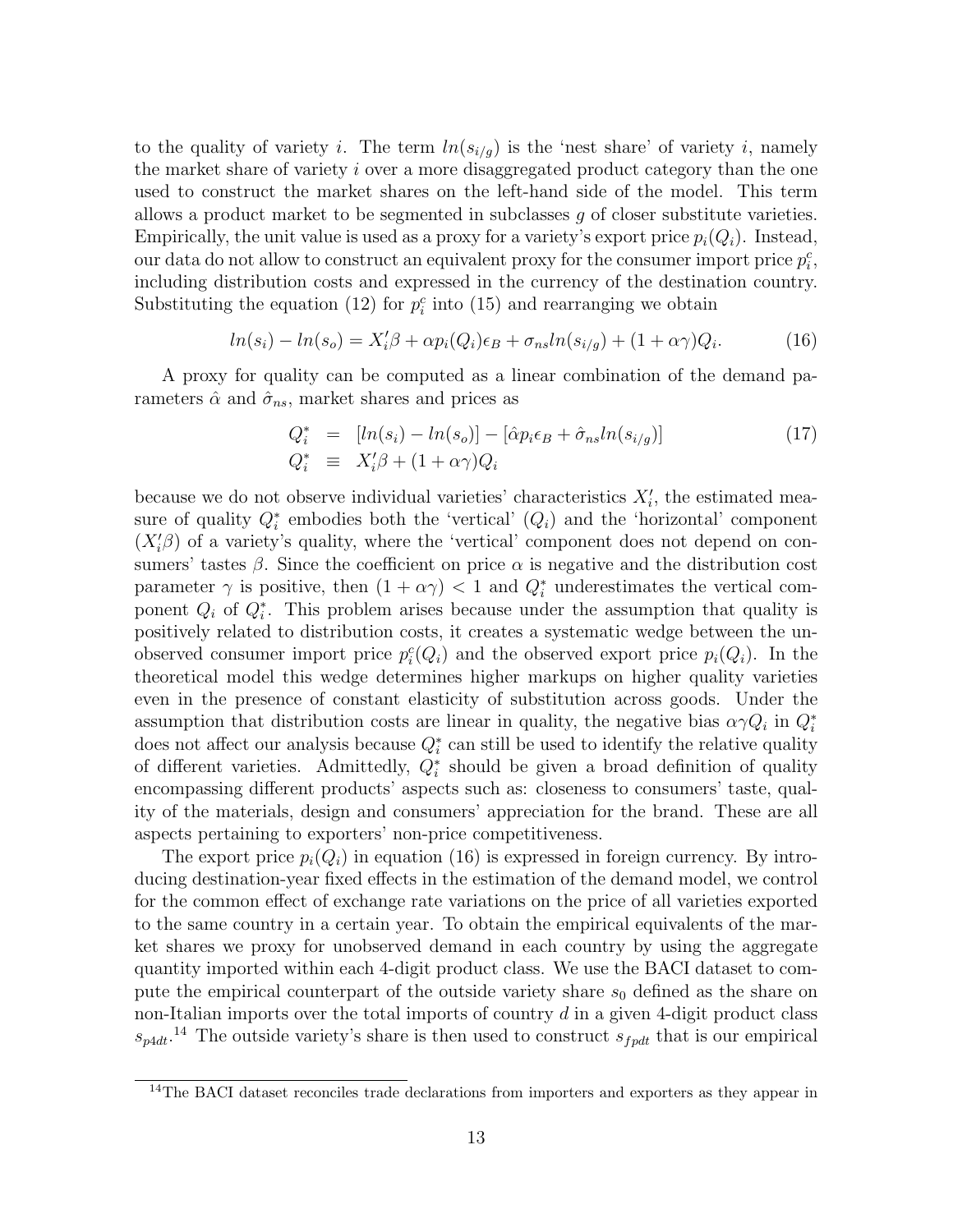proxy for the market share  $s_i$ 

$$
s_{fptt} = \frac{ExpertQuantity_{fptt}}{MKT4_{p4dt}} = \frac{ExportQuantity_{fptt}}{\frac{\sum_{p4dt} q_{fptt}}{1 - s_{p4dt}}}
$$

where  $ExportQuantity_{fpdf}$  is the quantity exported by firm f in the HS6 product class p to destination d at time t divided by our proxy of market size  $MKT4_{p4dt}$ , where the numerator is the total exports from Italy to country d within a 4-digit product class. The empirical counterpart of the 'nest share'  $s_{i/g}$  is instead defined as

$$
ns_{fpdt} = \frac{ExportQuantity_{fpdt}}{MKT6_{pdt}} = \frac{ExportQuantity_{fpdt}}{\frac{\sum_{pdt} q_{fpdt}}{1 - s_{p4dt}}}
$$

where  $MKT6_{pdt}$  is the size of the market at the 6-digit level, where the numerator is the aggregate quantity exported by Italy to country d within the same 6-digit product class.

We estimate the following specification of the demand model

$$
ln(s_{fpdf}) - ln(s_{p4dt}) = \alpha uv x_{fpdf} + \sigma_{ns} ln(ns_{fpdf}) + \delta_{dt} + \delta_{fp} + \tilde{Q}_{fpdf}
$$
\n(18)

where  $uvx_{fpdt}$  is the unit-value of the exported variety, while the error  $\tilde{Q}_{fpdt}$  is the empirical equivalent of the quality estimator  $Q_i^*$  in equation (17). The fixed effects  $\delta_{dt}$ control for shocks in demand that are common across the varieties exported to the same destination, including variations in the exchange rate between Italy and country d. The fixed effects  $\delta_{fp}$  remove the firm-product specific component from the error term, and it forces identification to exploit time and country variations in market shares and prices for a particular HS6 product exported by the same firm. Once we obtain consistent estimates of the demand parameters  $\hat{\alpha}$  and  $\hat{\sigma}_{ns}$ , the estimator of quality is obtained as

$$
\hat{Q}_{fpdt} \equiv \delta_{dt} + \delta_{fp} + \tilde{Q}_{fpdt} = [ln(s_{fpdt}) - ln(s_{p4dt})] - [\hat{\alpha}uvx_{fpdt} + \hat{\sigma}_{ns}ln(ns_{fpdt})].
$$
 (19)

OLS estimates of  $\alpha$  and  $\sigma_{ns}$  are generally upward biased because  $\hat{Q}_{fpdt}$  in the error term correlates positively with the unit-value  $uvx_{fpdt}$  (Nevo, 2000). Similarly, greater quality determines higher demand within subgroups of substitute varieties, hence it correlates positively with the nest-share  $\ln(ns)_{fpdt}$ . To deal with endogeneity in unitvalues and nest-shares we estimate equation (18) by Two Stage Least Squares (2SLS) with two instruments.

The first instrument is the average price computed across all Italian varieties of the same 6-digit product p exported to country d at time t:  $z_{pdt} = N_{pdt}^{-1} \times (\sum_{pdt} uv x_{fpdt}),$ where  $N_{pdt}$  is the number of Italian varieties exported to that market. Arguably, variations in the product-destination specific average price  $z_{pdt}$  over time and across

the COMTRADE database (Gaulier and Zignago, 2010).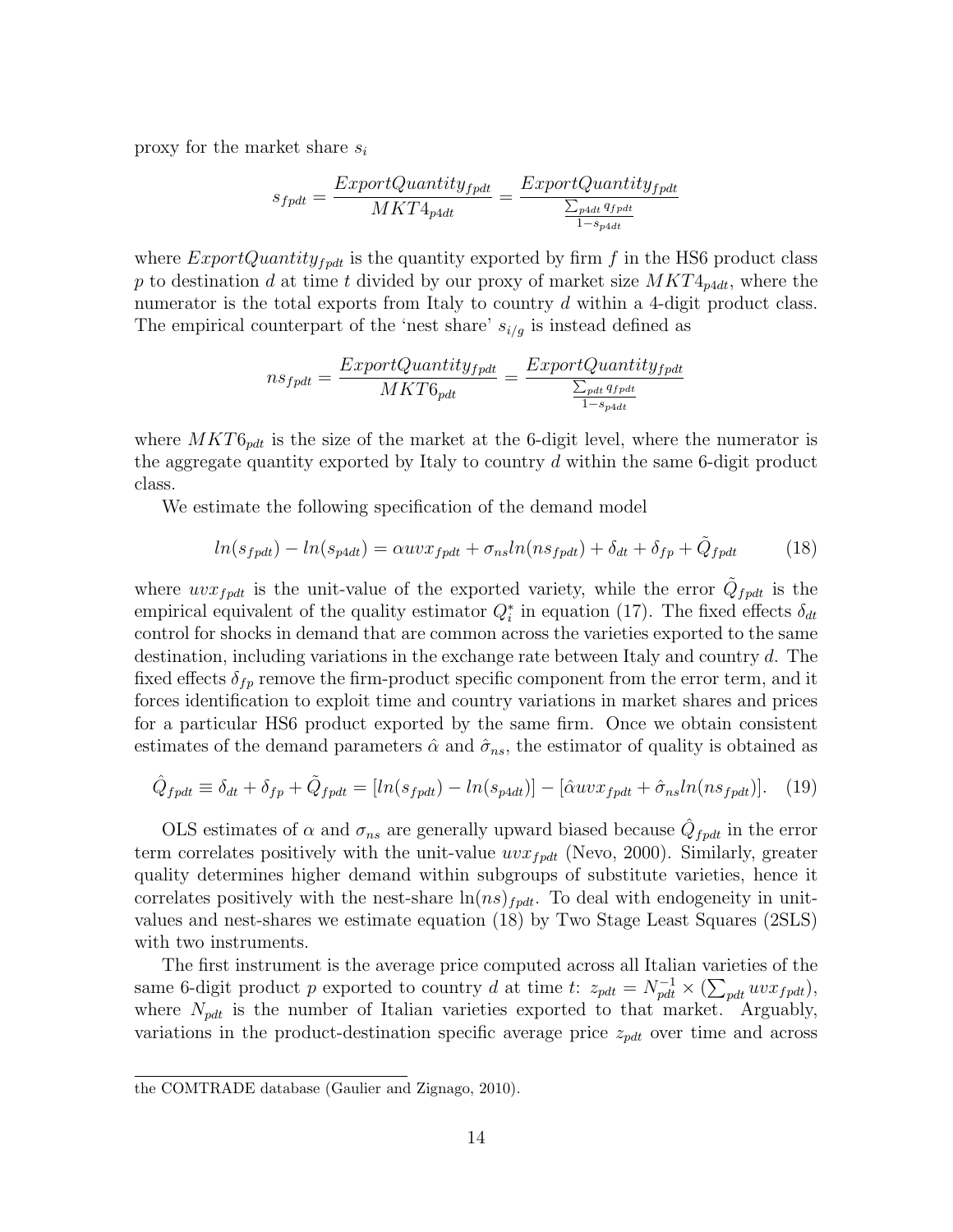Table 3: Quality estimation results

|                               | Mean     | Median    | 1st Quart. | 3rd Quart | Sd.     |
|-------------------------------|----------|-----------|------------|-----------|---------|
| FE price coefficient          | $-0.002$ | $-0.0003$ | $-0.001$   | $-0.0001$ | 0.010   |
| FE-IV price coefficient       | $-0.010$ | $-0.003$  | $-0.007$   | $-0.001$  | 0.033   |
| FE nest shares coefficient    | 0.887    | 0.902     | 0.859      | 0.941     | 0.071   |
| FE-IV nest shares coefficient | 0.897    | 0.910     | 0.870      | 0.954     | 0.123   |
| Own price elasticities        | $-3.038$ | $-0.639$  | $-2.657$   | $-0.180$  | 6.24    |
| $Q_{f\rho dt}$                | 0.010    | 0.142     | $-0.637$   | 0.828     | 1.266   |
| Observations per estimation   | 110.931  | 67.717    | 29,556     | 153,624   | 111.514 |

Note. The table summarizes the results obtained from repeating the estimation of model (18) on different HS4 product categories. Own price elasticities are computed from the estimated parameters according to the formula in Berry (1994).

markets capture common demand and supply shocks affecting all Italian companies exporting a particular product. Because the dependent variable is a normalized market share, and common demand and supply shocks do not affect individual companies' market shares, this instrument is orthogonal with respect to the component of the error that is specific to individual varieties and that represent the main source of endogeneity on export prices.

Second, we instrument for the nest shares of individual firms by using the number of different 6-digit product categories exported by the same firm to d. This last instrument was used by Khandelwal (2010) under the assumption that the intensive (i.e., quantities exported) and the extensive (i.e., number of different products exported) margins of trade are correlated, but that the number of different varieties exported is uncorrelated with the quality of each individual variety.

Equation (18) is regressed separately on groups of observations belonging to different HS4 product categories. This approach allows for changes in the demand parameters across product classes. Estimation results are summarized in Table 3. In order to assess the effectiveness of our instrumental variable strategy, we compare the estimates of the coefficients  $\alpha$  and  $\sigma_{ns}$  obtained from the FEIV model with those from the FE model that does not address the endogeneity problem. As expected, the distribution of the estimates of  $\alpha$  from FEIV models has lower mean and median than the one obtained from FE models. This evidence suggests that by instrumenting unit-values and nest shares we correct the upward bias due to their correlation with the unobserved time-variant component of quality. In addition, FEIV estimates of the substitution parameter  $\sigma_{ns}$  fall in the plausible range [0−1). Table 3 reports statistics for the price elasticity of demand obtained from the estimated parameters according to the formula detailed in Berry (1994). FEIV estimates of the demand parameters are used to obtain the measure of quality  $\hat{Q}_{fpdt}$  as in equation (19).

The estimator of quality  $\hat{Q}_{fpdt}$ , allows us to test **Proposition 1** that relates export quality to a firm's capability and to the quality of the imported inputs. To do so we regress this estimator on export prices (ln  $uvx_{fpdt}$ ), a firm's productivity (ln  $TFP_{ft}$ ) and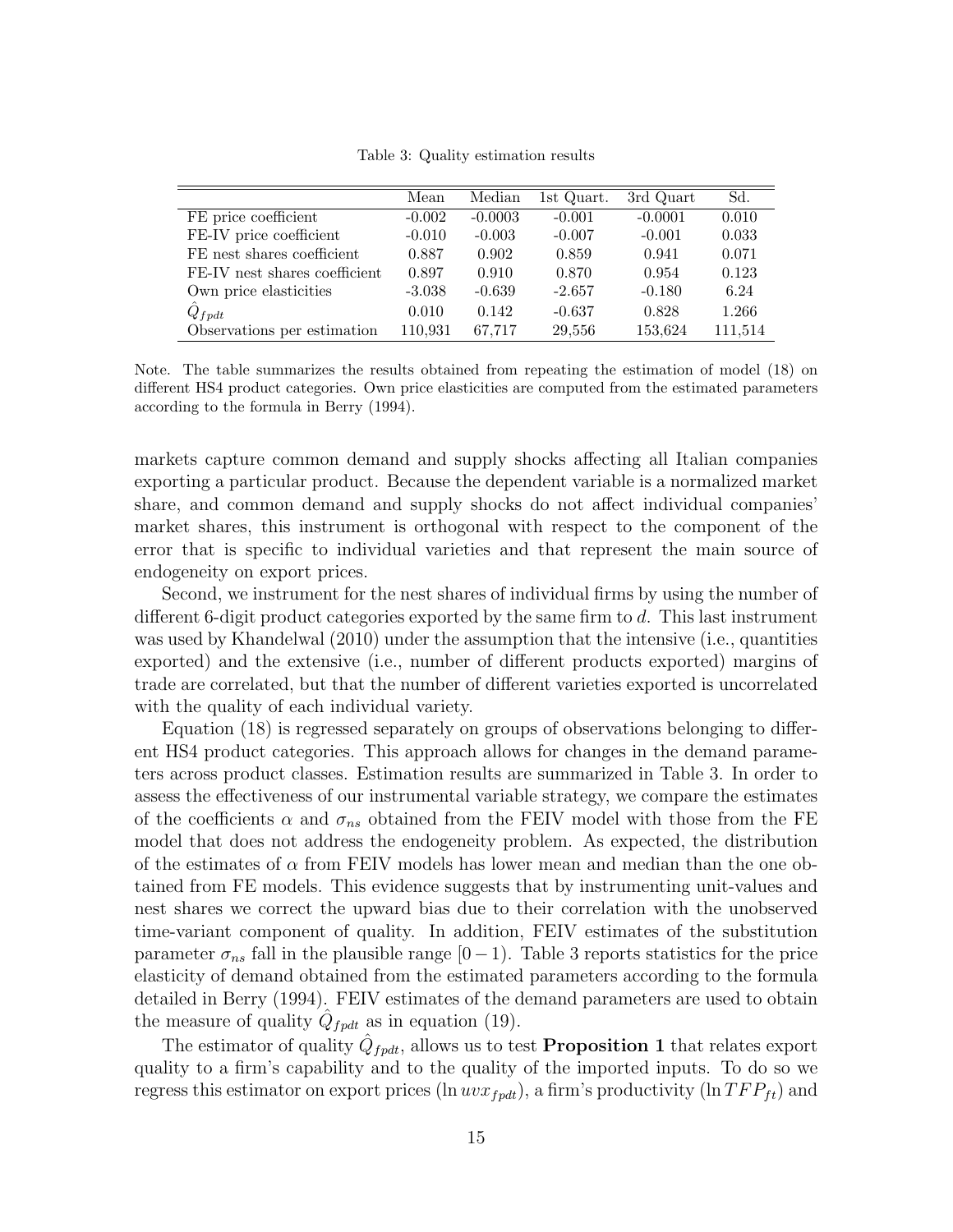|                | $\left(1\right)$  | $^{\prime}2)$  | (3)            | 4)                          | 5)                  |
|----------------|-------------------|----------------|----------------|-----------------------------|---------------------|
|                | $\ln(uvx)_{fpdt}$ | $\ln TFP_{ft}$ | $\ln Emp_{ft}$ | $\ln \textit{Imports}_{ft}$ | $WAvg \ln uvm_{ft}$ |
| $Q_{f\rho dt}$ | $0.379***$        | $0.084***$     | $0.218***$     | $0.144***$                  | $0.182***$          |
|                | (0.0004)          | (0.001)        | (0.002)        | (0.006)                     | (0.004)             |
|                |                   |                |                |                             |                     |
| pdt FE         | Yes               | Yes            | Yes            | $\operatorname{Yes}$        | Yes                 |
| Adj. $R^2$     | 0.618             | 0.136          | 0.163          | 0.184                       | 0.416               |
| Obs.           | 3,695,583         | 3,608,766      | 3,695,583      | 3,477,589                   | 3,477,589           |

Table 4: Estimated quality

Note. The table reports results of regressions at the firm-product-destination-year level, using export and import data for the period 2000-2006. The dependent variables is reported at the top of each column.  $TFP$  is computed using the IV-GMM modified Levinsohn-Petrin procedure proposed in Wooldridge (2009). Imports is a firm's total imports in year t.  $WAvg \ln wvm_{tt}$  is a firm's weighted average of import unit values, using as weight the share of each transaction on a firm's total imports. Robust standard errors allowing for clustering of the residuals at the product-destination-year level are reported in parenthesis below the coefficients. All models control for product-destination-year fixed effects (pdt FE). Significance levels  $(***: p<1\%; **: p<5\%; *: p<10\%).$ 

size (ln  $Emp_{tt}$ ), its total imports (ln  $Imports_{tt}$ ) and a weighted average of the price of the imported inputs  $(WAvg \ln wvm_{ft})$ . All regressions include product-destinationyear specific fixed effects, and parameters are identified by comparing the dependent variables across firms that in a given year export the same product to the same destination.<sup>15</sup> Results are reported in Table 4. The coefficient obtained in the regression on varieties' export prices (column 1) confirms that higher quality varieties are on average more expensive. Regressions on firm productivity and size (columns 2 and 3) generate evidence supporting the first prediction of our model. If size and productivity depend positively on a firm's capability  $(\lambda)$ , then we confirm the first part of **Proposition 1** predicting a positive relationship between a firm's capability and output quality. We also find that the exporters of higher quality varieties are also more active importers (column 4) and they import more expensive varieties of intermediate goods (column 5).<sup>16</sup> Although the import price of the imported intermediate inputs is only an imperfect proxy for their quality, these findings support the second part of Proposition 1 predicting that higher quality inputs are necessary to produce higher quality output.

<sup>15</sup>In the regressions reported in Table 4 we compute robust standard errors allowing for clustering of the residuals at the product-destination-year level. In all regressions reported in following tables we cluster the residuals at the destination-year level (or at the country-year level in regressions on import flows). All results are robust to alternative treatment of the error terms, such as clustering at the destination level.

<sup>&</sup>lt;sup>16</sup>Column 4 of Table 4 reports the estimate of a regression using a firm's total imports as the dependent variable. The result does not change if we consider only imports in intermediate inputs, defined as those falling into the intermediate input category according to CEPII-BACI classification system (see Gaulier and Zignago, 2010). The coefficient in the latter case is 0.347 (0.005).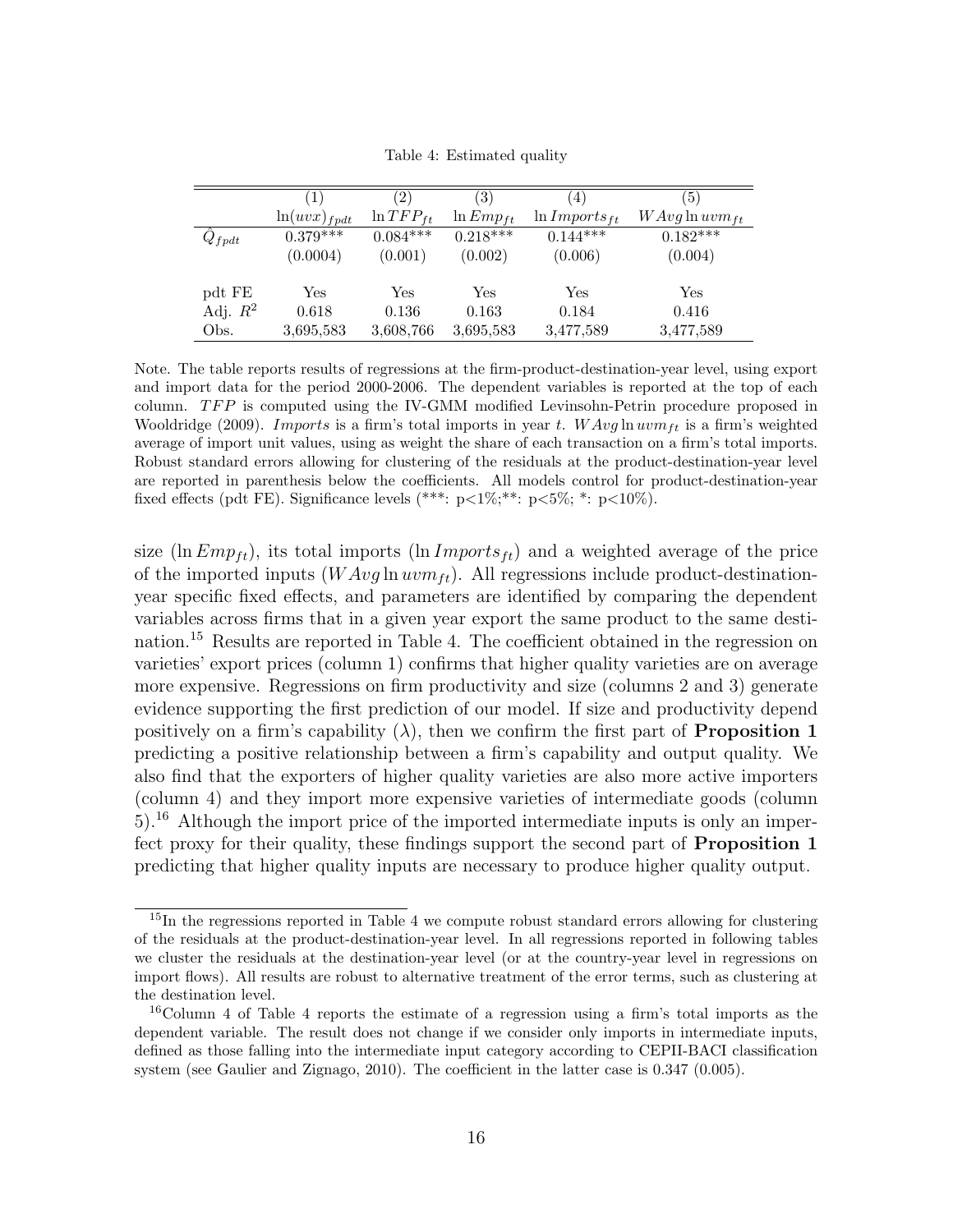#### 4. Empirical analysis

In this section, we first investigate whether import intensity is a determinant of Italian exporters' ERPT by replicating the analysis that Amiti et al. (2014) has conducted on Belgian firms. Second, we test the validity of our model's propositions 2 to 4 that relate export price adjustment to input and output quality. Finally, we conduct a number of robustness tests.

#### 4.1. Imports and ERPT

Before testing the predictions of our model on the role of export quality, we first determine the average ERPT across Italian companies and whether the 'import channel' discovered by Amiti et al. (2014) is as important for Italian exporters as it is for Belgian firms.<sup>17</sup> Hence, we estimate the following specification

$$
\Delta \ln uv x_{fptt} = \alpha_0 + \alpha_1 \Delta R E R_{dt} + \alpha_2 I M_f + \alpha_3 (\Delta R E R_{dt} * I M_f) + \delta + \epsilon_{fptt} \tag{20}
$$

where the dependent variable  $\Delta \ln u v x_{f p d t}$  is the log change of unit values between two consecutive years for a variety of product  $p$  exported by firm  $f$  to destination  $d$  at time t. IM<sub>f</sub> is a firm's import intensity,  $\delta$  represents different sets of fixed effects.  $\Delta RER_{dt}$ measures year-to-year variations in the real exchange rate  $RER_{dt}$  between Italy and the destination country  $d^{18}$  An upward (downward) movement of  $RER_{dt}$  represents an appreciation (depreciation) of the domestic currency. In the dataset we observe the unit value uvx of each exported variety that is the empirical counterpart of the export price  $p_i^*(Q_i)$  set by the exporter. In contrast, we cannot observe the import price  $p_i^c(Q_i)$  paid by foreign consumers. Nevertheless, the extent to which exchange rate variations are transmitted into  $p_i^c(Q_i)$  can be computed as  $ERPT = 1 - \alpha_1$  where  $\alpha_1$  is the coefficient of  $\Delta RER_{dt}$  in regressions on  $\Delta \ln u v x_{f p dt}$ . Accordingly, if exporters do not adjust their export prices in response to exchange rate variations then  $\alpha_1 = 0$ and the ERPT is perfect. On the contrary, the closer is  $\alpha_1$  to -1 the greater is the offsetting adjustment of export prices to neutralize ERPT into consumer prices.

Table 5 reports the results from regressing model (20). Because we take annual differences, we end up with a smaller sample than the one used for the regressions reported in Table 4.<sup>19</sup> We cluster standard errors at the destination-year level in order

<sup>&</sup>lt;sup>17</sup>In the theoretical framework of Section 2 we do not address firms endogenous choice of import intensity as it is done by Amiti et al. (2014), but we still follow the empirical strategy of these authors to identify the importance of the 'intermediates import channel' by comparing ERPT across firms with different import intensity. An extension of the model is provided in Section 5.

<sup>&</sup>lt;sup>18</sup>We define  $RER_{dt}$  as the product between the nominal Italian exchange rate expressed as the number of foreign currency units per home currency unit  $(ER_{dt})$  and the ratio of the domestic consumer price level and the consumer price index abroad  $(\frac{CPI_t}{CPI_{dt}})$ . Using a wholesale price index to construct the real exchange rate reduces the number of countries in the sample but does not change the results. Data on nominal exchange variations and on consumer price indices are sourced from the International Financial Statistics database (IMF, 2010).

<sup>&</sup>lt;sup>19</sup>About 50% of the observations are dropped when we construct the dependent variable by taking log changes of unit values between two consecutive years at a firm-product-destination level.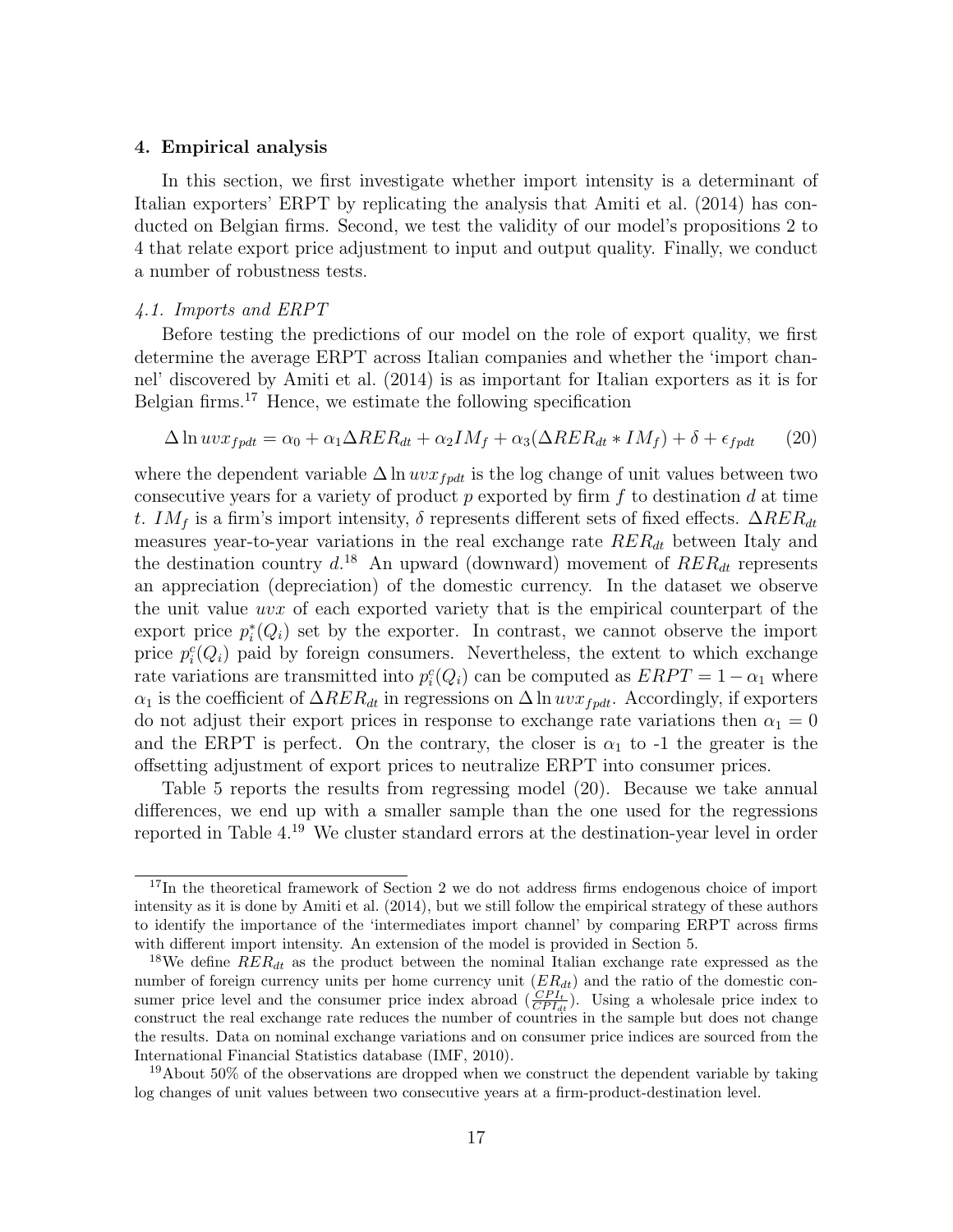|                            |                      |                   | $\Delta$ ln uv $x_{fpdt}$ |             |            |
|----------------------------|----------------------|-------------------|---------------------------|-------------|------------|
|                            | (1)                  | $\left( 2\right)$ | (3)                       | (4)         | (5)        |
| $\Delta RER_{dt}$          | $-0.027**$           | $-0.024**$        |                           |             | $-0.025*$  |
|                            | (0.013)              | (0.014)           |                           |             | (0.017)    |
| $\Delta RER_{dt}*IM_f$     |                      | $-0.153***$       | $-0.106**$                | $-0.103**$  | $-0.117**$ |
|                            |                      | (0.038)           | (0.051)                   | (0.052)     | (0.054)    |
| $IM_f$                     |                      | $-0.009**$        | $-0.007$                  | $-0.006$    |            |
|                            |                      | (0.004)           | (0.004)                   | (0.004)     |            |
| $\Delta RER_{dt}*S_{fpdt}$ |                      |                   |                           | $-0.164***$ |            |
|                            |                      |                   |                           | (0.041)     |            |
| $S_{fpdt}$                 |                      |                   |                           | $-0.023***$ |            |
|                            |                      |                   |                           | (0.005)     |            |
|                            |                      |                   |                           |             |            |
| pd FE                      | $\operatorname{Yes}$ | Yes               |                           |             |            |
| t FE                       | Yes                  | Yes               |                           |             | Yes        |
| pdt FE                     |                      |                   | Yes                       | Yes         |            |
| fpd FE                     |                      |                   |                           |             | Yes        |
| Adj. $R^2$                 | $-0.015$             | $-0.015$          | $-0.022$                  | $-0.022$    | $-0.042$   |
| $\mathbb{R}^2$             | 0.053                | 0.053             | 0.219                     | 0.219       | 0.432      |
| Obs.                       | 1,578,224            | 1,559,703         | 1,559,703                 | 1,559,703   | 1,559,703  |

Table 5: Import intensity and pass-through

Note. The table reports the results from regressions run on firm-product-destination-year level export data for the period 2000-2006. The dependent variables and the real exchange rates are defined as annual log differences.  $IM_f$  is our proxy for import intensity;  $S_{fpdt}$  is a firm's export market share. Robust standard errors allowing for clustering of the residuals at the destination-year level are reported in parenthesis below the coefficients. Models control for different sets of fixed effects: productdestination (pd FE), year (t FE), product-destination-year (pdt FE), and firm-product destinations (fpd FE). Significance levels (\*\*\*:  $p<1\%$ ; \*\*:  $p<5\%$ ; \*:  $p<10\%$ ).

to allow for correlation of the error terms across destination-year.<sup>20</sup> In column 1 we show the estimated coefficient on  $\Delta RER_{dt}$  from a specification that includes only this explanatory variable together with year  $(\delta_t)$  and product-destination  $(\delta_{pd})$  fixed effects that control for demand shocks affecting all firms exporting the same HS6 product to the same destination. The estimated coefficient can be interpreted as the average price adjustment to a variation in RER when we do not allow for differential response across exporters. We find that the average elasticity of export prices to RER variations is low, suggesting an almost perfect ERPT across Italian exporters. The exchange rate elasticity of Italian export prices is estimated to be of approximately -0.027, which implies an exchange rate pass-through into the import prices of about  $0.97^{21}$ 

 $^{20}$ As indicated in footnote 15 the results are robust to alternative treatments of the error terms, such as clustering by destination.

<sup>21</sup>Using similar micro-level data for French exporters Berman et al. (2012) find an exchange rate pass-through to import prices abroad of around 0.88, while in Chatterjee et al. (2013) the producer price elasticity for Brazilian exporters is estimated to be of approximately 0.23 (77% of pass-through).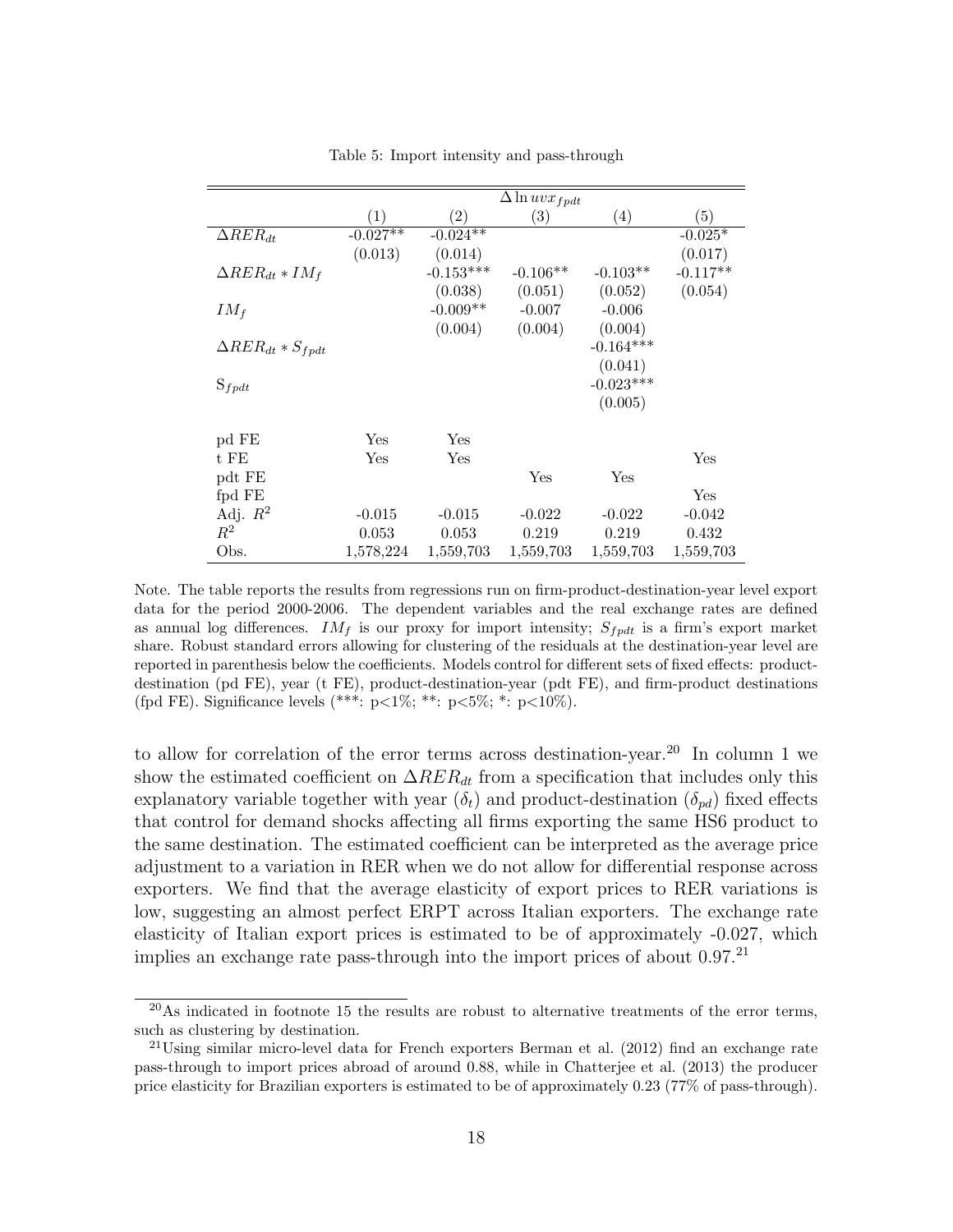Although small at the first sight, the coefficient reported in column 1 hides a considerable amount of heterogeneity. Indeed, after including the interaction term between exchange rates and a firm's import intensity (column 2), we observe very different ERPT across firms with different import intensity  $IM_f$ . Given the inclusion of the interaction term  $\Delta RER_{dt} * IM_f$ , the coefficient on the un-interacted term  $\Delta RER_{dt}$ captures the average adjustment of export prices among exporters that do not import intermediates  $(IM_f = 0)$ . For this coefficient, our point estimate remains almost stable with respect to the baseline specification, around  $-0.024$ . However, the coefficient on the interaction term  $\Delta RER_{dt}*IM_f$  reveals that a firm importing all its intermediate inputs from non-Euro origins (i.e.,  $IM_f = 1$ ) has an ERPT of 0.82 that is substantially lower than 0.98 for non importers. Similar findings are observed in Amiti et al. (2014) for Belgian exporters: while a firm with a zero import intensity has a pass-through of 87%, a firm with import intensity in the 95th percentile of the distribution has a pass-through of only 64%.

Columns 3 and 4 report the results from a specification including product-destinationyear fixed effects  $(\delta_{pdt})$ . Identification relies only on variations across firms simultanously exporting the same product to a given destination. We consider these specifications as the most appropriate to answer our research question as they identify the coefficient on the interaction term by comparing the price adjustment across exporters targeting the same foreign market in the same period of time. In column 4 we control for exporters' market shares  $S_{f p d t}$  within each destination by including the interaction term  $\Delta RER_{dt}$  ∗  $S_{fpdt}$  on the right-hand side of the model. This term captures ERPT heterogeneity arising from differences in the market power of exporters within a destination country, that determine different scope for markup adjustment. As expected, firms with larger market shares have lower ERPT. Indeed, the elasticity of the exporter price to a real exchange rate change increases with a firm's market power as the interaction term between the real exchange rate and market share is negative and statistically significant.

For completeness we also estimate a specification, reported in column 5, including firm-product-destination fixed effects  $(\delta_{fpd})$ . This one is the most restrictive as it also control for firm-level unobserved factors that may be correlated with the evolution of export prices. The estimated coefficient on  $\Delta RER_{dt}*IM_f$  is consistently negative and significant across specifications.

### 4.2. Export quality, imports and ERPT

Proposition 4 predicts that the exchange rate elasticity of export prices is greater for high-quality varieties, due to a 'direct' effect of quality on a firm's ability to adjust prices. To test this prediction we estimate the following model

$$
\Delta \ln uv x_{fpdt} = \alpha_0 + \alpha_1 \Delta RER_{dt} + \beta_1 \hat{Q}_{fpd} + \beta_2 (\Delta RER_{dt} * \hat{Q}_{fpd}) + \delta + \epsilon_{fpdt}
$$
(21)

where we interact the ER variation  $\Delta RER$  with a time-invariant measure of a variety's quality,  $\hat{Q}_{fpd}$  measured in the first period the variety appears in the sample. We do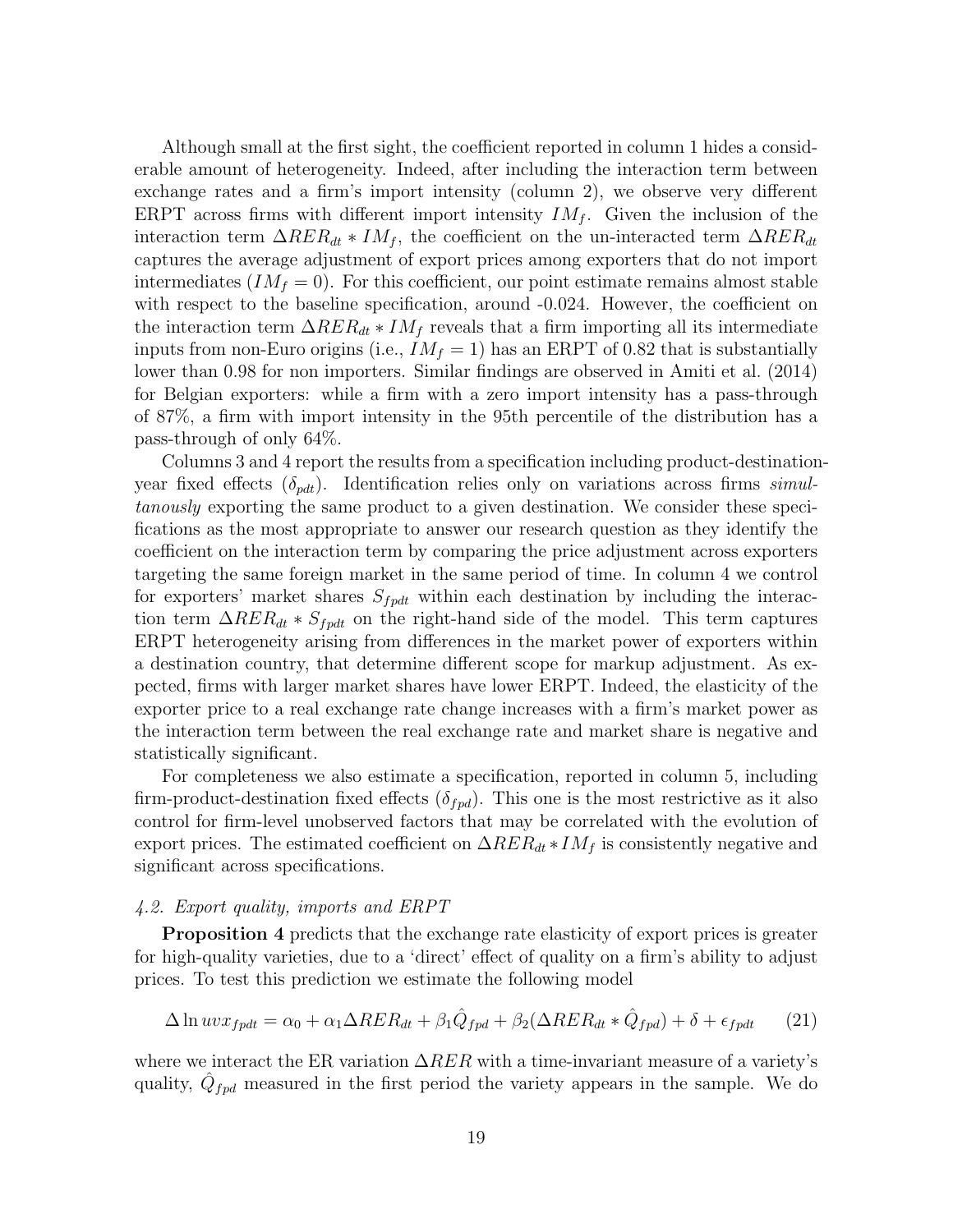not use a time-varying measure of quality to avoid capturing variations in quality explained by exchange rate movements.<sup>22</sup> Therefore,  $\hat{Q}_{fpd}$  reflects differences in quality across varieties that are persistent over time. Our interest lies in the coefficient of the interaction term  $\Delta RER_{dt} * \hat{Q}_{fpd}$  that identifies the differential price adjustment to exchange rate across varieties with different quality. The term  $\delta$  represents different sets of fixed effects. Table 6 reports the estimation results.

|                                      | $\Delta \ln uv x_{fpdt}$ |                   |                    |             |  |
|--------------------------------------|--------------------------|-------------------|--------------------|-------------|--|
|                                      | $\left(1\right)$         | $\left( 2\right)$ | (3)                | (4)         |  |
| $\Delta RER_{dt}$                    | $-0.024**$               |                   |                    |             |  |
|                                      | (0.012)                  |                   |                    |             |  |
| $\Delta RER_{dt} * \hat{Q}_{fpd}$    | $-0.011**$               | $-0.059**$        | $-0.066***$        | $-0.059**$  |  |
|                                      | (0.005)                  | (0.024)           | (0.025)            | (0.026)     |  |
| $\ddot{Q}_{fpd}$                     | $-0.011***$              | $-0.018***$       | $-0.019***$        | $-0.019***$ |  |
|                                      | (0.001)                  | (0.002)           | (0.002)            | (0.002)     |  |
| $\Delta RER_{dt}*IM_f$               |                          |                   | $-0.129**$         | $-0.121**$  |  |
|                                      |                          |                   | (0.055)            | (0.056)     |  |
| $IM_f$                               |                          |                   | $-0.011**$         | $-0.011**$  |  |
|                                      |                          |                   | (0.005)            | (0.005)     |  |
| $\Delta RER_{dt}*IM_f*\hat{Q}_{fpd}$ |                          |                   | $0.068^{\ast\ast}$ | $0.068**$   |  |
|                                      |                          |                   | (0.034)            | (0.034)     |  |
| $IM_f * \hat{Q}_{fpd}$               |                          |                   | $0.006**$          | $0.006**$   |  |
|                                      |                          |                   | (0.003)            | (0.003)     |  |
| $\Delta RER_{dt}*S_{fpdt}$           |                          |                   |                    | $-0.134***$ |  |
|                                      |                          |                   |                    | (0.040)     |  |
| $S_{f\rho dt}$                       |                          |                   |                    | $-0.012***$ |  |
|                                      |                          |                   |                    | (0.005)     |  |
| pd FE                                | Yes                      |                   |                    |             |  |
| t FE                                 | Yes                      |                   |                    |             |  |
| pdt FE                               |                          | Yes               | Yes                | Yes         |  |
| Adj. $R^2$                           | $-0.014$                 | $-0.022$          | $-0.022$           | $-0.022$    |  |
| $\,R^2$                              | 0.053                    | 0.218             | 0.219              | 0.219       |  |
| Obs.                                 | 1,578,224                | 1,578,224         | $1,\!559,\!703$    | 1,559,703   |  |

Table 6: Import intensity, quality and pass-through

Note. The table reports the results from regressions run on firm-product-destination-year level observations over the period 2000-2006. The dependent variables and the real exchange rates are defined as annual log differences. IMf is a proxy for import intensity;  $S_{fpdt}$  is a firm's export market share;  $\hat{Q}_{fpd}$ is the estimated proxy measured at the beginning of the period (time invariant). Robust standard errors allowing for clustering of the residuals at the destination-year level are reported in parenthesis below the coefficients. Models control for different sets of fixed effects: product-destination (pd FE), year (t FE), and product-destination-year (pdt FE). Significance levels (\*\*\*:  $p\lt 1\%$ ; \*\*:  $p\lt 5\%$ ; \*:  $p<10\%$ ).

<sup>&</sup>lt;sup>22</sup>Although, our model does not investigate a firms' endogenous quality choice with respect to exchange rate variations we cannot rule out the existence of this channel.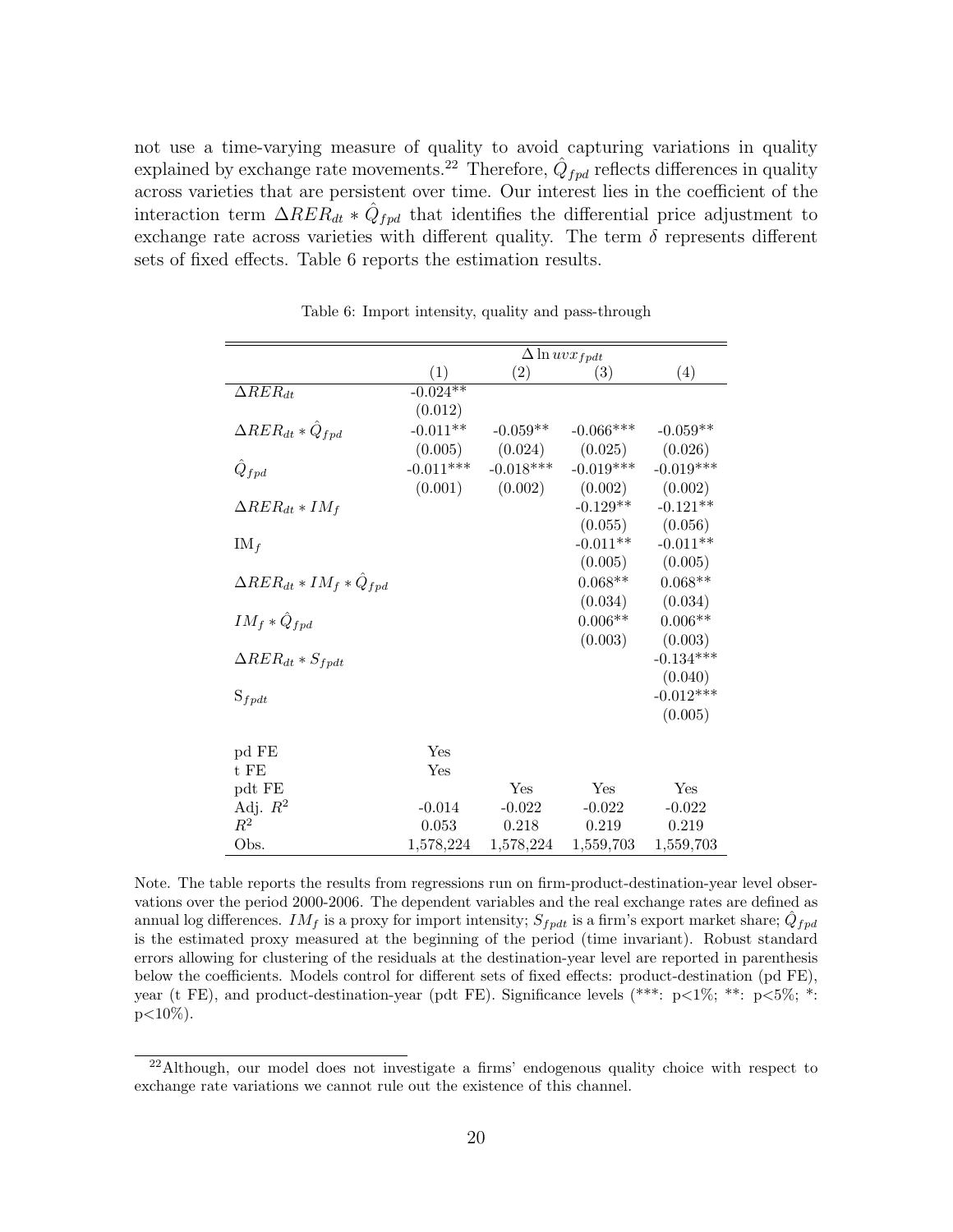The negative coefficient on the interaction  $\Delta RER_{dt} * \hat{Q}_{fpd}$  in column 1 is consistent with the findings of Chen and Juvenal (2014), as it suggests that export price adjustment is higher (and ERPT is lower) for higher quality varieties.<sup>23</sup> The coefficient on  $\Delta RER_{dt} * \hat{Q}_{fpd}$  more than doubles when we adopt our preferred specification with product-destination-year fixed effects, as reported in column 2. A possible explanation for this discrepancy is that the specification in column 1 does not properly control for exporters' selection within each market over time.<sup>24</sup> Because product-destinationyear fixed effects provide a better control for selection, they will be included in all the specifications that follow.

To test Proposition 3, we augment equation (21) by including on the righ-hand side the triple interaction term  $\Delta RER_{dt}*IM_f*\hat{Q}_{fpd}$  capturing the extent to which export quality modifies the 'intermediates import channel' identified in the previous section. Estimation results are reported in column 3 of Table 6. The coefficient on the triple interaction term  $\Delta RER_{dt}*IM_f*\hat{Q}_{fpd}$  reveals that the 'intermediates import channel' varies across exported goods with different quality.<sup>25</sup> Consistently with our model this coefficient is positive, suggesting that the 'intermediates import channel' is weaker for high-quality varieties.

Finally, because firms accounting for a large share of total exports have high market power, we augment the previous specification with the firm's market export share in product p, destination d at time t relative to all other (Italian) exporters. The inclusion of this variable and its interaction with the log change in exchange rate allows us to control for markups changes to exchange rate movements related to a firm's market strength in export markets. The results reported in column 4 suggest that our estimated coefficients of interest are robust when controlling for this heterogeneous pricing-to-market effects. Firms' with higher market share are those absorbing more exchange rate movements in their markups.

The relative magnitude of the coefficients of  $\Delta RER_{dt} * \hat{Q}_{fpd}$  and  $\Delta RER_{dt} * IM_f *$  $\hat{Q}_{fpd}$  can be used to identify for which exporters the 'direct' positive effect of quality on ERPT prevails on the 'indirect' negative effect. From the estimated coefficients

<sup>&</sup>lt;sup>23</sup>Instead, the negative coefficient on the un-interacted term  $\hat{Q}_{fpd}$  suggests that high-quality varieties experience a slower increase in prices than low quality ones. A tentative interpretation of this coefficient is that higher quality goods have less scope for further quality improvements mirrored by a faster increase in prices.

<sup>&</sup>lt;sup>24</sup>If quality is a relevant dimension to explain varieties' selection within each market, and if in 'tougher' times the quality of the exported varieties is higher, than it is inappropriate to compare varieties exported to the same market in different periods of time because the coefficient on the quality variable (and its interactions) will be correlated to unobserved time-varying market conditions.

<sup>&</sup>lt;sup>25</sup>This specification includes also the interaction between import intensity and quality  $IM_f * \hat{Q}_{fpd}$ . The coefficient of this term suggests that import intensity does affect directly the price dynamic of goods with different quality.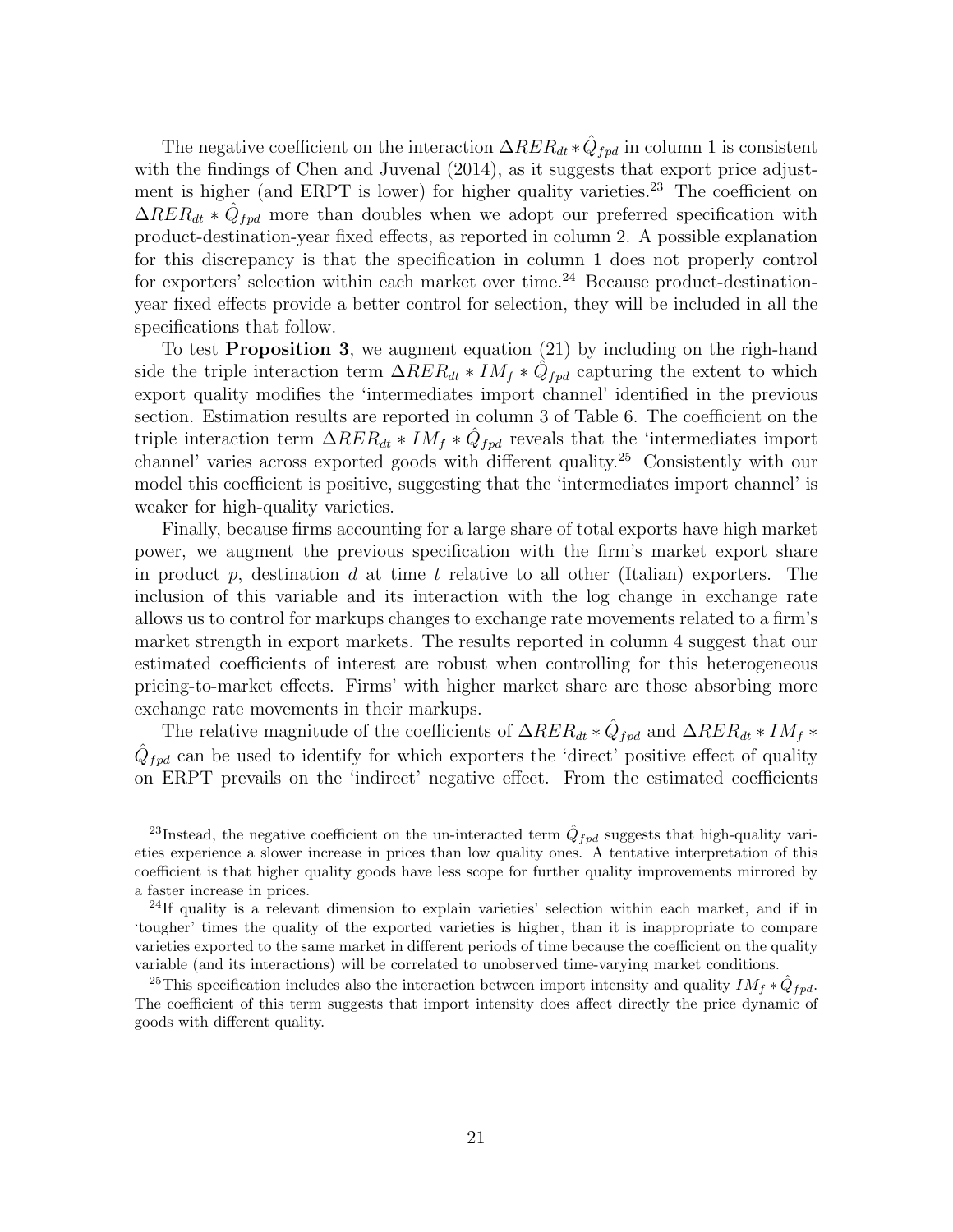reported in column 3 we can compute the total effect of quality on  $ERPT$  as

$$
\frac{\partial ERPT}{\partial \hat{Q}_{fpd}} = -0.066 + 0.068 * IM_f
$$

this back-of-the-envelope calculation suggests that the negative effect of quality on ERPT is mostly relevant for exporters that do not import any intermediate good  $(IM_f = 0)$ . According to our model this happens because domestic suppliers of intermediate inputs cannot adjust their export prices in response to exchange rate variation as foreign suppliers do. On the contrary, for a firm importing all the intermediates  $(IM_f = 1)$  the 'direct' and negative effect of quality on ERPT is completely neutralized by the positive 'indirect' effect. Intuitively, this happens because when the currency appreciates, the suppliers of high-quality inputs are able to raise their prices accordingly. The increase in marginal cost experienced by the final good producer reduces its ability to offset the exchange variation by reducing its markup.

Accordingly, the 'intermediates import channel' affects the ERPT as it follows

$$
\frac{\partial ERPT}{\partial IM_f}=-0.129+0.068*\hat{Q}_{fpd}
$$

for a variety with average quality (0.010) the impact of a 50% increase in  $IM<sub>f</sub>$  on the ERPT is -6%, for a high-quality variety with one standard deviation above the average (1.266) this effect is reduced to -2%. Hence, we conclude that the 'intermediates import channel' has a statistically and economically weaker effect on the ERPT into the price of high-quality varieties as it is predicted by Proposition 3.

## 4.3. Quality and ERPT into imported input prices

In the model, Proposition 3 depends on the validity of Proposition 2 stating that the import price paid by the exporters for intermediate inputs of high-quality is less sensitive to exchange rate variations. In the previous section we found empirical support for Proposition 3, and we now test if this result depends on the suppliers' export price adjustment as stated in Proposition 2. Since we do not observe the suppliers' export price, we test the validity of **Proposition 2** by looking at the import prices paid by Italian exporters for imported intermediates and by investigating whether the ERPT depends on the quality of these inputs. To do so, we estimate the following model

$$
\Delta \ln uvm_{fpct} = \varphi_0 + \varphi_1 \Delta RER_{ct} + \varphi_2 HUVM_{fpct} + \varphi_3(\Delta RER_{ct} * HUVM_{fpct}) + \delta + \epsilon_{fpct}
$$
\n(22)

where  $\Delta \ln u v m_{f pct}$  is the log change in the unit value of an imported input variety. The subscripts define respectively the HS6 category of the input  $p$ , the importing firm  $f$ , the country of origin c and the year the variety is imported t. Differently from the export data, when using import quantities and values from COE, the unit value we construct represents the import price of an imported variety  $p_j^c$  that approximates the price paid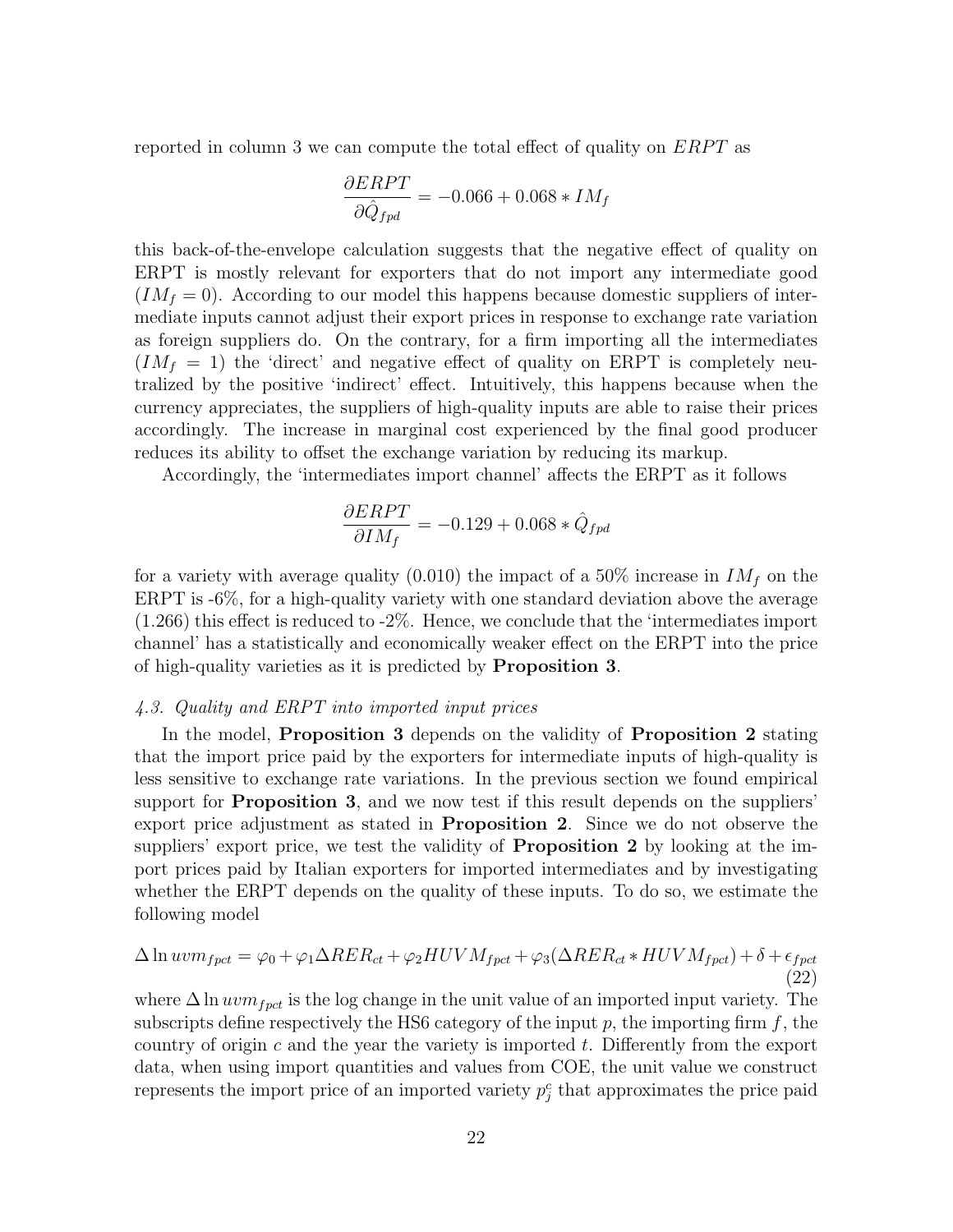|                                  | $\Delta$ ln $uvm_{fpt}$ |              |             |            |
|----------------------------------|-------------------------|--------------|-------------|------------|
|                                  | (1)                     | (2)          | (3)         | (4)        |
| $\Delta RER_{ct}$                | $-0.201***$             |              | $-0.216***$ |            |
|                                  | (0.038)                 |              | (0.051)     |            |
| $\Delta RER_{ct}*HUVM_{fpc}$     | $0.051**$               | $0.054**$    |             |            |
|                                  | (0.026)                 | (0.020)      |             |            |
| $HUVM_{fpc}$                     | $0.006**$               | $0.006**$    |             |            |
|                                  | (0.003)                 | (0.003)      |             |            |
| $\Delta RER_{ct}*HUVM_{f\nptct}$ |                         |              | $0.069**$   | $0.054**$  |
|                                  |                         |              | (0.025)     | (0.022)    |
| $HUVM_{fptt}$                    |                         |              | $0.262***$  | $0.275***$ |
|                                  |                         |              | (0.009)     | (0.010)    |
| pc FE                            | Yes                     |              | Yes         |            |
| t FE                             | Yes                     |              | Yes         |            |
| pct FE                           |                         | $_{\rm Yes}$ |             | Yes        |
| Adj. $R^2$                       | 0.001                   | 0.019        | 0.051       | 0.076      |
| Obs.                             | 751,053                 | 751,053      | 752,691     | 752,691    |

Table 7: Quality and ERPT into imported input prices

Note. The table reports the results from regressions run on firm-product-country-year level observations over the period 2000-2006. The dependent variables and the real exchange rates are defined as annual log differences.  $HUVM_{fpc}$  is our proxy for high quality inputs and it is a dummy variable that takes value 1 if the unit value of input imported by the exporter  $f$ , from country  $c$  and belonging to the product category  $p$ , is above the average of import unit value of all firms importing within the same product class  $p$ , from the same country  $c$  at time  $t$ . In columns 1-2 we take the value of the dummy at the initial year thus making the variable time invariant. In columns 3-4 the dummy is time variant. Robust standard errors allowing for clustering of the residuals at the country-year level are reported in parenthesis below the coefficients. Models control for different sets of fixed effects: imported product-origin (pc FE), year (t FE), imported product-origin-year (pct FE). Significance levels (\*\*\*: p<1%; \*\*: p<5%; \*: p<10%).

by the final good producer importing that variety. Therefore, a coefficient  $\varphi_1$  close to −1 should now be interpreted as a sign of almost perfect ERPT. Unfortunately, we cannot estimate import quality as we did for the exports, and we resort to unit values to construct a simpler indicator of relative quality.<sup>26</sup> We identify high-quality inputs with the dummy variable  $HUVM_{fpt}$  assuming value 1 if the unit value of any imported variety is above the average computed across all firms importing the same HS6 product p from the same country c at time t. We both construct a time varying and a time-invariant versions of this indicator. $27$ 

Table 7 presents the results from the estimation of model (22), which confirms the

<sup>&</sup>lt;sup>26</sup>The main reason we cannot estimate imported varieties' quality is that in our dataset we do not have sufficient information to identify foreign suppliers originating individual import flows.

<sup>&</sup>lt;sup>27</sup>Further details on the construction of the two versions of this indicator are provided in the note of Table 7.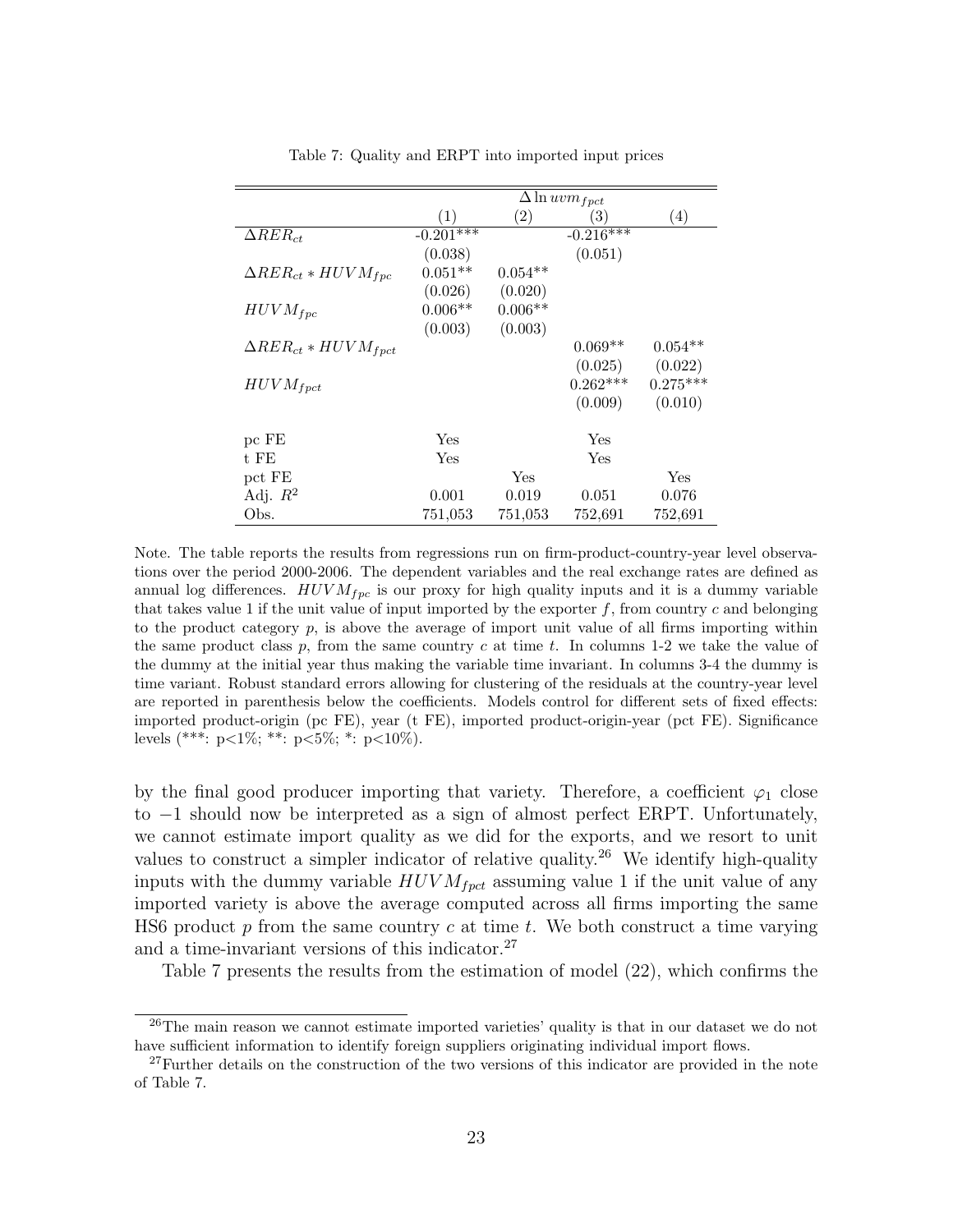predictions of our model. Indeed, we find that the ERPT on import prices is lower for high-quality inputs. Results from column 1 indicates that a  $10\%$  appreciation of the importers' currency reduces the perceived price of imported inputs on average by 1.9%, but this reduction is reduced to 1.4 % for the input varieties of higher quality. Results are robust across specifications with different combinations of fixed effects, and with time-varying or time-invariant proxies of high-quality inputs.

|                                                               | $\Delta \ln uv x_{fpdt}$ |             |             |                             |              |             |
|---------------------------------------------------------------|--------------------------|-------------|-------------|-----------------------------|--------------|-------------|
|                                                               | (1)                      | (2)         | (3)         | (4)                         | (5)          | (6)         |
|                                                               |                          |             |             | Kugler and Verhoogen (2012) | Rauch (1999) |             |
|                                                               | Developed                | Developing  | High VD     | Low VD                      | High VD      | Low VD      |
| $\overline{\Delta}$ RER <sub>dt</sub> * $\hat{Q}_{fpd}$       | $-0.081***$              | $-0.004$    | $-0.111***$ | $-0.009$                    | $-0.077***$  | 0.007       |
|                                                               | (0.024)                  | (0.040)     | (0.031)     | (0.034)                     | (0.025)      | (0.040)     |
| $\hat{Q}_{fpd}$                                               | $-0.019***$              | $-0.013***$ | $-0.014***$ | $-0.022***$                 | $-0.024***$  | $-0.001$    |
|                                                               | (0.003)                  | (0.004)     | (0.003)     | (0.002)                     | (0.002)      | (0.002)     |
| $\Delta$ RER <sub>dt</sub> *IM <sub>f</sub>                   | $-0.151**$               | $-0.017$    | $-0.117**$  | $-0.122*$                   | $-0.098*$    | $-0.187**$  |
|                                                               | (0.070)                  | (0.071)     | (0.050)     | (0.067)                     | (0.050)      | (0.075)     |
| $IM_f$                                                        | $-0.014**$               | $-0.002$    | $-0.002$    | $-0.017***$                 | $-0.013**$   | $-0.006$    |
|                                                               | (0.005)                  | (0.008)     | (0.011)     | (0.005)                     | (0.005)      | (0.007)     |
| $\Delta$ RER <sub>dt</sub> *IM <sub>f</sub> * $\hat{Q}_{fpd}$ | $0.082**$                | 0.058       | $0.106**$   | 0.039                       | $0.074**$    | $-0.001$    |
|                                                               | (0.040)                  | (0.060)     | (0.045)     | (0.053)                     | (0.036)      | (0.055)     |
| $\mathrm{IM}_{f} \ast \hat{Q}_{fpd}$                          | 0.004                    | 0.009       | $0.017***$  | 0.003                       | $0.006*$     | 0.004       |
|                                                               | (0.003)                  | (0.005)     | (0.003)     | (0.004)                     | (0.003)      | (0.005)     |
| $\Delta$ RER <sub>dt</sub> *S <sub>fpdt</sub>                 | $-0.159***$              | $-0.114*$   | $-0.140**$  | $-0.136**$                  | $-0.126**$   | $-0.174***$ |
|                                                               | (0.049)                  | (0.060)     | (0.053)     | (0.053)                     | (0.049)      | (0.045)     |
| $S_{fpdt}$                                                    | $-0.005$                 | $-0.045***$ | $-0.035***$ | $0.011*$                    | $-0.017**$   | $-0.007$    |
|                                                               | (0.005)                  | (0.009)     | (0.006)     | (0.006)                     | (0.005)      | (0.006)     |
|                                                               |                          |             |             |                             |              |             |
| pdt FE                                                        | Yes                      | Yes         | Yes         | Yes                         | Yes          | Yes         |
| Adj. $R^2$                                                    | $-0.019$                 | $-0.061$    | $-0.041$    | 0.008                       | $-0.005$     | $-0.055$    |
| $\mathbb{R}^2$                                                | 0.195                    | $0.309\,$   | 0.196       | 0.227                       | 0.210        | 0.263       |
| Obs.                                                          | 1,271,710                | 285,084     | 685,364     | 640,080                     | 1,170,088    | 352,147     |

Table 8: Import intensity, quality and pass-through: different channels

Note. The table reports the results from regressions run on firm-product-destination-year level observations over the period 2000-2006. The dependent variables and the real exchange rates are defined as annual differences.  $IM_f$  is our proxy for import intensity;  $\hat{Q}_{fpd}$  is the estimated proxy for quality taken at the beginning of the period (time invariant). Robust standard errors allowing for clustering of the residuals at the destination-year level are reported in parenthesis below the coefficients. All specifications control for product-destination-year fixed effects (pdt FE). Significance levels (\*\*\*: p<1%; \*\*:  $p<5\%$ ; \*:  $p<10\%$ ).

In order to validate the propositions of our model, we conduct two additional exercises. First, we identify inputs with different quality on the basis of their geographical origin and we replicate our main equation with the triple interaction reported in Table 6 considering imports from developed and developing countries. Intuitively, under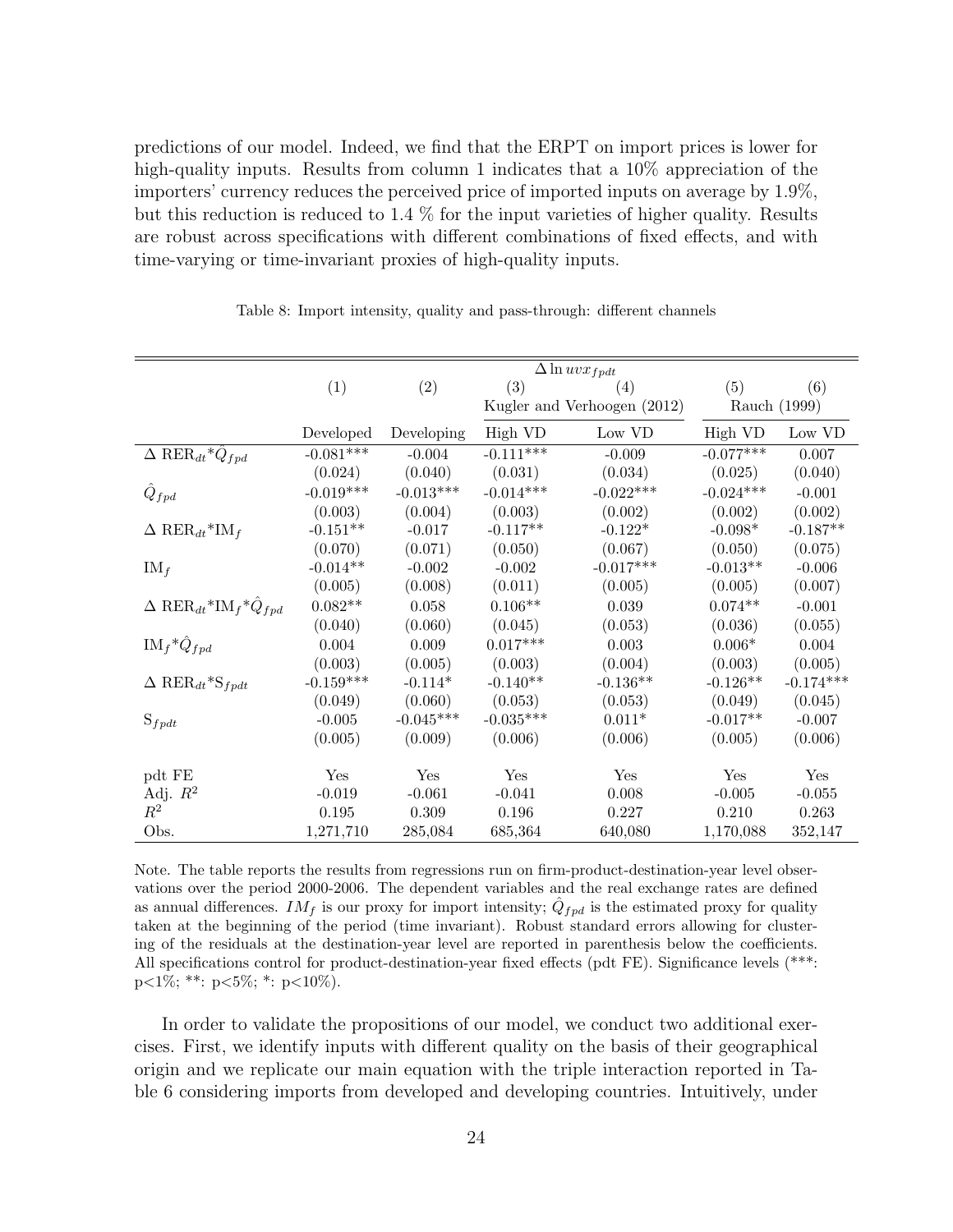the assumption that imported inputs from developed countries have higher quality, we would expect the effects on the triple interaction to be stronger when imports are imported from high income countries. Second, we run separate estimates of our main equation across vertically differentiated products. Similarly, under the intuition that imported inputs for highly differentiated products have higher quality, the effect should be stronger in products where vertical differentiation is more important.

Columns 1 and 2 of Table 8 present estimates from models where  $IM<sub>f</sub>$  respectively captures import intensity from developed and developing countries only.<sup>28</sup> Consistently with our prior we find that the coefficient of  $\Delta RER_{dt} * IM_f * \hat{Q}_{fpd}$  is positive and significant when  $IM_f$  includes only imports from developed countries (Table 8 column 1). We also find that this coefficient is larger than the one estimated when using total import intensity (Table 6 column 4).

To measure vertical differentiation of the export product categories we follow Kugler and Verhoogen (2012) and employ their classification based on the ratio of advertising plus R&D expenditures to total sales in U.S. industries.<sup>29</sup> The logic here is that firms invest more in R&D and advertising in sectors where it is possible to affect quality and thus there is more scope for quality differentiation. As an additional robustness check, we also employ the Rauch (1999) measure, based on whether a good is traded on a commodity exchange or it has quoted price in industry trade publications. This measures overall differentiation (i.e. both horizontal and vertical).<sup>30</sup>

We re-estimate our main equation, separately on different sub-samples of export transactions involving products with different degrees of vertical differentiation. Results are reported in columns 3-6 of Table 8. Columns 3-4 present estimates of the classification based on Kugler and Verhoogen (2012), while columns 5-6 show the results obtained by using the Rauch (1999) measure. Again, consistently with our expectation we find that the coefficient of  $\Delta RER_{dt}*IM_f*\tilde{Q}_{fpd}$  is positive and significant for relatively more differentiated products, columns 3 and 5. In both cases, we also find that this coefficient is larger than the one estimated when using the total sample (Table 6 column 4).

## 4.4. Robustness

In this section, we consider a set of exercises aimed at testing the robustness of our results to the inclusion of additional controls in the baseline specification, to changes in

<sup>&</sup>lt;sup>28</sup>We defined as developed countries those with per capita income levels above the 50th percentile according to the World Bank. Results, available upon request, are robust if we take the 75th percentile.

 $^{29}$ The original data are from the U.S. Federal Trade Commission 1975 Line of Business Survey. Kugler and Verhoogen (2012) convert FTC 4-digit industry classification into ISIC (Rev. 2) 4-digit classification using verbal industry descriptions. We convert from ISIC 4 digit level to HS6 product level using the appropriate concordance tables.

 $30\text{As}$  argued by Kugler and Verhoogen (2012), although the trade literature has extensively used the Rauch index as a measure of horizontal differentiation, it is indeed unclear which dimension it proxies for.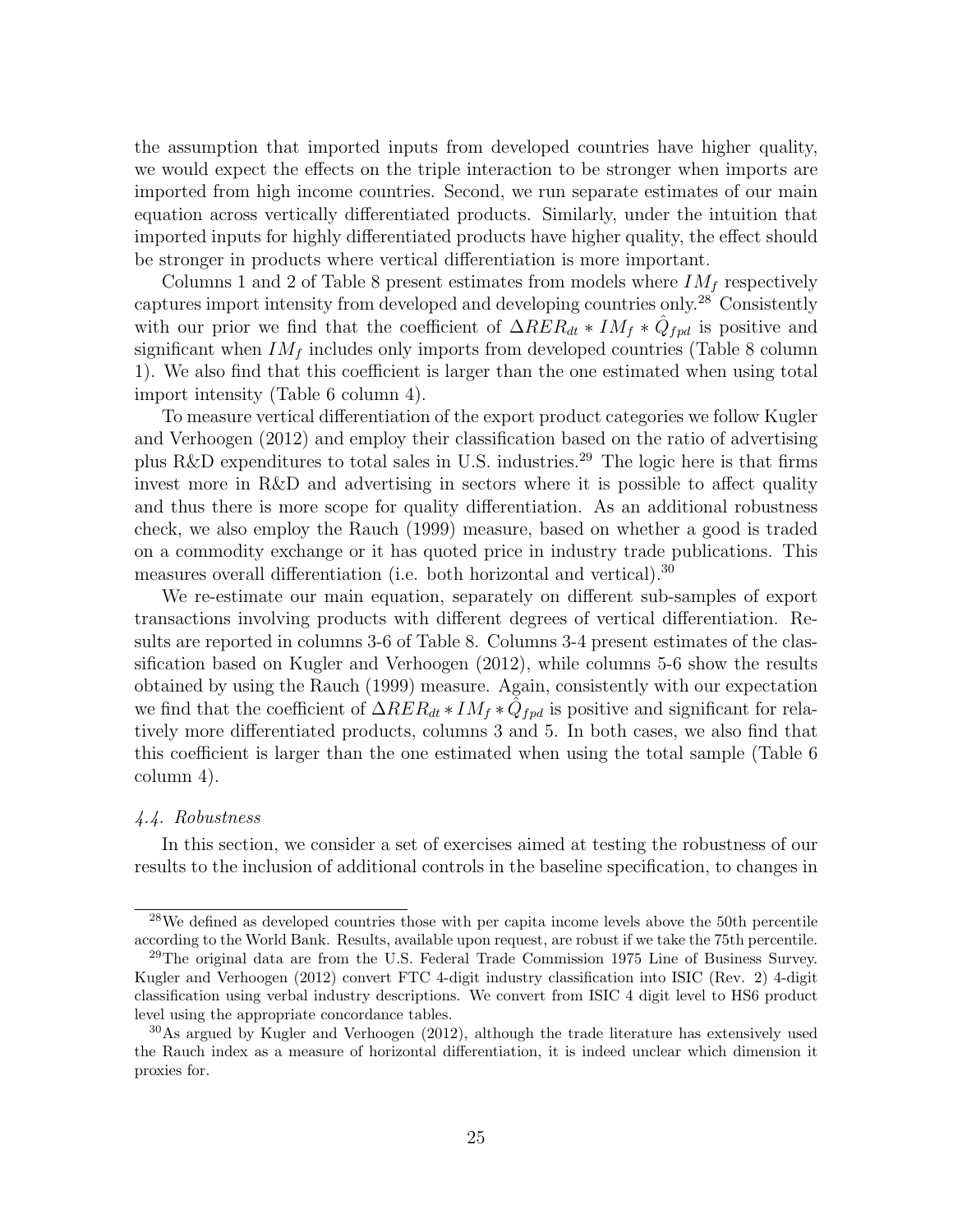the sample composition, and to the adoption of alternative measures of import intensity and export quality.

The literature on exporters' heterogeneity and pricing-to-market behavior suggests that a firm's performance is a relevant determinant of its pricing policy in response to exchange rate variations. Indeed, Berman et al. (2012) find that larger and more productive firms tend to set higher markups in response to RER depreciations. In Table 9 we provide evidence that our empirical strategy is effective in disentangling the role of output quality from the role of other firm-level attributes that may also determine heterogenous markup adjustment. We first control for a firm's size using the log number of employees  $lnEmpl_{ft}$  (column 1), we then control for the within-firm evolution of productivity  $\Delta TFP_{ft}$  (column 2), and marginal costs  $\Delta MC_{ft}$  (column 3).<sup>31</sup> In particular, the last two controls absorb markup variations explained by firmlevel shocks in productivity and marginal costs. We also regress a specification with firm-product-year fixed effects  $\delta_{fpt}$  that control for all the possible determinants of markup adjustment that are firm-product-year specific (column 4). The main results are robust across these specifications.

We then check whether our results are robust when considering only a firm's imports of intermediate inputs, as identified in the CEPII-BACI classification system (see Gaulier and Zignago, 2010). Therefore, we construct the import intensity measure  $IM<sub>f</sub>$  by using only those products classified as intermediate inputs. Results with this alternative measure of import intensity, reported in column 5 of Table 9, are essentially unchanged. For multiproducts firms, the extent to which imported intermediate goods are used for production could be different across different products. To take into account this issue we provide two different exercises. As a first check, we drop marginal products, defined as those accounting for less than 1% of a firm's total exports, so to focus on firms' core products for which imports is likely to be equally important. This procedure should improve identification as products that are further away from a firm's core competencies poorly represent a firm's ability to achieve high output quality. Indeed, studies on multi-products firms find that products closer to a firm's core competencies have higher quality and they are sold for higher prices (Manova and Zhang, 2012; Eckel et al., 2011). The results in column 6 show that the positive coefficient for the triple interaction is preserved, but in this case the 'direct' effect of quality on ERPT is not completely neutralized by the positive 'indirect' effect.

<sup>&</sup>lt;sup>31</sup>Note that results do not change if we include the interaction of ERPT with a firm's total factor productivity and marginal costs. The proxy for marginal costs is defined, following Amiti et al. (2014), as the log change in unit values of firm imports from all source countries weighted by the respective expenditure shares.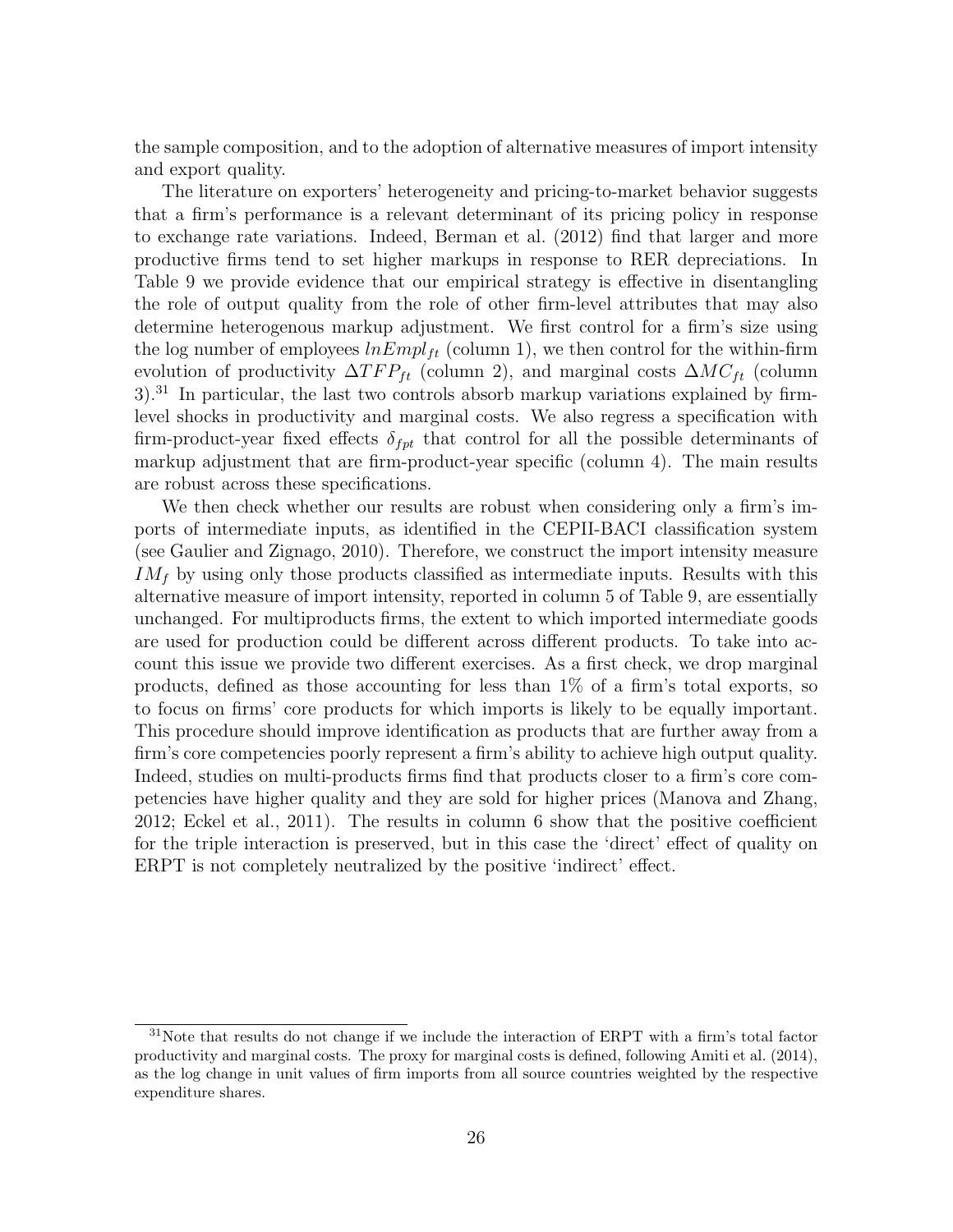|                                                               | $\Delta$ ln $uvx_{fpdt}$ |             |             |                |               |                  |             |
|---------------------------------------------------------------|--------------------------|-------------|-------------|----------------|---------------|------------------|-------------|
|                                                               | (1)                      | (2)         | (3)         | (4)            | (5)           | (6)              | (7)         |
|                                                               |                          |             |             | $\delta_{fpt}$ | Intermediates | Drop $HSS < 1\%$ | $IM_{fs}$   |
| $\Delta$ RER <sub>dt</sub> * $\hat{Q}_{fpd}$                  | $-0.059**$               | $-0.063**$  | $-0.059**$  | $-0.009$       | $-0.055**$    | $-0.108**$       | $-0.056**$  |
|                                                               | (0.026)                  | (0.027)     | (0.026)     | (0.006)        | (0.026)       | (0.043)          | (0.027)     |
| $\hat{Q}_{fpd}$                                               | $-0.019***$              | $-0.018***$ | $-0.019***$ | $-0.003***$    | $-0.019***$   | $-0.040***$      | $-0.017***$ |
|                                                               | (0.002)                  | (0.002)     | (0.002)     | (0.001)        | (0.002)       | (0.004)          | (0.002)     |
| $\Delta$ RER <sub>dt</sub> *IM <sub>f</sub>                   | $-0.116***$              | $-0.115**$  | $-0.115**$  | $-0.116**$     | $-0.125**$    | $-0.169*$        | $-0.021*$   |
|                                                               | (0.057)                  | (0.057)     | (0.057)     | (0.046)        | (0.059)       | (0.085)          | (0.011)     |
| $IM_f$                                                        | $-0.010**$               | $-0.011**$  | $-0.010**$  |                | $-0.010$      | $-0.014*$        | $-0.002*$   |
|                                                               | (0.005)                  | (0.005)     | (0.005)     |                | (0.007)       | (0.007)          | (0.001)     |
| $\Delta$ RER <sub>dt</sub> *IM <sub>f</sub> * $\hat{Q}_{fpd}$ | $0.068**$                | $0.075**$   | $0.070**$   | $0.043**$      | $0.079**$     | $0.087*$         | $0.012*$    |
|                                                               | (0.034)                  | (0.034)     | (0.034)     | (0.020)        | (0.036)       | (0.046)          | (0.005)     |
| $IM_f \ast \hat{Q}_{fpd}$                                     | $0.006**$                | $0.006**$   | $0.006**$   | $0.006*$       | $0.020***$    | $0.015***$       | $-0.002$    |
|                                                               | (0.003)                  | (0.003)     | (0.003)     | (0.003)        | (0.005)       | (0.004)          | (0.002)     |
| $\Delta$ RER <sub>dt</sub> *S <sub>fpdt</sub>                 | $-0.129***$              | $-0.128***$ | $-0.135***$ | $-0.024$       | $-0.138***$   | $-0.169*$        | $-0.136***$ |
|                                                               | (0.040)                  | (0.040)     | (0.040)     | (0.018)        | (0.035)       | (0.084)          | (0.039)     |
| $S_{fpdt}$                                                    | $-0.012**$               | $-0.014***$ | $-0.012**$  | $-0.022***$    | $-0.013**$    | $-0.001$         | $-0.012**$  |
|                                                               | (0.005)                  | (0.005)     | (0.005)     | (0.003)        | (0.005)       | (0.010)          | (0.005)     |
| $\Delta$ RER <sub>dt</sub> <sup>*</sup> ln Empl <sub>ft</sub> | $-0.005$                 | $-0.006$    |             |                |               |                  |             |
|                                                               | (0.007)                  | (0.007)     |             |                |               |                  |             |
| $\ln \text{Empl}_{ft}$                                        | $-0.001$                 | $-0.001$    |             |                |               |                  |             |
|                                                               | (0.001)                  | (0.001)     |             |                |               |                  |             |
| $\Delta$ TFP <sub>ft</sub>                                    |                          | $0.010***$  |             |                |               |                  |             |
|                                                               |                          | (0.002)     |             |                |               |                  |             |
| $\Delta \text{ MC}_{ft}$                                      |                          |             | $0.039**$   |                |               |                  |             |
|                                                               |                          |             | (0.015)     |                |               |                  |             |
| pdt FE                                                        | Yes                      | Yes         | Yes         | $\rm No$       | Yes           | Yes              | Yes         |
| Adj. $R^2$                                                    | $-0.022$                 | $-0.023$    | $-0.021$    | 0.093          | $-0.021$      | $-0.061$         | $-0.022$    |
| $\mathbb{R}^2$                                                | 0.219                    | 0.225       | 0.219       | 0.291          | 0.219         | 0.386            | 0.219       |
| Obs.                                                          | 1,559,703                | 1,478,790   | 1,559,703   | 1,559,703      | 1,559,703     | 704,923          | 1,559,292   |

Table 9: Import intensity, quality and pass-through: robustness

Note. The table reports the results from regressions run on firm-product-destination-year level observations over the period 2000-2006. Thedependent variables and the real exchange rates are defined as annual differences.  $IM_f$  is our proxy for import intensity;  $S_{fpdt}$  is a firm's export market share;  $\hat{Q}_{fpd}$  is the estimated proxy for quality taken at the beginning of the period (time invariant). TFP is computed using the IV-GMM modified Levinsohn-Petrin procedure proposed in Wooldridge (2009).  $\Delta \text{ MC}_{ft}$  is the proxy for marginal costs defined as the log change in unit values of <sup>a</sup> firm's imports weighted by the respective expenditure shares. Robust standard errors allowing for clustering of the residuals at the destination-year level are in parenthesis . In column 4 we control for firm-product-year fixed effects and country fixed effects.All other models control for product-destination-year fixed effects (pdt FE). Significance levels (\*\*\*: <sup>p</sup><sup>&</sup>lt;1%; \*\*: <sup>p</sup><sup>&</sup>lt;5%; \*: <sup>p</sup><sup>&</sup>lt;10%).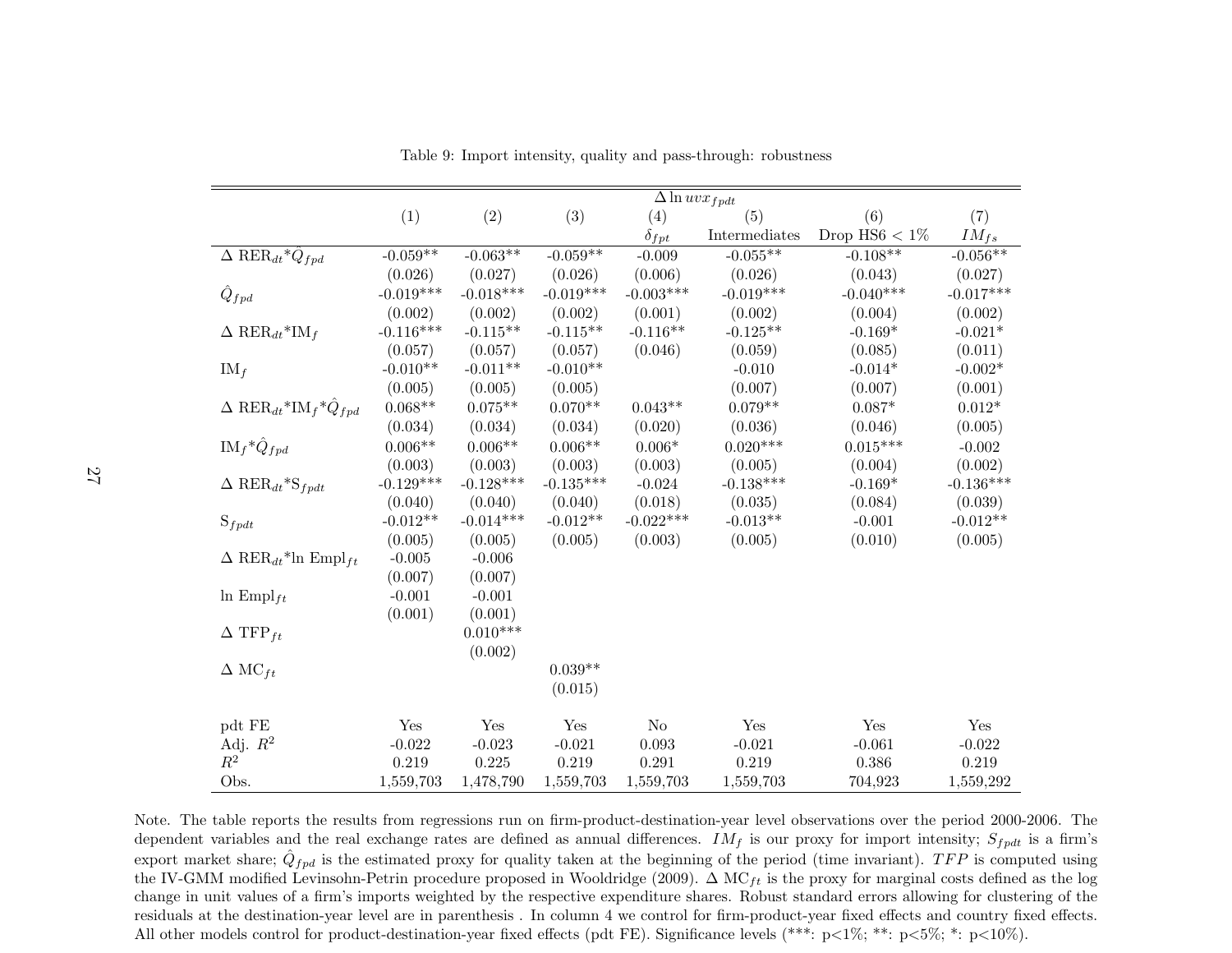To address the different use of imported intermediates across the product lines of multiproduct firms, we map each HS6 product exported by a firm into a 2-digit ISIC sector, and we use input-output tables to associate a share of the imported intermediates to all exported products belonging to the same sector.<sup>32</sup> By obtaining a measure of import intensity  $IM_{fs}$  that varies across different exported products, we can approximate the unobserved allocation of imported intermediates across the production lines of multi-product firms. Estimates from regressions including this indicator of import intensity are reported in column 7. The estimated coefficient of all terms based on  $IM_{fs}$  are generally smaller in absolute value than those obtained using  $IM_f$  and some of them are significant at the 10% level. However, from a qualitative perspective these estimates are consistent with our baseline results.

We conclude this section, by presenting regressions of the baseline specification with alternative measures of export quality. We start by modifying slightly the instrumental variable strategy that we followed to obtain our measure of quality based on Khandelwal (2010). We first instrument the price of a firm's  $f$  variety in (18) with the average price computed across the varieties of all competitors  $f'$  operating in the same HS6 product-destination-year market:  $Z_1 = (N_{pdt} - 1)^{-1} \sum_{f' \neq f, pet} uv x_{f'pdt}.$ <sup>33</sup> We then reestimate (18) by using the median price  $Z_2$  computed within a market as an instrument for a variety's own price. These alternative instruments are insensitive to a variety's own-price variations, hence reducing the risk of endogeneity. When we compute these alternative instruments we also exclude from the estimation sample all markets (i.e., product-destination cells) with less than 5 competitors, to minimize the risk of strategic interactions in the price setting process.<sup>34</sup> Columns 1 and 2 of Table 10 respectively report regressions results when  $Z_1$  and  $Z_2$  are used to estimate  $\hat{Q}_{fpd}$ . Results are not significatively different from the ones obtained in previous regressions.

In column 3 the estimator of quality is instead computed following the methodology in Khandelwal et al. (2013). This alternative measure is closer in the spirit to the one used in the rest of the paper but it differs in two important respects: it does not depend on our strategy to estimate the parameter of the demand equation (i.e., it uses instead product-specific elasticities computed by Broda and Weinstein (2006)), and the dependent variable of the demand equation is not a market share but a variety's export quantity adjusted for its price. In column 4, instead we simply proxy for the quality of a variety with its unit value as in Auer and Chaney (2009). More specifically, we take the unit value of a variety in the first period it enters into a specific market (i.e., HS6-destination) as a time-invariant proxy for its quality in successive periods. Again, these sensitivity tests confirm that our results are robust to the use of alternative methodologies to estimate quality.

<sup>&</sup>lt;sup>32</sup>We provide more details on the methodology that we use to associate imported inputs to different export sectors in the Appendix.

<sup>&</sup>lt;sup>33</sup>We wish to thank an anonymous referee for suggesting  $Z_1$ .

<sup>&</sup>lt;sup>34</sup>Bresnahan and Reiss (1991) show that concentrated markets with 5 or more firms approximate competitive conditions.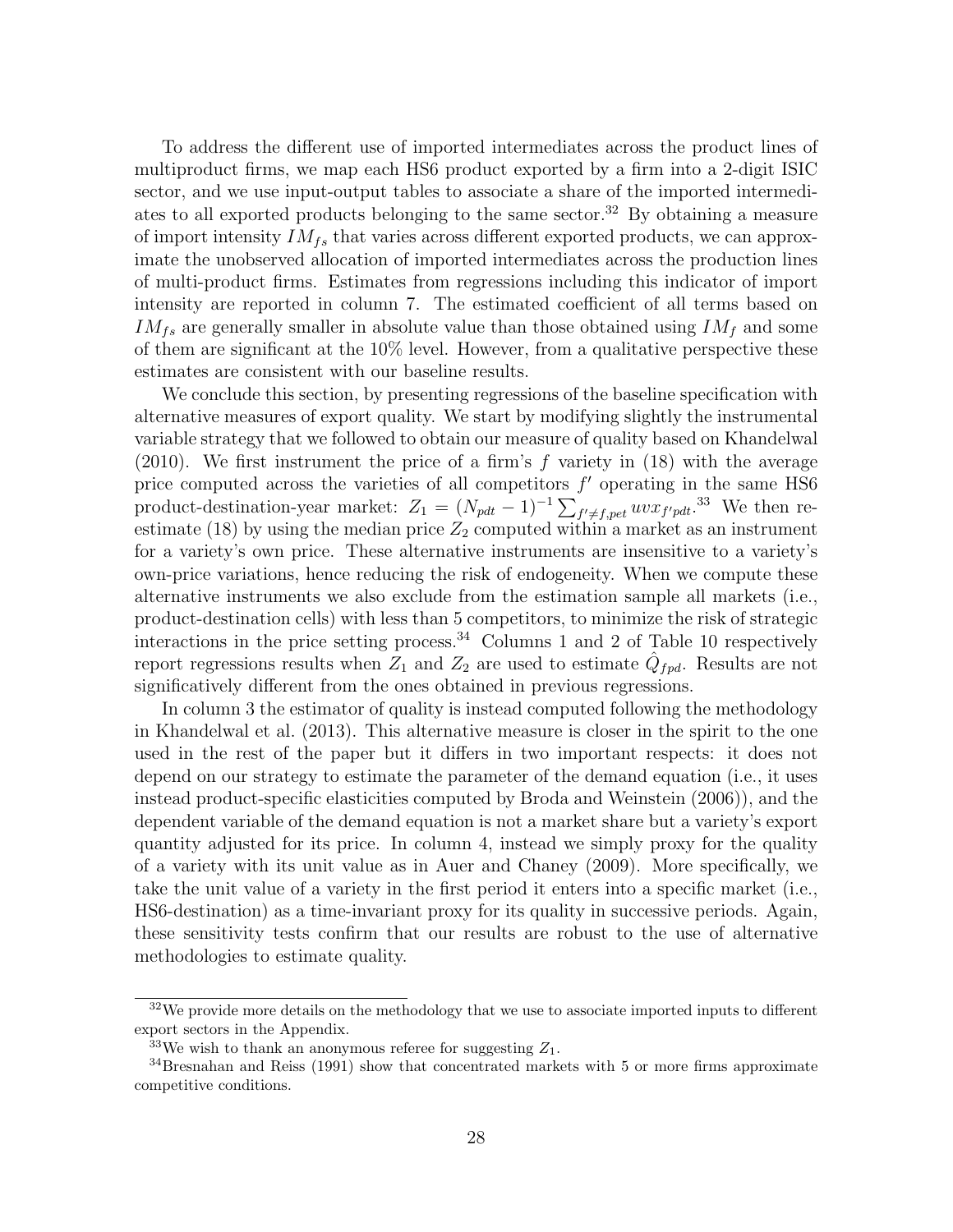|                                      |                 | $\Delta \ln uv x_{fpdt}$ |             |             |  |
|--------------------------------------|-----------------|--------------------------|-------------|-------------|--|
|                                      | (1)             | (2)                      | (3)         | (4)         |  |
|                                      |                 | Khandelwal (2010)        | KSW         | Initial     |  |
|                                      |                 | alternative instruments  | (2013)      | unit value  |  |
|                                      | $Z_1$           | $Z_2$                    |             |             |  |
| $\Delta RER_{dt}*Q_{fpd}$            | $-0.010**$      | $-0.028**$               | $0.006\,$   | $-0.012$    |  |
|                                      | (0.004)         | (0.012)                  | (0.012)     | (0.025)     |  |
| $\tilde{Q}_{fpd}$                    | $-0.005***$     | $-0.025***$              | $-0.033***$ | $-0.081***$ |  |
|                                      | (0.000)         | (0.002)                  | (0.001)     | (0.003)     |  |
| $\Delta RER_{dt} * IM_f$             | $-0.097^{\ast}$ | $-0.103*$                | $-0.091$    | $-0.307**$  |  |
|                                      | (0.055)         | (0.054)                  | (0.064)     | (0.126)     |  |
| $IM_f$                               | $-0.009$        | $-0.020***$              | $-0.013***$ | $-0.015$    |  |
|                                      | (0.004)         | (0.004)                  | (0.005)     | (0.012)     |  |
| $\Delta RER_{dt}*IM_f*\hat{Q}_{fpd}$ | $0.032***$      | $0.052**$                | $0.055*$    | $0.076**$   |  |
|                                      | (0.011)         | (0.018)                  | (0.032)     | (0.036)     |  |
| $IM_f * \hat{Q}_{fpd}$               | $0.004***$      | $-0.002$                 | $-0.014***$ | $-0.006$    |  |
|                                      | (0.001)         | (0.002)                  | (0.003)     | (0.004)     |  |
| $\Delta RER_{dt}*S_{fpdt}$           | $-0.226***$     | $-0.236***$              | $-0.197***$ | $-0.178***$ |  |
|                                      | (0.050)         | (0.051)                  | (0.057)     | (0.040)     |  |
| $S_{fpdt}$                           | $-0.030***$     | $-0.016$                 | $-0.051***$ | $-0.039***$ |  |
|                                      | (0.005)         | (0.005)                  | (0.005)     | (0.004)     |  |
|                                      |                 |                          |             |             |  |
| pdt FE                               | Yes             | Yes                      | Yes         | Yes         |  |
| Adj. $R^2$                           | 0.002           | 0.006                    | 0.023       | $-0.001$    |  |
| $\mathbb{R}^2$                       | 0.135           | 0.143                    | 0.160       | 0.234       |  |
| Obs.                                 | 1,298,431       | 1,190,638                | 1,061,214   | 1,559,703   |  |

Table 10: Sensitivity to alternative measures of quality

Note. The table reports the results of robustness checks conducted by modifying our measure of export quality. Columns 1 to 2 report estimates obtained when the quality measure described in section 3.3 is estimated by using the alternative instruments  $Z_1$ ,  $Z_2$  for a variety's (fpd) price.  $Z_1$  is obtained by averaging only the price of the competitors in the fpt cell with at least 5 Italian exporters,  $Z_2$  is the median in the cell with at least 5 exporters. In column 3 the estimator of quality is obtained as in Khandelwal et al. (2013), while in column 4 we proxy quality with the unit value of a variety in the first year it appears in the dataset. Regressions are estimated on firm-product-destination-year level observations over the period 2000-2006. The dependent variables and the real exchange rates are defined as annual log differences.  $IM_f$  is a proxy for import intensity;  $S_{fpdf}$  is a firm's export market share. Robust standard errors allowing for clustering of the residuals at the destination-year level are reported in parenthesis below the coefficients. Significance levels (\*\*\*:  $p<1\%$ ; \*\*:  $p<5\%$ ; \*:  $p<10\%$ ).

#### 5. Endogenous import choice

The goal of this section is to investigate how exporters with different capability adjust intermediate import intensity in response to ER variations, and to verify how our predictions change when import intensity is endogeneously determined. The theoretical framework in section 2 is kept as simple as possible by assuming that a final good exporter employs exclusively imported intermediates. In this section, this assumption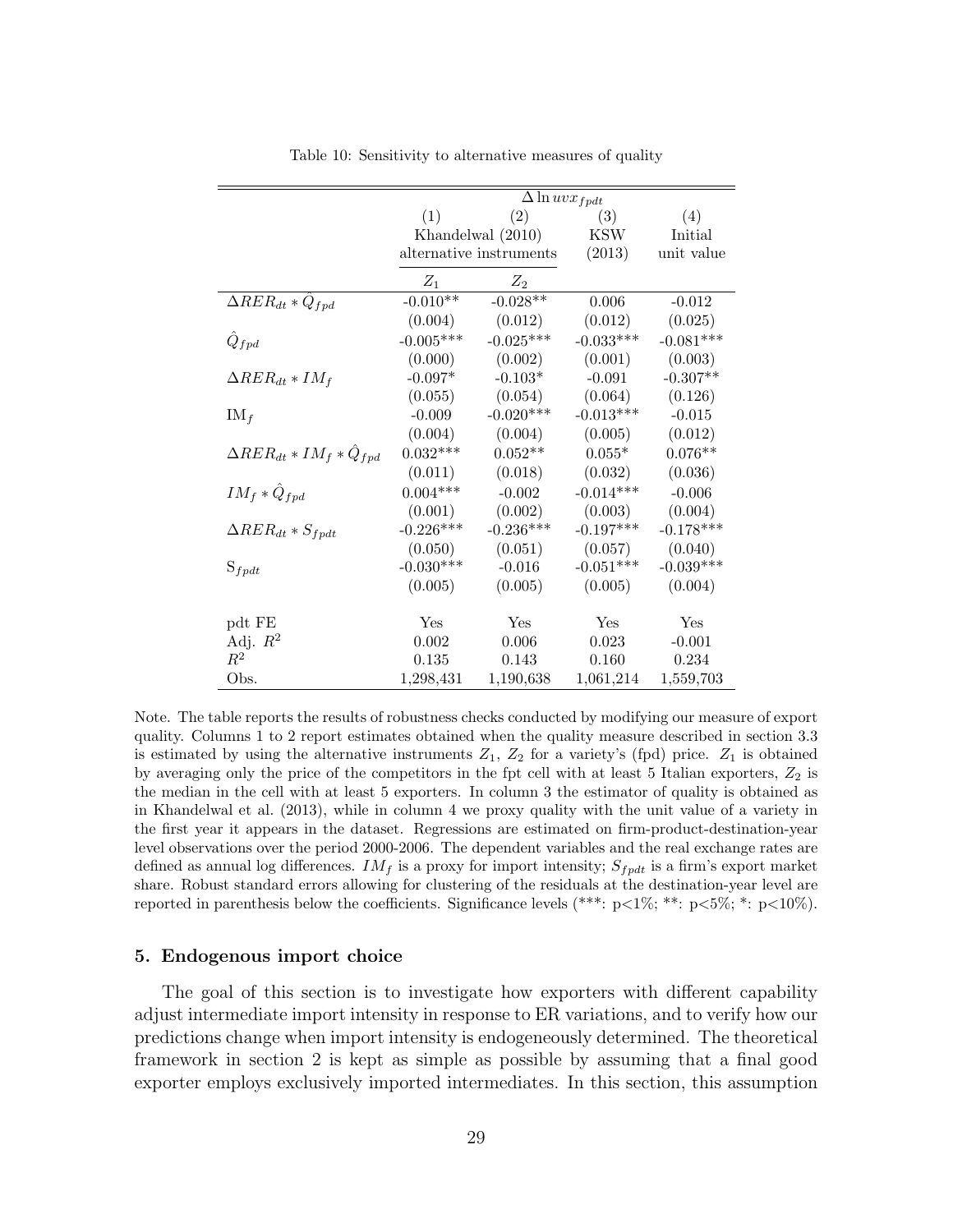is relaxed by introducing in the model the import choice of the final good exporter. It is now assumed that for each intermediate input  $j$  the final good exporter can employ both a domestic and an imported version. Accordingly, the quality production function in equation (1) is modified as it follows

$$
Q_i = \left[ \int_{j \in I} \left( (q_{jm}^\theta + \lambda^\theta)^{\frac{1}{\theta}} m_j + (q_{jd}^\theta + \lambda^\theta)^{\frac{1}{\theta}} d_j \right)^{\frac{\zeta - 1}{\zeta}} dj \right]^{\frac{\zeta}{\zeta - 1}}
$$
(23)

where  $m_j$  and  $d_j$  are the quantities of the imported and the domestic versions of input j, while  $q_{jm}$  and  $q_{jd}$  are the qualities of the two versions. The price of the domestic version is given by

$$
p_{jd}^c(q_{jd}) \equiv p_{jd} + \eta q_{jd} \tag{24}
$$

and the price of the imported version  $p_{jm}^c$  is given by equation (5). While  $p_{jm}^c$  is affected by ER variations,  $p_{jd}^c$  is insulated. ER variations do not affect the nominal price of the domestic version and domestic suppliers do not adjust their markup in response to ER variations, as their marginal costs are expressed in the same currency of the adoption costs.

In the production function  $(23)$ , different input varieties *js* are imperfect substitutes, while for each variety the domestic and the imported versions enter as perfect substitutes.<sup>35</sup> This implies that for each  $j$  a firm optimally chooses to use only the input version with the lower quality adjusted price  $\frac{p_j^c}{q_j^c}$  $\frac{p_j}{(q_j^{\theta} + \lambda^{\theta})^{\frac{1}{\theta}}}$ , where the denominator expresses the contribution of the input to output quality as in equation  $(23).^{36}$  The imported version is chosen only if:

$$
\frac{p_{jd}^c}{\left(q_{jd}^\theta + \lambda^\theta\right)^{\frac{1}{\theta}}} > \frac{p_{jm}^c}{\left(q_{jm}^\theta + \lambda^\theta\right)^{\frac{1}{\theta}}}
$$
\n
$$
(25)
$$

and the domestic version otherwise. Re-arranging this condition we obtain

$$
\frac{p_{jm}^c}{p_{jd}^c} < \frac{(q_{jm}^\theta + \lambda^\theta)^{\frac{1}{\theta}}}{(q_{jd}^\theta + \lambda^\theta)^{\frac{1}{\theta}}}.\tag{26}
$$

Inequality (26) implies that an exporter would still employ the relatively more expensive imported input as long as the relative price of the imported input (the term on the left-hand side) is lower than the relative contribution of this input to output quality (the term on the right hand side). When  $q_{im} > q_{id}$ , this condition is more likely to hold for firms with higher capability  $\lambda$ . Indeed, for firms with higher  $\lambda$  a quality difference

 $35$ Imperfect substitution between alternative versions of the same input would not affect the results. We opted for perfect substitution because this allows for a more intuitive discussion.

<sup>36</sup>Our treatment differs from Amiti et al. (2014), as we do not assume that a firm gains in productivity or quality by consuming a mix of domestic and foreign inputs.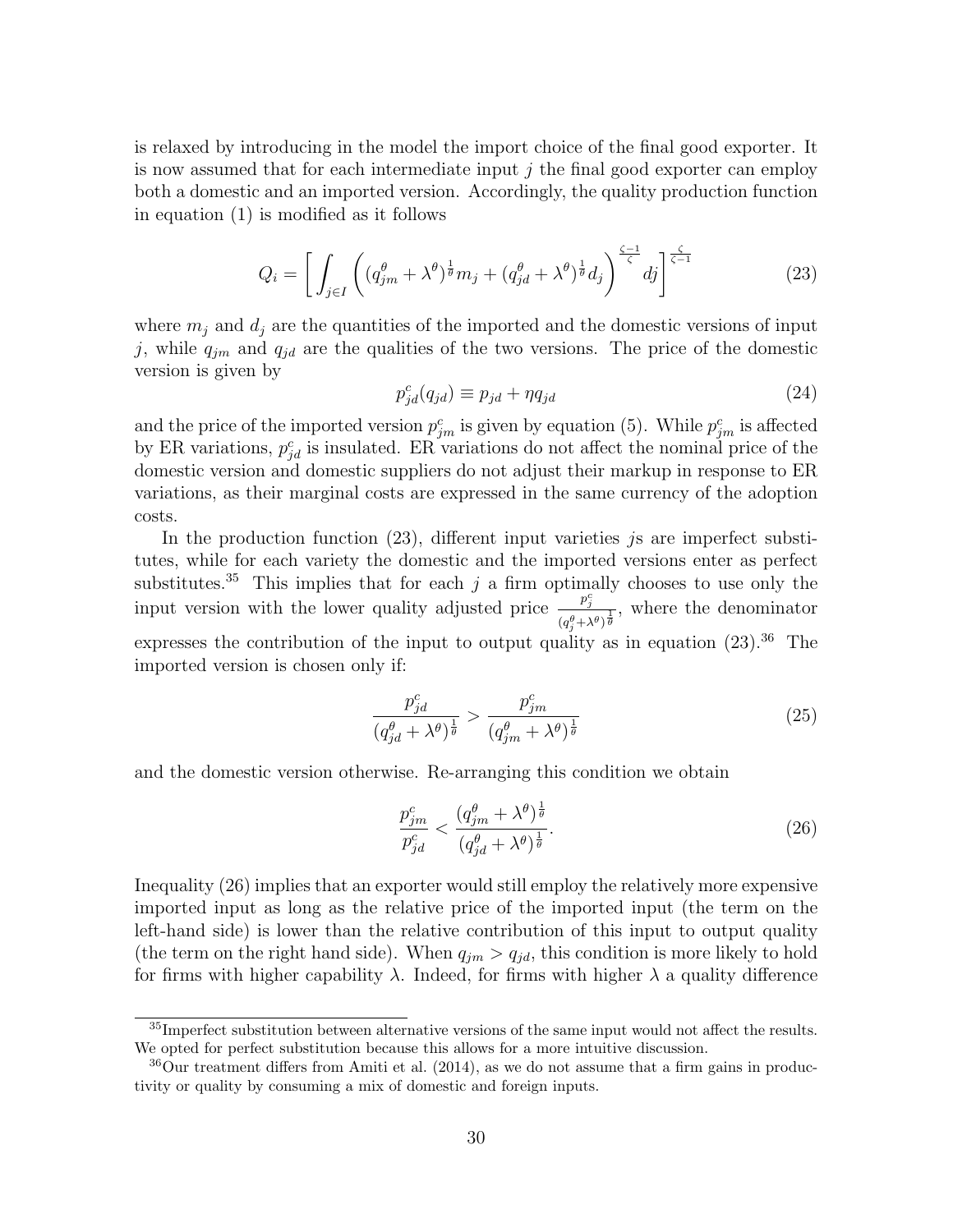in the two input versions maps into a greater difference in terms of contribution to output quality. Defining the difference in contribution to output quality as  $D_{md} \equiv$  $(q_{jd}^{\theta} + \lambda^{\theta})^{\frac{1}{\theta}} - (q_{jm}^{\theta} + \lambda^{\theta})^{\frac{1}{\theta}}$  it is easy to see that

$$
\frac{\partial D_{md}}{\partial \lambda} = \lambda^{\theta - 1} \left[ \left( q_{jm}^{\theta} + \lambda^{\theta} \right)^{\frac{1 - \theta}{\theta}} - \left( q_{jd}^{\theta} + \lambda^{\theta} \right)^{\frac{1 - \theta}{\theta}} \right] > 0. \tag{27}
$$

This effect arises because the production function (23) is supermodular in input quality and in firm capability. On the one hand, this result implies that more capable firms would care more about quality differences across versions when it comes to decide whether to employ the domestic or the foreign version of the input. As a consequence, the choice of more capable firms is less sensitive to ER variations affecting the relative price of the two versions because they are less likely to change their input composition.

Proposition 5: The import intensity of high-capability firms is less sensitive to exchange rate variations. This happens because when there are ER depreciations (appreciations) firms with high  $\lambda$  substitute fewer imported (domestic) with domestic (imported) inputs.

A depreciation of the exchange rate (i.e., fall in  $\epsilon_A$ ) increases the relative price of the imported variety on the left-hand side of (26). If  $q_{jm} > q_{jd}$  a high-capability firm is less likely than a low-capability firm to substitute the imported version with the domestic one because for the high-capability firm the ratio on the right-hand side is greater and it would require a greater variation of the ratio on the left-hand side to induce substitution. Similarly, a high-capability firm is less likely than a low-capability one to substitute higher quality domestic versions with imported ones if the exchange rate appreciates.

We bring **Proposition 5** to the data by regressing the following equation

$$
\Delta NP_{fct} = \gamma_0 + \gamma_1 \Delta RER_{ct} + \gamma_2 HUVM_{fc} + \gamma_3(\Delta RER_{ct} * HUVM_{fc}) + \delta + \epsilon_{fct} \tag{28}
$$

where the dependent variable  $\Delta NP_{fct}$  is the log difference between time t and t − 1 in the number of HS6 input varieties imported by firm f from country c, and  $HUVM_{fc}$  is a dummy variable assuming value one if the firm, in the first period observed importing from destination c, is on average purchasing input varieties with unit-values higher than the average computed at the product-country level.  $\delta$  is either a set of country and year, or a set of country-year fixed effects.<sup>37</sup> The coefficient of interest is  $\gamma_3$  that captures the differential reaction of importers of high-quality varieties (i.e., the high-capability exporters according to Proposition 1) to exchange rate variations. Table 11 reports the estimates from two specifications of equation (28) with different sets of fixed effects. The coefficient for  $\Delta RER_{ct}$  confirms that for low-quality firms the number of imported

<sup>&</sup>lt;sup>37</sup>For this exercise we assume that each input variety whose imports is discontinued is substituted by a domestic version, and that each newly imported input variety substitutes a domestic version.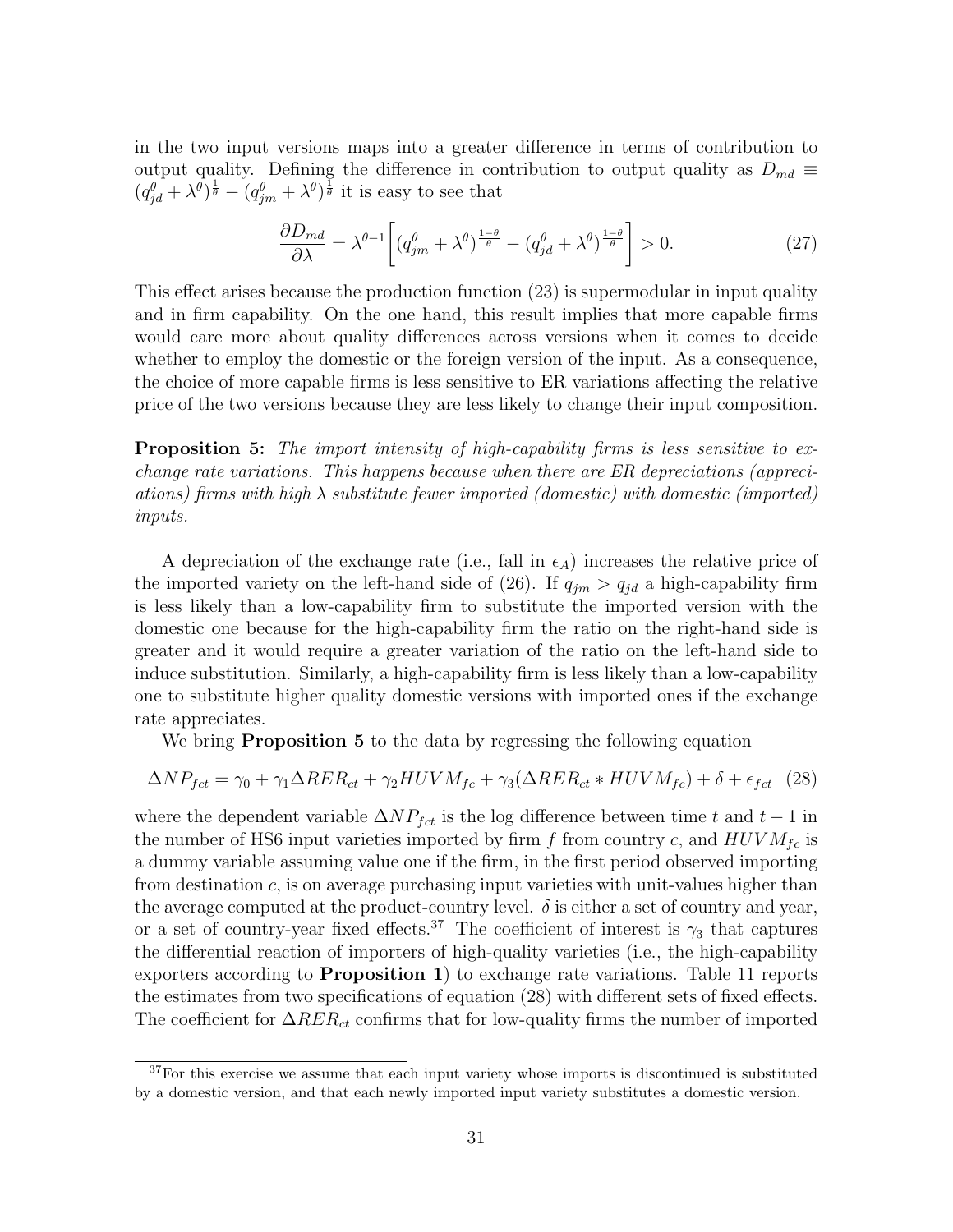varieties increases when the exchange rate appreciates. The estimate of  $\gamma_3$  is negative and significant in both specification suggesting that importers of higher quality varieties (i.e. high-capability exporters) are less sensitive to exchange rate movements. Hence, we conclude that **Proposition 5** is supported by the empirical evidence.

|                             |            | $\Delta n_{fct}$ |
|-----------------------------|------------|------------------|
|                             | (1)        | (2)              |
| $\Delta RER_{ct}$           | $0.028*$   |                  |
|                             | (0.017)    |                  |
| $\Delta RER_{ct}*HUVM_{fc}$ | $-0.049**$ | $-0.048**$       |
|                             | (0.002)    | (0.022)          |
| $HUVM_{fc}$                 | $0.027***$ | $0.027***$       |
|                             | (0.002)    | (0.002)          |
| c FE                        | Yes        | No               |
| t FE                        | Yes        | Nο               |
| $ct$ FE                     | Nο         | Yes              |
| Adj. $R^2$                  | 0.005      | 0.005            |
| Obs.                        | 447,967    | 447,967          |

Table 11: Number of imported varieties, RER variations and input quality

Note. The table reports the results from regressions run on firm-country-year level observations over the period 2000-2006. The dependent variables  $\Delta n_{fct}$  is the log difference between time t and t − 1 in the number of HS6 input varieties imported by firm f from country c.  $HUVM_{fc}$  is a dummy variable assuming value one if the firm, in the first period observed importing from destination  $c$ , is on average purchasing input varieties with unit-value higher than the average at the product-country level. Robust standard errors allowing for clustering of the residuals at the country-year level are reported in parenthesis below the coefficients. Models control for different sets of fixed effects: import origin (c FE), year (t FE), import origin-year (ct FE). Significance levels (\*\*\*: p<1%; \*\*: p<5%; \*:  $p<10\%$ ).

The 'stickier' import choice of high-capability firms described by Proposition 5, has implication for the 'intermediates import channel'. On the one hand, because the import intensity of high-capability firms is less elastic to ER variations, these firms are less capable to exploit an appreciation of the exchange rate as an opportunity to reduce costs by substituting some domestic input versions with foreign ones. Therefore, as in Proposition 3 in the presence of currency appreciation the 'intermediates import channel' is weaker for the exporters of higher quality varieties, because these exporters (i.e., the high-capability firms) are less able to exploit the imports of intermediates to reduce production costs.

On the other hand, high-capability firms have less scope for substituting domestic for imported varieties when the ER depreciates. Hence, this effect in principle amplifies the positive effect of the 'intermediates import channel' on production costs when the domestic currency depreciates. However, even if high-capability producers stick to more expensive high-quality imported varieties when the domestic currency depreciates, the increase in the nominal import price of these varieties is offset by suppliers' export price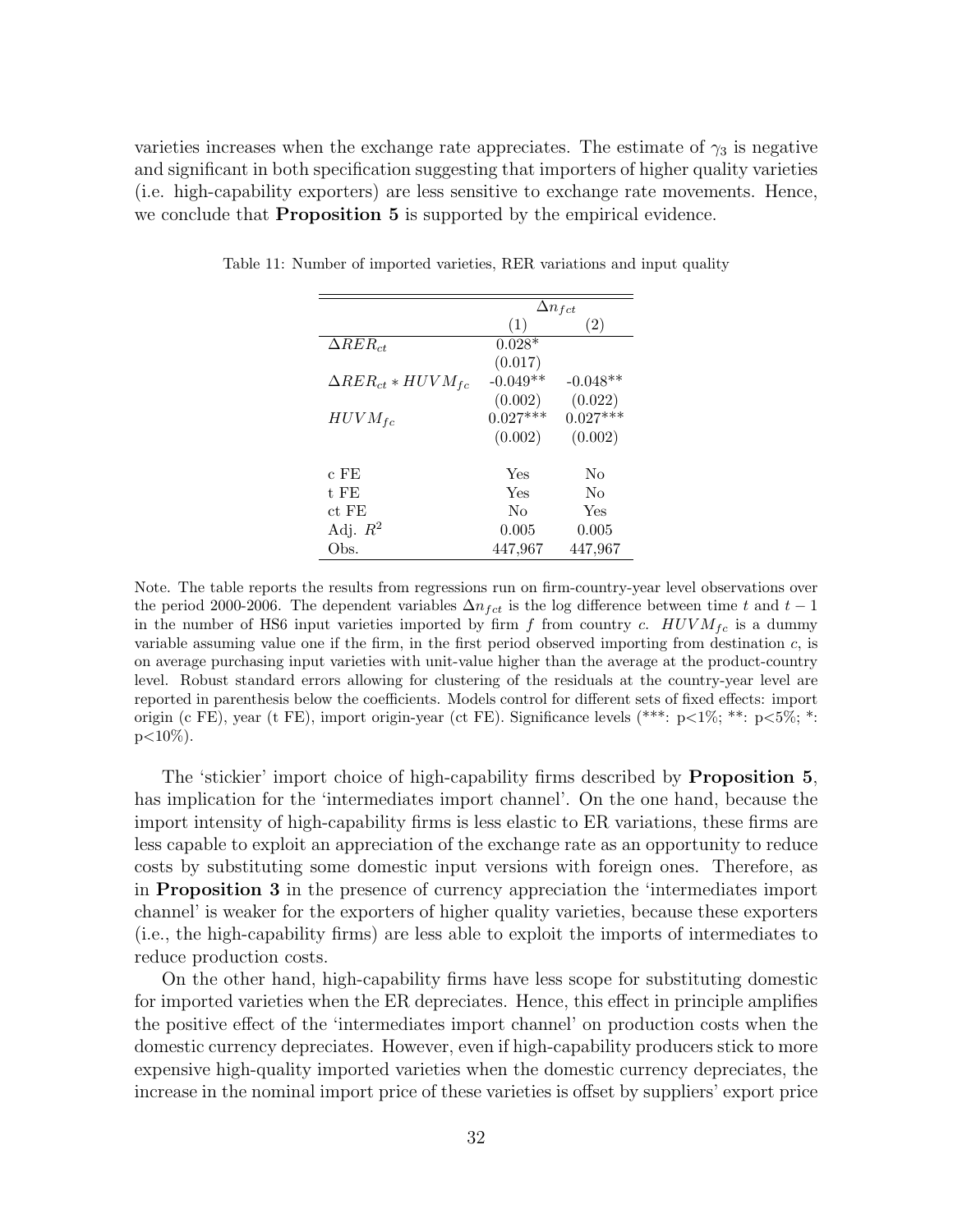adjustment, as indicated by Proposition 3. Therefore, in the presence of currency depreciation, the 'intermediates import channel' can still be weaker for the exporters of higher quality varieties because of the suppliers' behavior. Our empirical evidence suggests that this is indeed the case. We may conclude that the effect of the endogenous import choice does not alter our main conclusion, that is exporters using high quality imported inputs have a relatively weaker 'intermediates import channel' than firms importing lower quality inputs.

# 6. Conclusions

This paper puts forward a theoretical as well as an empirical analysis of exchange rate pass-through (ERPT) heterogeneity across Italian exporters. The main feature of our research is the joint study of the role of output and input quality in determining exporters' ability to insulate the import price of their goods from exchange rate variations. We propose a model where the exporters of high-quality products are also importers of high-quality inputs sold in monopolistically competitive markets. The novel prediction of this model is that while the imports of intermediate inputs generally reduce an exporter's ERPT, this effect is weaker if the imported inputs have higher quality.

We test the predictions of the model by using a very rich dataset providing information on the quantity and the value of Italian firms' import and export flows. This dataset allows us to obtain a firm-product-destination level measure of revealed export quality. Estimates of the exchange-rate sensitivity of export prices confirm that exporters using more intensively imported inputs have a greater ability to offset exchange rate variations, as in Amiti et al. (2014). However, this effect is weaker for firms exporting higher quality goods. By showing that the exporters' import price of higher quality inputs is less sensitive to exchange rate variations, we provide evidence supporting the hypothesis that the pricing power of input suppliers weakens the intermediates import channel.

Our micro results contribute to explain cross-country heterogeneity in the sensitivity of aggregate prices to exchange rate variations (Campa and Goldberg, 2005). Indeed, our findings suggest that a country's position within the quality ladder of international trade mediates the extent to which reliance on imported intermediate inputs shapes the sensitivity of aggregate export prices to exchange rate variations.

# Acknowledgments

The authors would like to thank Thierry Mayer, Francisco Requena-Silvente, Christoph Thoenissen, two anonymous referees and all the participants to the ISGEP workshop 2014 for their helpful comments and suggestions. All the remaining errors are our own.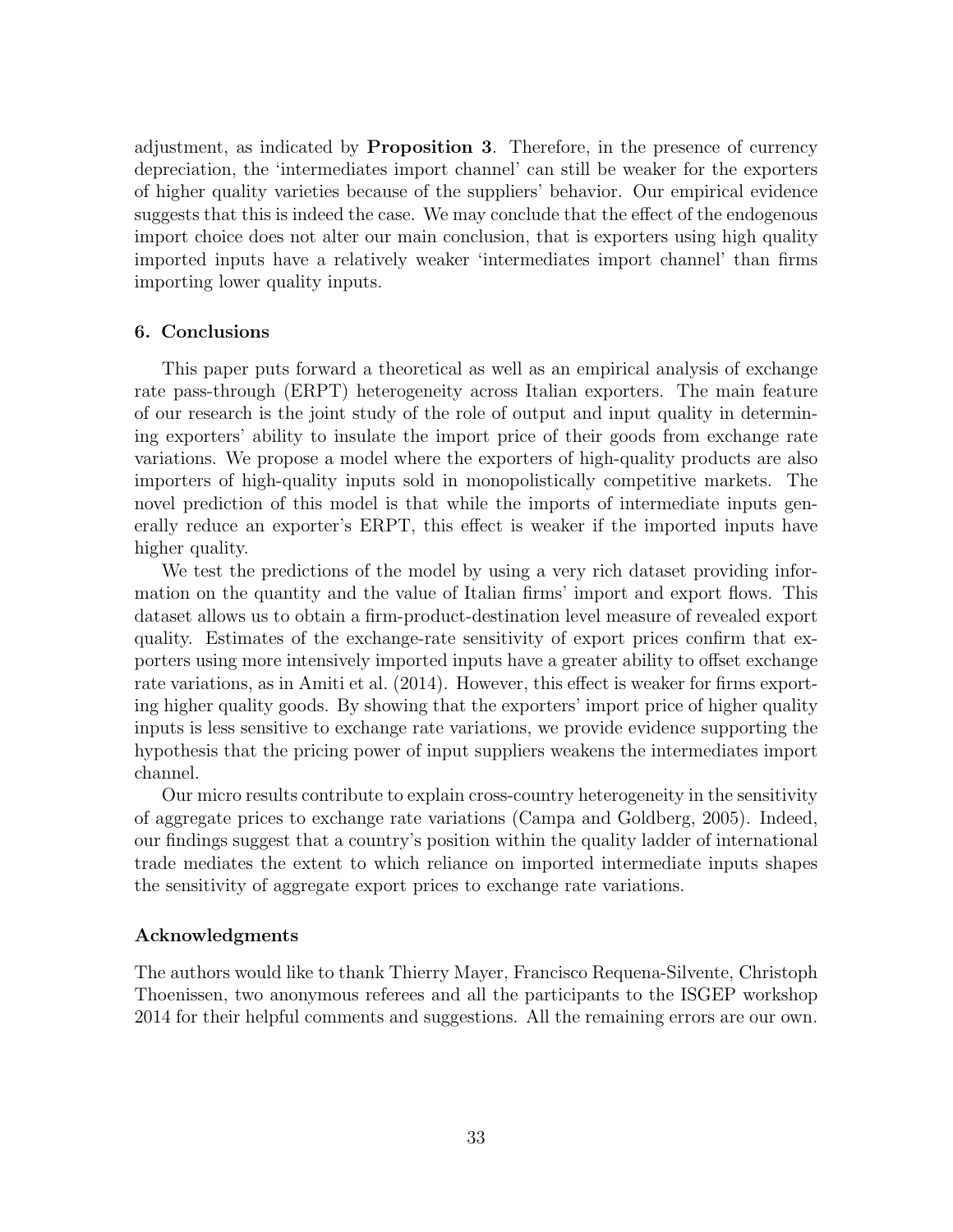## References

- Amiti, M., Itskhoki, O., Konings, J., 2014. Importers, exporters, and exchange rate disconnect. American Economic Review 104 (7), 1942–78.
- Anderson, S. P., De Palma, A., Thisse, J.-F., 1987. The CES is a discrete choice model? Economics Letters 24 (2), 139–140.
- Antoniades, A., 2015. Heterogeneous firms, quality, and trade. Journal of International Economics 95 (2), 263 – 273.
- Atkeson, A., Burstein, A., 2008. Pricing-to-market, trade costs, and international relative prices. American Economic Review 98 (5), 1998–2031.
- Auer, R., Chaney, T., 02 2009. Exchange rate pass-through in a competitive model of pricing-to-market. Journal of Money, Credit and Banking 41 (s1), 151–175.
- Bas, M., Strauss-Kahn, V., 2014. Does importing more inputs raise exports? Firm level evidence from France. Review of World Economics 150 (2), 241–475.
- Basile, R., de Nardis, S., Girardi, A., December 2012. Pricing to market, firm heterogeneity and the role of quality. Review of World Economics (Weltwirtschaftliches Archiv) 148 (4), 595–615.
- Berman, N., Martin, P., Mayer, T., 2012. How do different exporters react to exchange rate changes? The Quarterly Journal of Economics 127 (1), 437–492.
- Bernard, A. B., Jensen, J. B., Redding, S. J., Schott, P. K., Summer 2007. Firms in international trade. Journal of Economic Perspectives 21 (3), 105–130.
- Berry, S. T., Summer 1994. Estimating discrete-choice models of product differentiation. RAND Journal of Economics 25 (2), 242–262.
- Brambilla, I., Lederman, D., Porto, G., December 2012. Exports, Export Destinations, and Skills. American Economic Review 102 (7), 3406–38.
- Bresnahan, T. F., Reiss, P. C., 1991. Entry and Competition in Concentrated Markets. Journal of Political Economy 99 (5), 977–1009.
- Broda, C., Weinstein, D. E., May 2006. Globalization and the Gains from Variety. The Quarterly Journal of Economics 121 (2), 541–585.
- Burstein, A., Gopinath, G., 2013. International prices and exchange rates. Working Paper 18829, National Bureau of Economic Research.
- Campa, J. M., Goldberg, L. S., November 2005. Exchange rate pass-through into import prices. The Review of Economics and Statistics 87 (4), 679–690.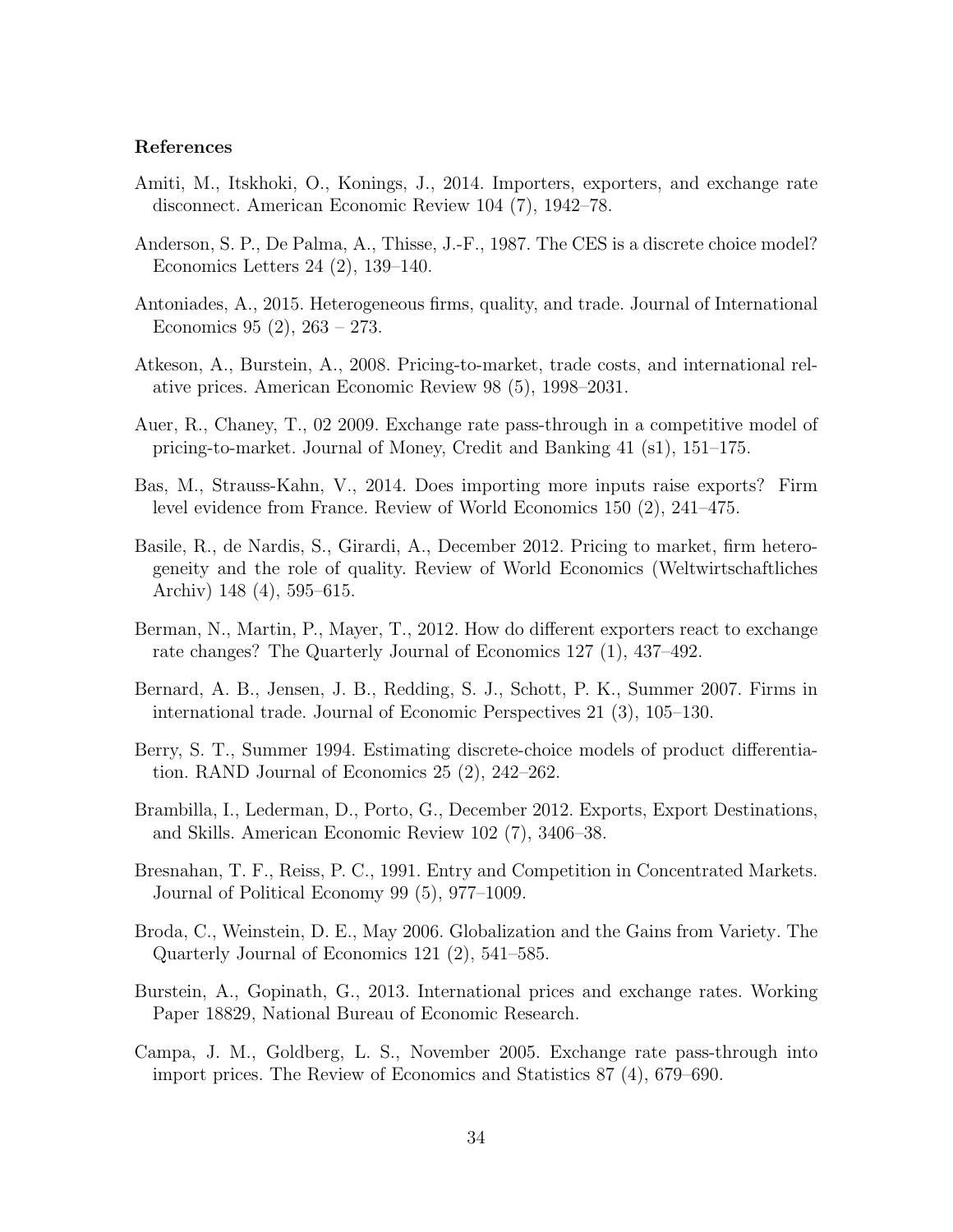- Caselli, M., Chatterjee, A., Woodland, A., Mar. 2014. Multi-product exporters, variable markups and exchange rate fluctuations. Discussion Papers 2014-15, School of Economics, The University of New South Wales.
- Chatterjee, A., Dix-Carneiro, R., Vichyanond, J., 2013. Multi-product firms and exchange rate fluctuations. American Economic Journal: Economic Policy 5 (2), 77– 110.
- Chen, N., Juvenal, L., 2014. Quality, Trade, and Exchange Rate Pass-Through. Working Papers 14/42, IMF.
- Corsetti, G., Dedola, L., 2005. A macroeconomic model of international price discrimination. Journal of International Economics 67 (1), 129–155.
- Eckel, C., Iacovone, L., Javorcik, B., Neary, J. P., 2011. Multi-product firms at home and away: Cost- versus quality-based competence. CEPR Discussion Papers 8186.
- Gaulier, G., Zignago, S., Oct. 2010. Baci: International trade database at the productlevel. the 1994-2007 version. Working Papers 2010-23, CEPII research center.
- Goldberg, P. K., Knetter, M. M., September 1997. Goods prices and exchange rates: What have we learned? Journal of Economic Literature 35 (3), 1243–1272.
- Gopinath, G., Itskhoki, O., Rigobon, R., March 2010. Currency choice and exchange rate pass-Through. American Economic Review 100 (1), 304–36.
- Gopinath, G., Rigobon, R., 05 2008. Sticky borders. The Quarterly Journal of Economics 123 (2), 531–575.
- Grazzi, M., Sanzo, R., Secchi, A., Zeli, A., 2013. The building process of a new integrated system of business micro-data 1989-2004. Journal of Economic and Social Measurement (4), 291–324.
- Hallak, J. C., Sivadasan, J., 2009. Firms' exporting behavior under quality constraints. Tech. Rep. 14928, National Bureau of Economic Research.
- Johnson, R. C., 2012. Trade and prices with heterogeneous firms. Journal of International Economics 86 (1), 43–56.
- Kasahara, H., Lapham, B., 2013. Productivity and the decision to import and export: Theory and evidence. Journal of International Economics 89 (2), 297–316.
- Khandelwal, A., October 2010. The long and short (of) quality ladders. The Review of Economic Studies 77 (4), 1450–1476.
- Khandelwal, A. K., Schott, P. K., Wei, S.-J., October 2013. Trade Liberalization and Embedded Institutional Reform: Evidence from Chinese Exporters. American Economic Review 103 (6), 2169–95.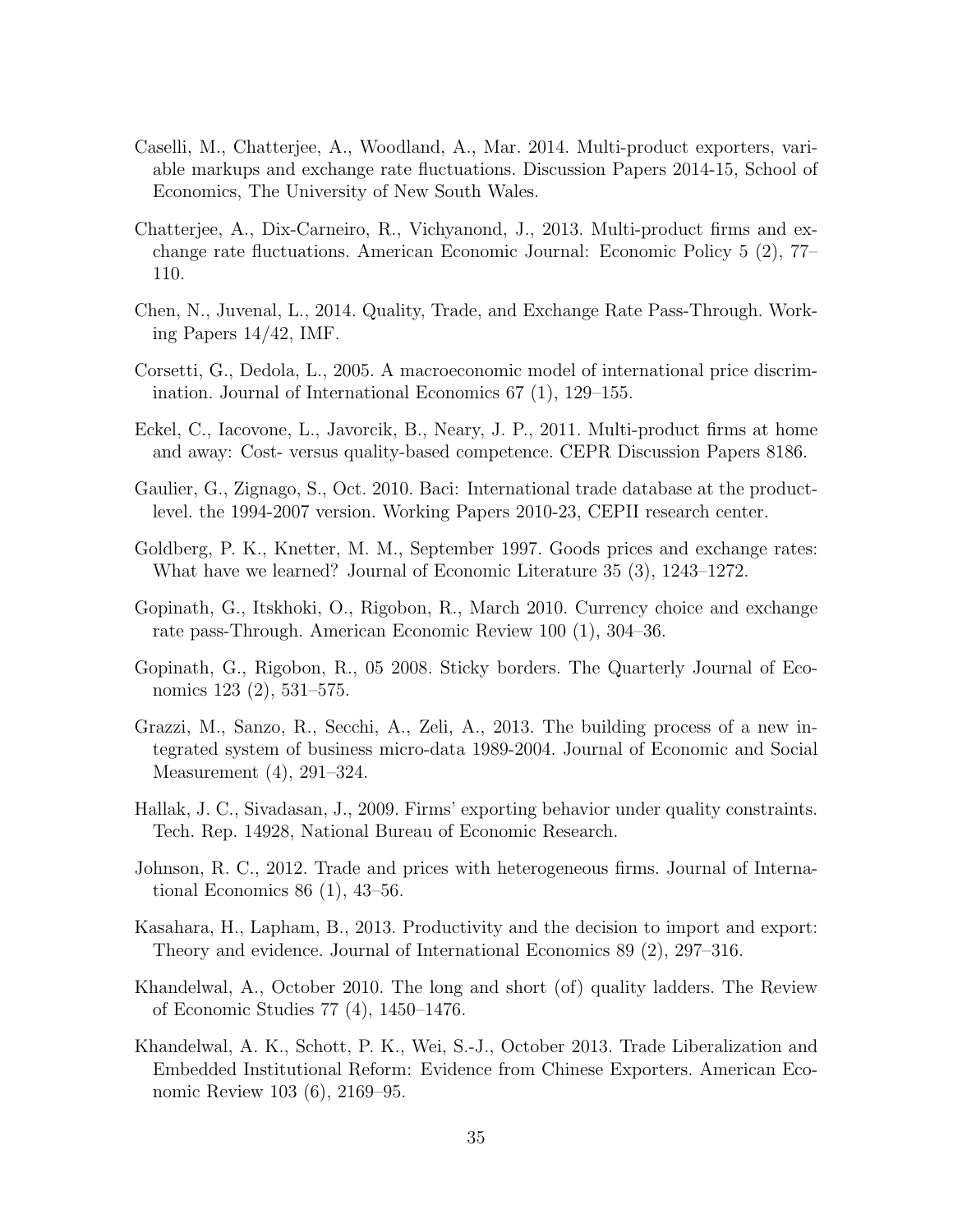- Knetter, M. M., 1993. International comparisons of price-to-market behavior. American Economic Review 83 (3), 473–86.
- Krugman, P., May 1986. Pricing to market when the exchange rate changes. Working Paper 1926, National Bureau of Economic Research.
- Kugler, M., Verhoogen, E., 2012. Prices, plant size, and product quality. Review of Economic Studies 79 (1), 307–339.
- Manova, K., Zhang, Z., 2012. Multi-product firms and product quality. Tech. Rep. 18637, National Bureau of Economic Research.
- Navas, A., Serti, F., Tomasi, C., 2013. Intermediate inputs and the export gravity equation. Working Papers 2013014, The University of Sheffield, Department of Economics.
- Nevo, A., December 2000. A practitioner's guide to estimation of random-coefficients logit models of demand. Journal of Economics & Management Strategy 9 (4), 513– 548.
- Rauch, J. E., June 1999. Networks versus markets in international trade. Journal of International Economics 48 (1), 7–35.
- Verhoogen, E. A., 05 2008. Trade, Quality Upgrading, and Wage Inequality in the Mexican Manufacturing Sector. The Quarterly Journal of Economics 123 (2), 489– 530.
- Wooldridge, J. M., 2009. On estimating firm-level production functions using proxy variables to control for unobservables. Economics Letters  $104$  (3),  $112 - 114$ .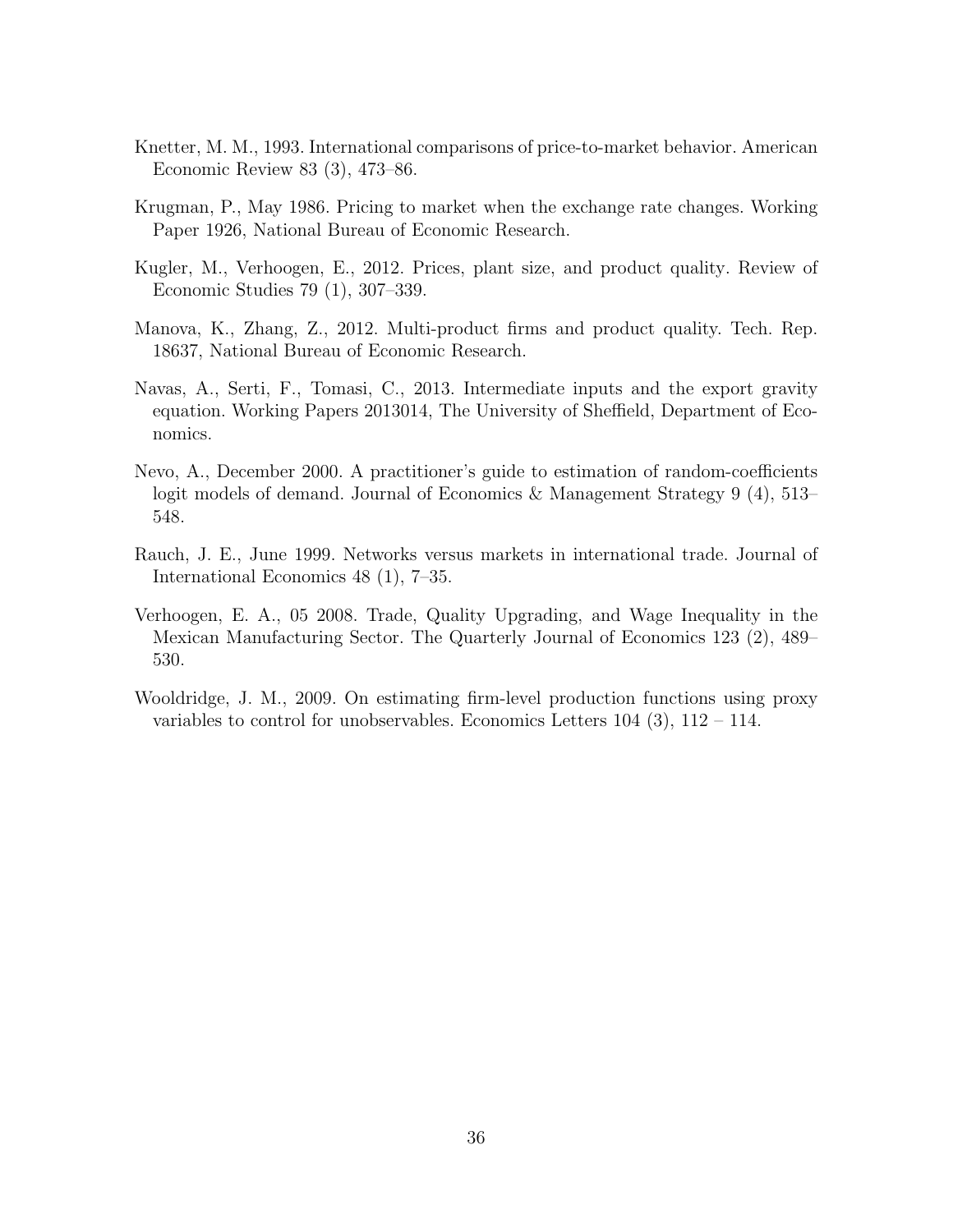# Appendix

#### Customs data

In compliance with the common framework defined by the European Union (EU), there are different requirements in order for a cross-border transaction to be recorded, depending on whether the importing partner is an EU or NON-EU country, and on the value of the transaction.

As far as outside EU transactions are concerned, there is a good deal of homogeneity among member states as well as over time. In the Italian system the information is derived from the Single Administrative Document (SAD) which is compiled by operators for each individual transaction. From the introduction of the Euro, Italy has set a threshold at 620 euro (or 1000 Kg) for a transaction to be recorded. For all of these recorded extra-EU transactions, the COE data report complete about product category, destination, quantity and value.

Transactions within the EU are collected according to a different system (Intrastat). There the thresholds on the value of transactions qualifying for complete record are less homogeneous across EU member states, with direct consequences on the type of information reported in the data. In 2003 (the last year covered in the analysis), there are two cut-offs. If a firm has more than 200,000 euro of exports (based on previous year report), then she must fill the Intrastat document monthly. This implies that complete information about product types is also available. Instead, if previous year export value falls in between 40,000 and 200,000 euro, the quarterly Intrastat file has to be filled, implying that only the amount of export is recorded, while information on the product is not. Firms with previous year exports below 40,000 euro are not required to report any information on trade flows. According to ISTAT, although only one-third of the operators submitted monthly declarations, these firms cover about 98% of trade flows (http://www.coeweb.istat.it/default.htm). Thus, firms which do not appear in COE are either marginal exporters or do not export at all.

#### Methodology to associate imported inputs to exported products of multi-product firm

By making some assumptions over the production technology and the allocation of inputs across a firm's multiple product lines, it is possible to approximate the unobserved share of the total expenditure on each imported input that is required for the production of each exported product. The first assumption is that the expenditure on each individual input is the same across HS6 products matched to a unique sector of the input-output table. The second assumption is that the input requirements from the input-output table similarly apply across heterogeneous firms. The third assumption is that the relative importance of different product lines over a firm's total output can be measured by their relative importance over a firm's total exports. This assumption is needed because we do not observe a firm's domestic sales within individual product categories.

The OECD input-output table for Italy (relative to the early 2000s) is used to compute  $n_{sk} = \frac{ValueInputStream_{sk}}{ValueOutputStream_{k}}$  $\frac{ValueInputStream_{y}}{ValueOutputStream}$  where  $ValueInputStream_{sk}$  is the gross value of the output from